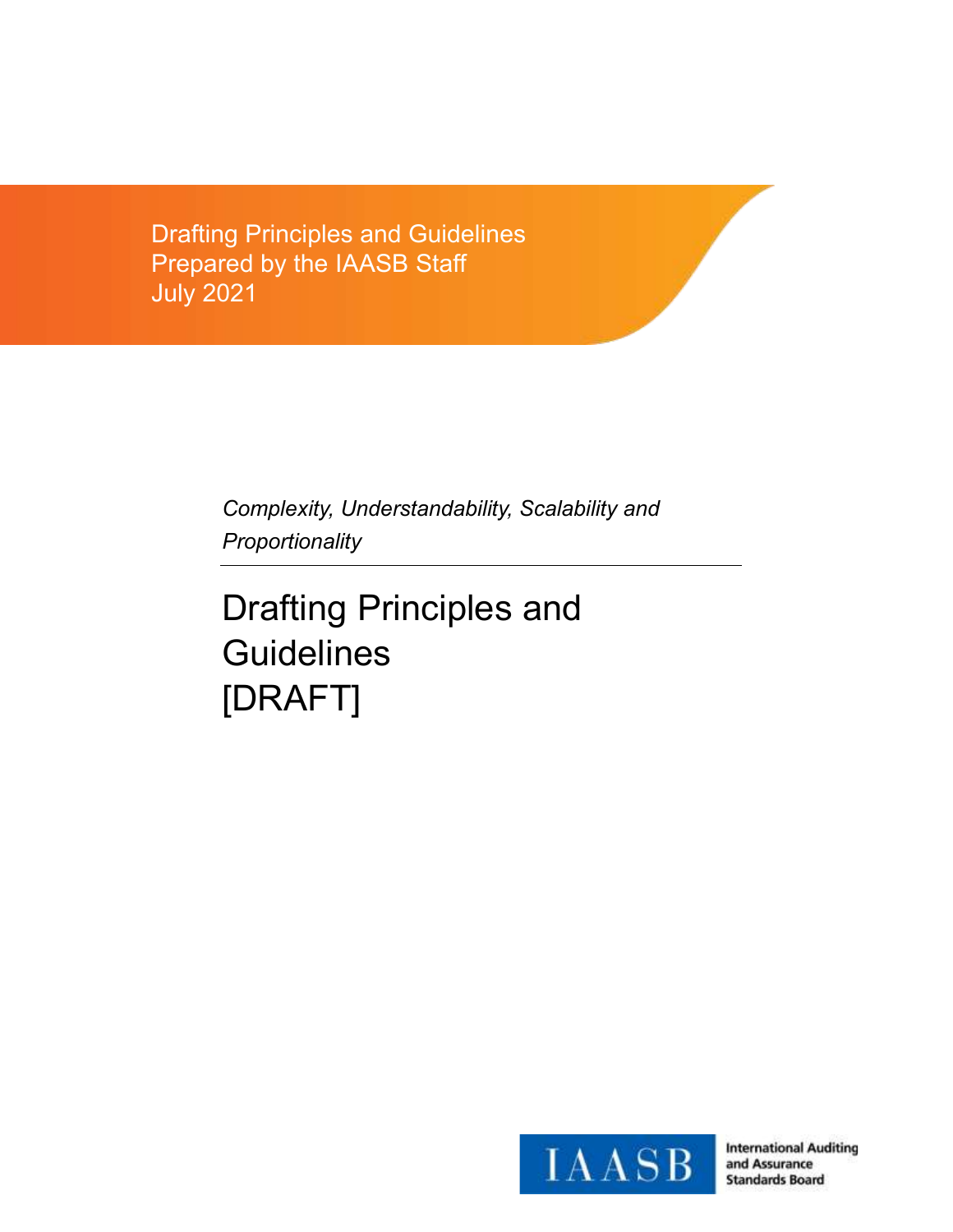### **About the IAASB**

This document has been prepared by the International Auditing and Assurance Standards Board's Complexity, Understandability, Scalability and Proportionality (CUSP) Working Group. It does not constitute an authoritative pronouncement of the IAASB, nor does it amend, extend or override the International Standards on Assurance Engagements or other of the IAASB's International Standards

The objective of the IAASB is to serve the public interest by setting high-quality auditing, assurance, and other related standards and by facilitating the convergence of international and national auditing and assurance standards, thereby enhancing the quality and consistency of practice throughout the world and strengthening public confidence in the global auditing and assurance profession.

The IAASB develops auditing and assurance standards and guidance for use by all professional accountants under a shared standard-setting process involving the Public Interest Oversight Board, which oversees the activities of the IAASB, and the IAASB Consultative Advisory Group, which provides public interest input into the development of the standards and guidance. The structures and processes that support the operations of the IAASB are facilitated by the International Federation of Accountants (IFAC).

For copyright, trademark, and permissions information, please see [page 51.](#page-53-0)

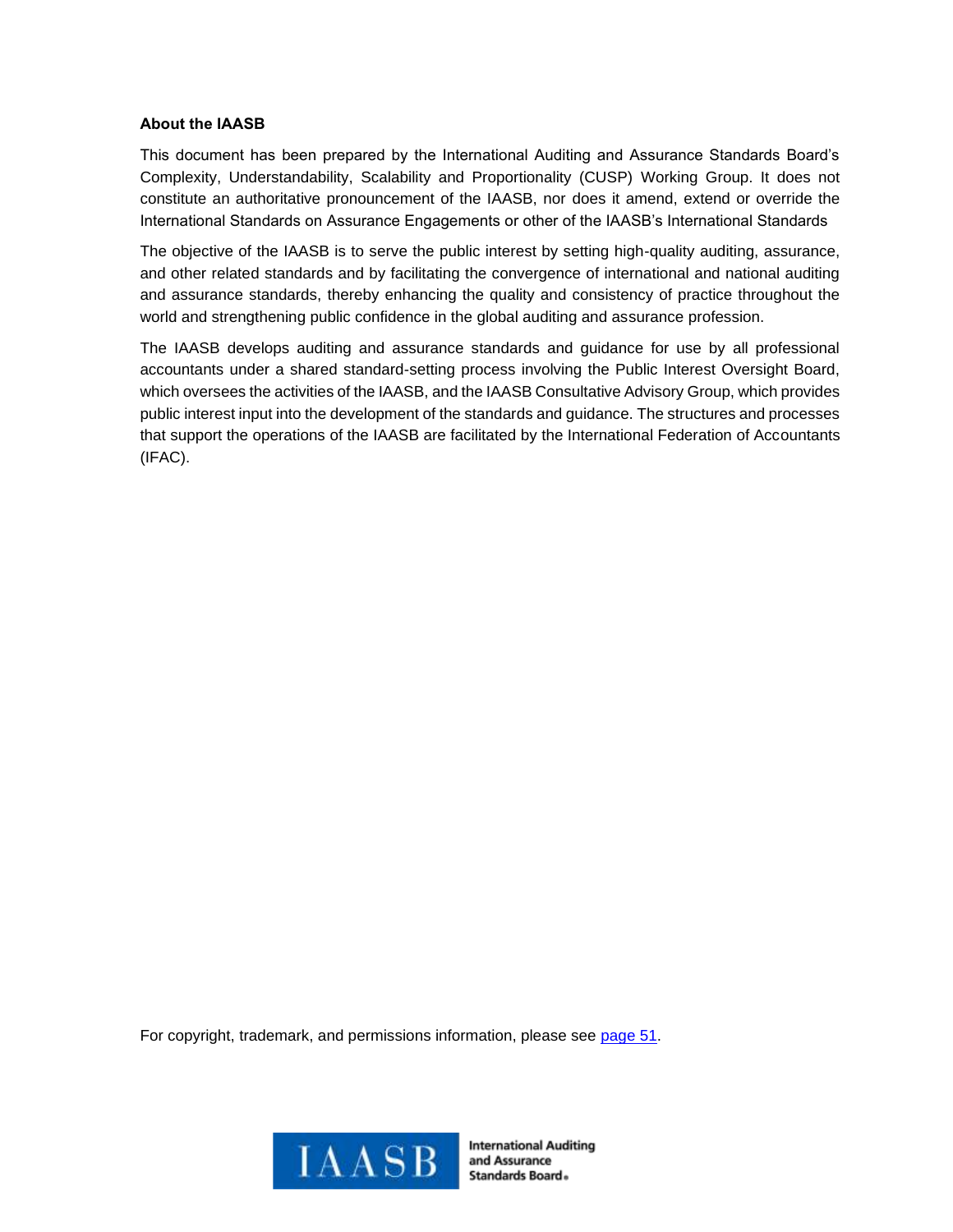# **Contents**

|                                                                                                        | Page |
|--------------------------------------------------------------------------------------------------------|------|
|                                                                                                        | 1    |
|                                                                                                        | 3    |
|                                                                                                        | 5    |
|                                                                                                        | 10   |
|                                                                                                        | 13   |
|                                                                                                        | 18   |
|                                                                                                        | 20   |
|                                                                                                        | 23   |
|                                                                                                        | 24   |
|                                                                                                        | 27   |
|                                                                                                        | 30   |
| 11. Scalability Related to Smaller Entities/LCEs and Considerations Specific to Public Sector Entities | 33   |
| 12. Addressing Specific Requirements in Individual Standards Other than ISA 260 (Revised) and ISA 580  | 35   |
| 13. Addressing Specific Documentation Requirements in Individual Standards Other than ISA 230          | 36   |
|                                                                                                        | 38   |
|                                                                                                        | 40   |
|                                                                                                        | 46   |
|                                                                                                        | 50   |
|                                                                                                        |      |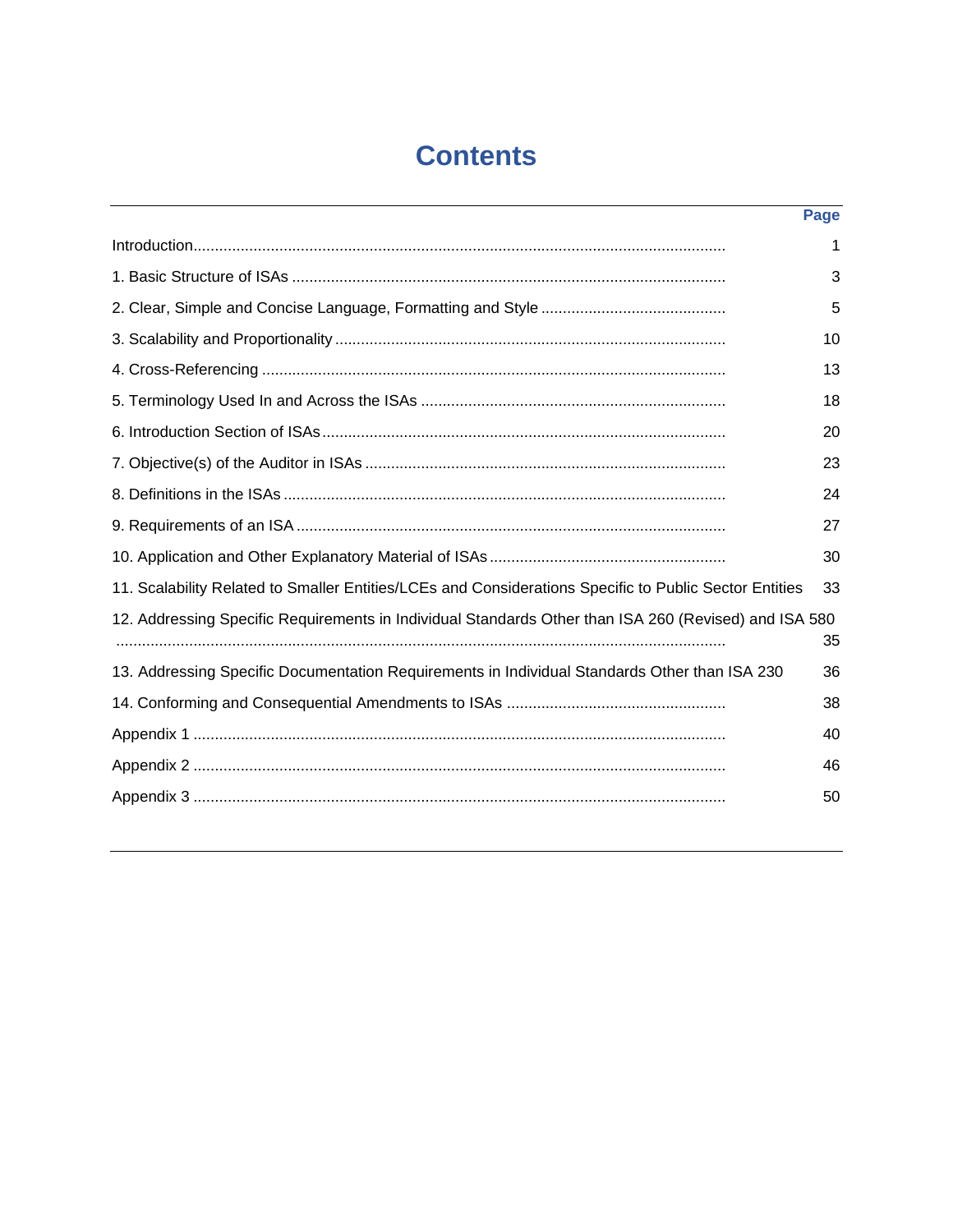### <span id="page-3-0"></span>**Introduction**

These drafting principles and guidelines outline a drafting framework for International Standards on Auditing (ISAs), to enable the writing of standards that result in the consistent understanding and effective application of ISAs. Writing standards in this way serves the public interest benefit of making the IAASB's expectations clear to all users of its standards.

The drafting principles and guidelines aim to achieve the following:

- Provide a common understanding to Staff, Task Forces and the IAASB about how the ISAs are drafted.
- Establish a set of drafting principles and guidelines to promote consistency, clarity and uniformity while drafting ISAs.
- Encourage a reflective mindset while drafting with respect to understandability, complexity, proportionality and scalability.
- Enable a more consistent understanding and effective application of the ISAs through a focus on how the ISAs are written and presented.

The drafting principles and guidelines are non-authoritative. It is intended that they be periodically updated from time to time by revising existing content or adding new content as needed.

The drafting principles and guidelines provide direction for Staff of the IAASB on how to write ISAs and also include writing tips and examples. They are intended to guide IAASB Staff who would follow the drafting principles and apply the guidance provided while writing new and revising existing standards. They are also intended to facilitate IAASB Staff in their engagement with Task Forces while developing ISAs.

The drafting principles and guidelines may be a useful tool for National Standard Setters (NSS) who adopt ISAs in their jurisdictions and to ensure consistency when drafting national guidance. They are also relevant more broadly for other users of ISAs, including those stakeholders engaged in processes of translation of standards, as they outline how extant ISAs are being drafted and therefore facilitate better understanding.

The drafting principles and guidelines are written in the context of the ISAs. Some principles and guidelines may be useful to the development of other IAASB international standards<sup>1</sup> that are more closely linked to the ISAs, while for other standards further adaptations would be necessary to accommodate the distinguishing features of those standards.

### *Drafting Principles*

The drafting principles are intended to be considered as a whole while drafting ISAs.

The drafting principles for each element relating to drafting are presented in boxes like this.



<sup>1</sup> These include: International Standards on Quality Management (ISQMs), International Standards on Review Engagements (ISREs), International Standards on Assurance Engagements (ISAEs), and International Standards on Related Services (ISRSs).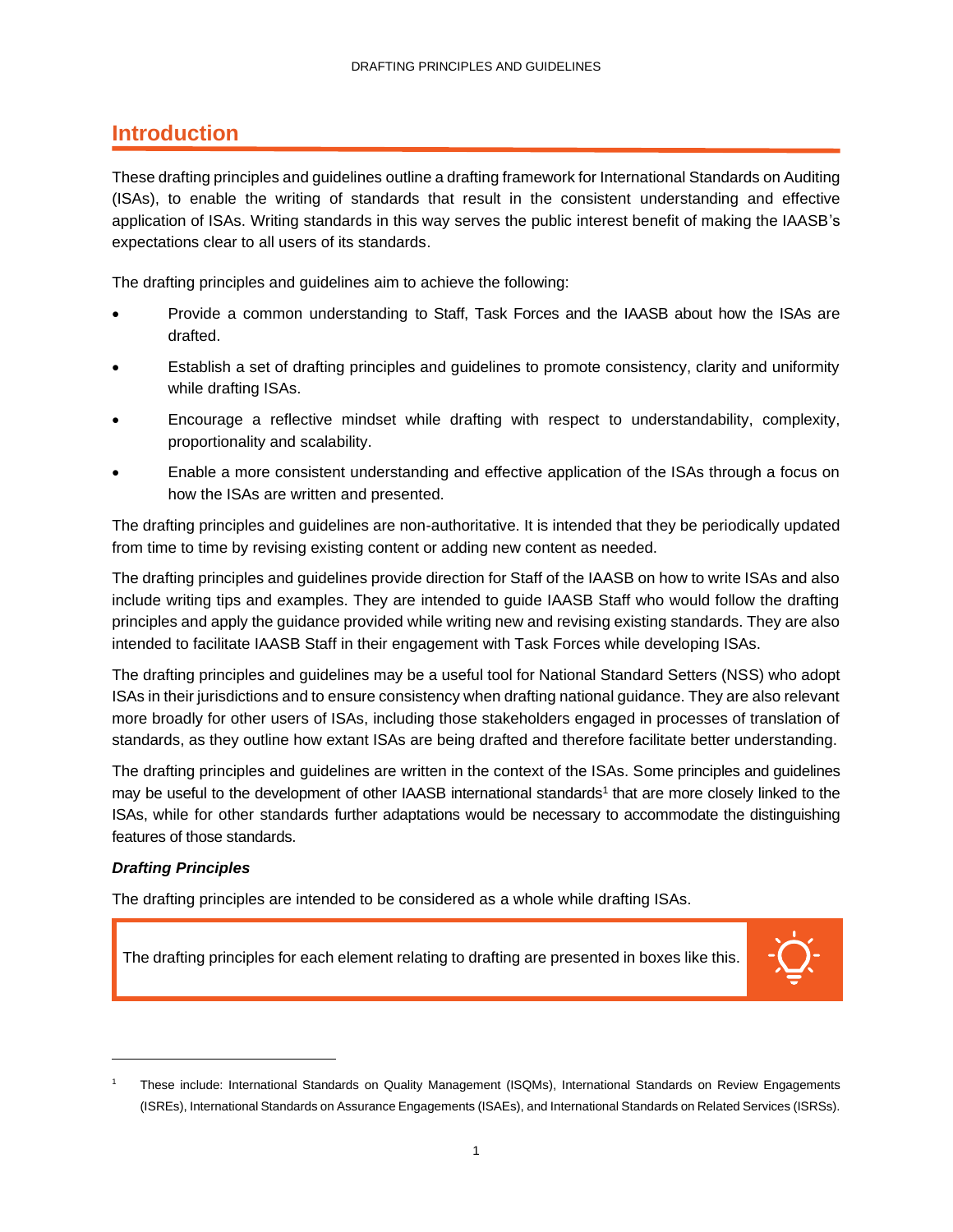The drafting principles include statements about what to do and what not to do while drafting, (i.e., the 'do's and don'ts' and what to adhere to when drafting an ISA). Staff are expected to follow these, and need to discuss deviations from these principles with senior staff.

Some of the drafting principles are more overarching, stated at a higher level, aiming to promote a reflective mindset while drafting with respect to understandability, complexity, scalability and proportionality, others are specific to the sections within each ISA or relate to general matters of drafting.

### *Drafting Guidelines*

The drafting guidelines include further explanations of the drafting principles and help clarify how to apply the principles. The guidelines are best practice recommendations that are considered helpful to be referred to while drafting ISAs.

### *Examples and Relevant Guidance*

Examples are provided in gray boxes and tables to help clarify the drafting principles and guidelines and demonstrate the elements relating to drafting of ISAs.

Relevant guidance that is considered useful to draw the reader's attention to a certain matter and provide additional context to the drafting guidelines is presented in blue boxes when applicable.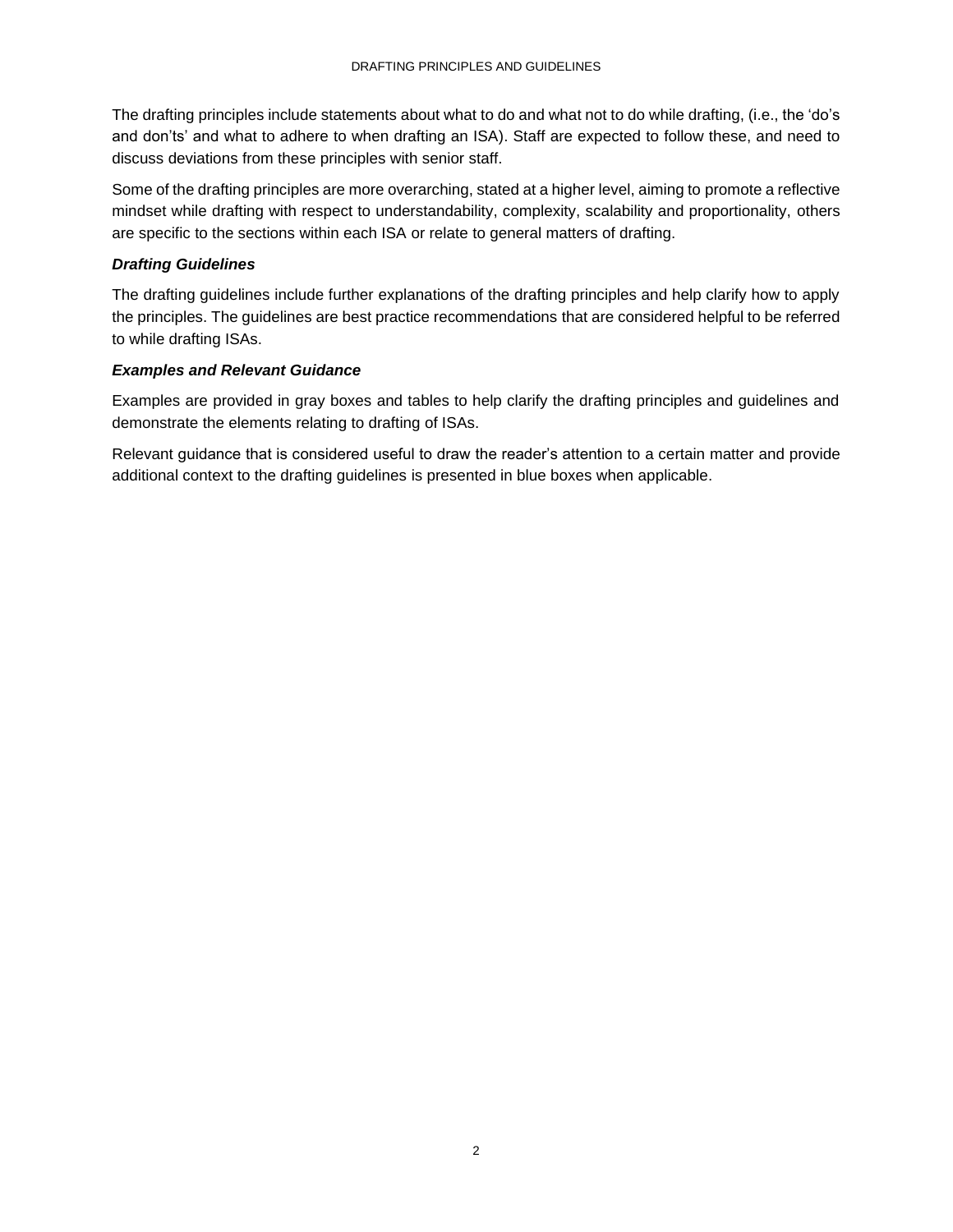### <span id="page-5-0"></span>**1. Basic Structure of ISAs**

*Individual ISAs are drafted in accordance with a standard structure that includes uniform sections which provide consistency across the comprehensive body of standards. All of the sections of an ISA collectively form the standard. The authority of each of the sections is set by ISA 200.*<sup>2</sup>

### **1.1. Sections of Individual ISAs**

### *Drafting Principle(s)*

- 1.1.1. The contents of individual ISAs is organized in sections that include an introduction, objective(s) and requirements sections, together with application and other explanatory material.
- 1.1.2. The scope and effective date are always included in the introduction section of each ISA.

### *Drafting Guideline*

1.1.3. Optional sections of individual ISAs:

An ISA may contain additional introductory material within the introductory section, a definitions section and appendices within the application and other explanatory material.

1.1.4. Contents of individual ISAs:

The contents of each standard will vary according to the subject matter and is organized in the following way:

訚 All ISAs should be read in conjunction with ISA 200. This is because ISA 200 is the foundational standard that sets out the independent auditor's overall responsibilities when conducting an audit of financial statements in accordance with ISAs. Each ISA includes a box indicating that it should be read in conjunction with ISA 200.

- Table of Contents [reflecting only first- and second-level headings]
- **Introduction** 
	- o Scope of this ISA
	- o *Other Introductory Material (optional)*
	- o Effective Date
- Objective(s)
- *Definitions (optional)*
- Requirements [headings suitable to the subject matter]
- Application and Other Explanatory Material [headings that correspond to the requirements above, as appropriate]
- *Appendices (optional) [numbered if there is more than one]*

<sup>2</sup> ISA 200, *Overall Objectives of the Independent Auditor and the Conduct of an Audit in Accordance with International Standards on Auditing*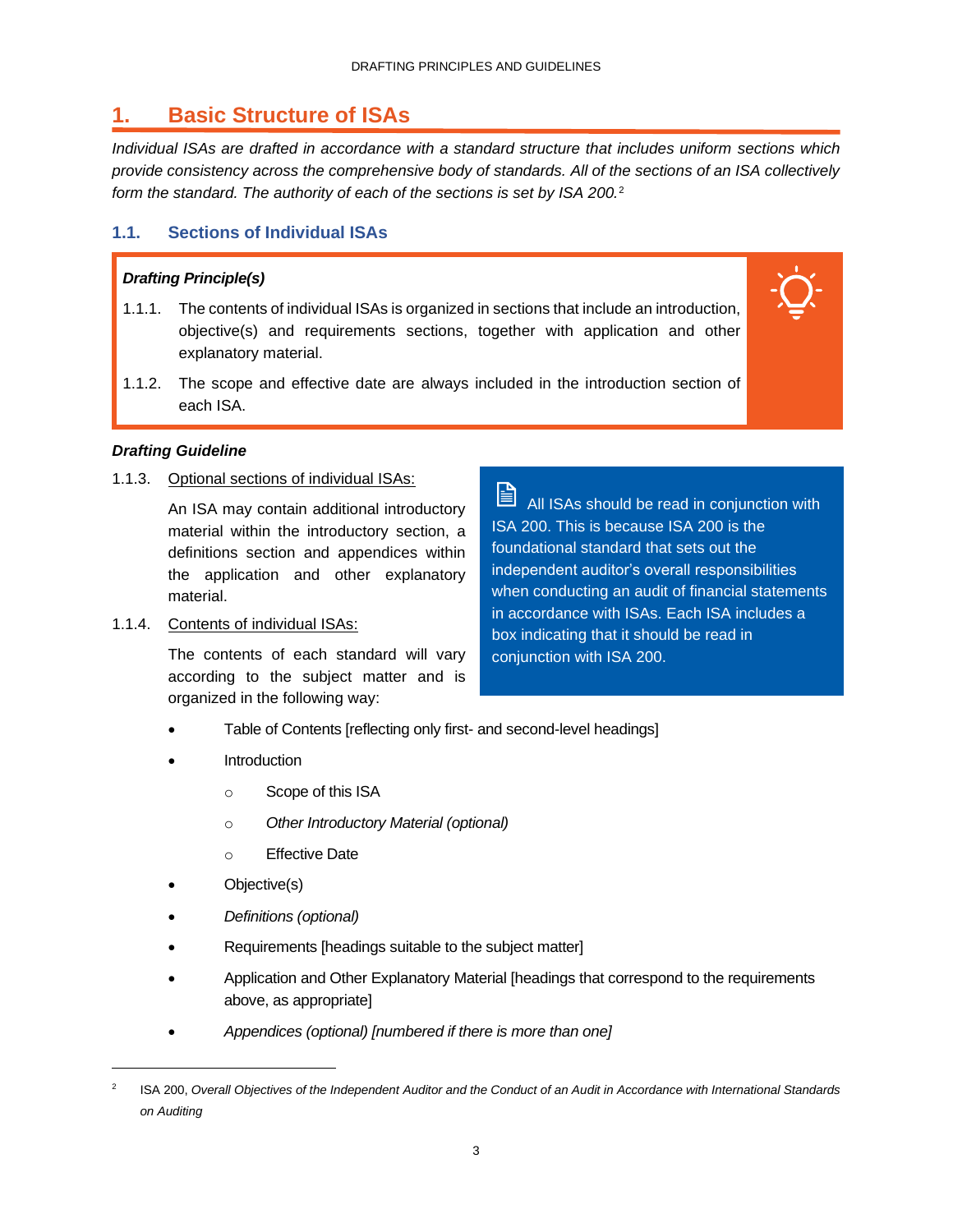### **1.2. Titles and Numbers of ISAs**

### *Drafting Principle(s)*

- 1.2.1. Each ISA is identified by a unique number and has a succinct title referring to its subject matter.
- 1.2.2. Numbers assigned to ISAs remain unchanged when they are revised.
- 1.2.3. The title "Revised" is added to the number when referring to standards that have been revised. If the standard is revised again, the year of the latest revision is added (e.g., ISA 610 (Revised 2013)).<sup>3</sup>

### *Drafting Guidelines*

1.2.4 Titles of ISAs:

Titles of ISAs are short while still being clear as to the content of the ISA.

1.2.5 Revisions of ISAs:

The title "Revised" is only added when there is a revision to the ISA. When conforming and consequential amendments are made as a result of revisions to other ISAs, the title "Revised" is not included in the title of the standard.

冐

A comprehensive list of the number and title of each ISA is included in the Contents section of the printed IAASB Handbook of International Quality Control, Auditing, Review, Other Assurance, and Related Services Pronouncements (Part I).

Published ISAs are thematically grouped and ordered by their subject matter into the following sections:

- ► General Principles and Responsibilities (200-series)
- ► Risk Assessment and Response to Assessed Risks (300 and 400-series)
- ► Audit Evidence (500-series)
- ► Using The Work of Others (600-series)
- ► Audit Conclusions and Reporting (700-series)
- ► Specialized Areas (800-series)

New and revised ISAs that are not yet effective are presented under a separate section.

<sup>3</sup> ISA 610 (Revised 2013), *Using the Work of Internal Auditors*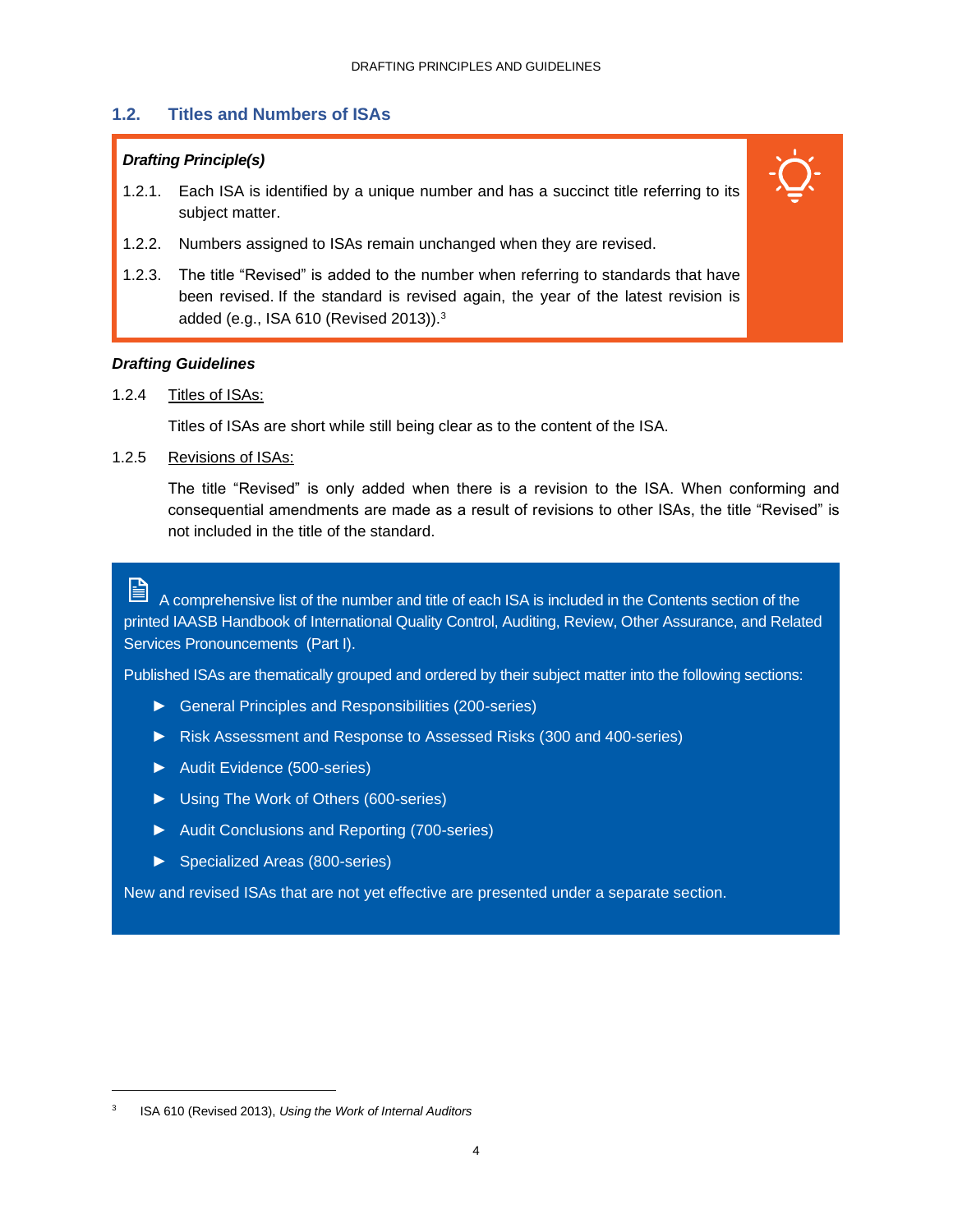### <span id="page-7-0"></span>**2. Clear, Simple and Concise Language, Formatting and Style**

*The IAASB aims to set high quality international standards that are understandable, clear and capable of consistent application, thereby serving to enhance the quality and uniformity of practice worldwide.* 

*To achieve its aim, the IAASB drafts principles-based ISAs that are:*

- *Clear - drafted in an easy to understand and unambiguous way.*
- *Simple - avoiding unnecessary words and elements and by using plain language.*
- *Concise - avoiding unnecessary repetition.*
- **2.1. Clear, Simple and Concise Language**

### *Drafting Principle(s)*

- 2.1.1. The sole official text of ISAs is that published by IAASB in the English language.
- 2.1.2. ISAs are drafted by use of short sentences, with clear, concise and simple language appropriate to the subject matter of each ISA.

### *Drafting Guidelines*

2.1.3. Type of English language:

The form of English language used by the IAASB is that used in the United States (i.e., American English).

2.1.4. Sentences:

A sentence expresses just one idea.

Sentences longer than a line and a half



**Example: Sentence in order: 'subject – verb – object'**

*"The auditor shall exercise professional judgment in planning and performing an audit of financial statements". (ISA 200, paragraph 16)*

may be too lengthy. Consider parsing such sentences or restructuring them into two or more separate sentences. Using lists (e.g., lists that use sub-letters or lists that use bullet points) can also be helpful when restructuring long sentences. Avoid subordinate clauses, "like this", in sentences.

Sentences are best written in the order subject – verb – object. While it is sometimes necessary to depart from this, it usually results in sentences that are harder to read.

2.1.5. Paragraphs:

Paragraphs may consist of more than one sentence. Each paragraph refers to only one concept by providing a logical link between the ideas of each sentence.

2.1.6. Using simple language:

Use of simple language supports consistent application and translation of ISAs.

While drafting, apply the following:

H A topic sentence expresses the main point of a paragraph and helps for the other sentences in the paragraph to relate to the topic sentence. Using topic sentences supports focused writing and guides the reader through the connected ideas of each sentence included in the paragraph.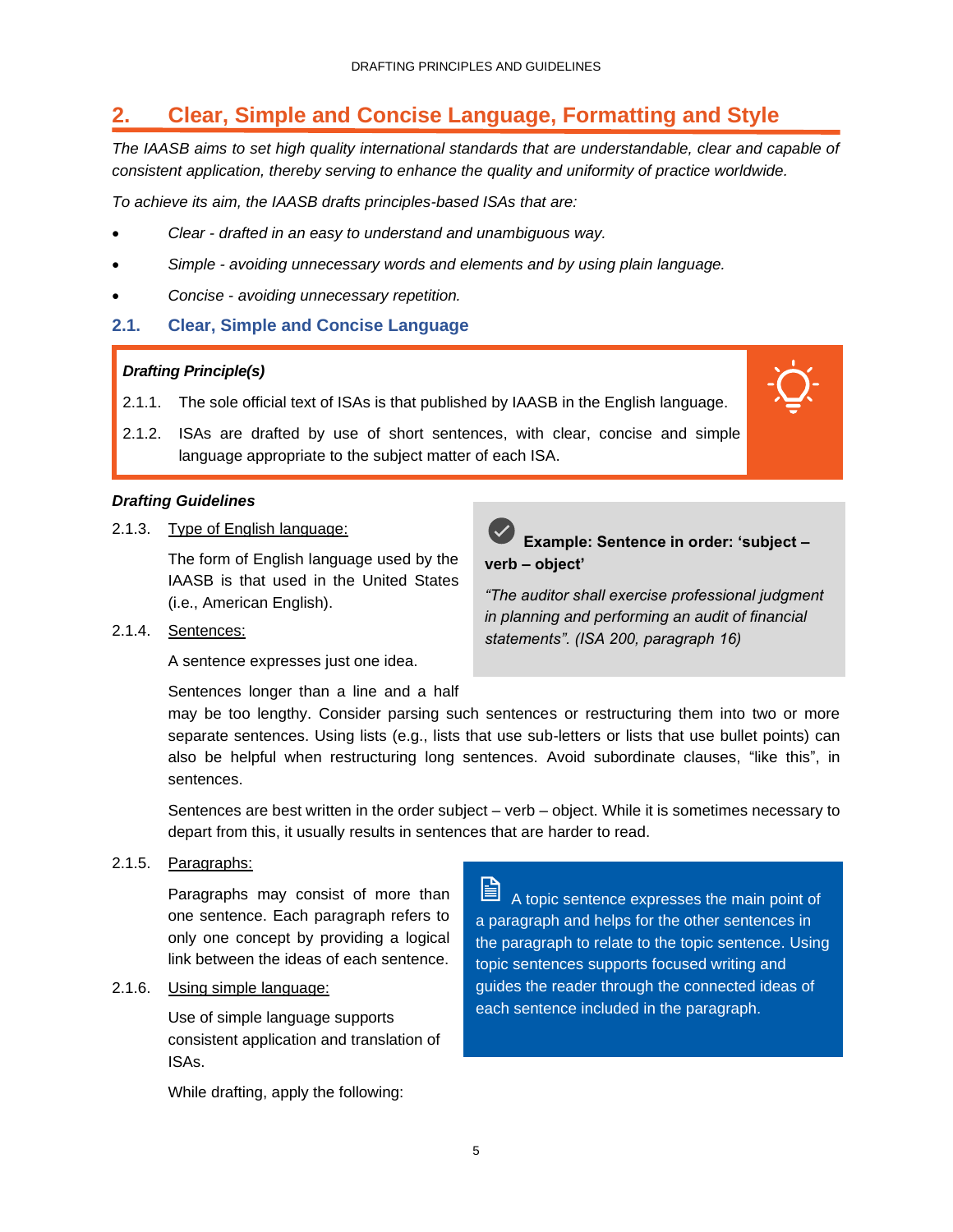- Simplify complex grammatical structures.
- Use the active voice instead of the passive voice.
- Avoid legalistic or archaic terms, nuances, and superfluous adjectives or adverbs.
- Don't use words that suggest an implied obligation because the obligation is unclear (i.e., "should", "ought to", "recommend," "needs". In application and other explanatory material, avoid the present tense as it creates an implied obligation).
- Don't use words that suggest certainty or absolutes for the auditor (e.g., "ensure", "guarantee", "assert", etc.).
- Don't use more words than necessary (e.g., use "The auditor shall obtain evidence for XYZ" instead of "The auditor shall obtain evidence in relation to XYZ").
- When a word or term is known to be problematic to translation (e.g., as indicated by previous



### **Complex grammatical structure**

A long sentence may have several relative pronouns (e.g., which, that), subordinate clauses, or multiple use of "and" "or" in a single sentence.

These structures make it difficult to find out which phrases are being compared or modified.

### **Active versus passive voice**

In active voice, the subject of the sentence performs the action (e.g., "The auditor obtains audit evidence").

In a sentence written in the passive voice the subject receives the action (e.g., "Audit evidence is obtained by the auditor").

#### **Present tense**

In its simple form: "…the auditor does [something]…"

訚 'Standard-setting' is hyphenated when used as an adjective. When used as a noun, there is no hyphen for 'standard setting'.

responses to an Exposure Draft), consider alternative wording or define it.

Some wording that is used in the ISAs is so fundamental that a change cannot be made. In cases when possible, consider using alternative wording or clarify in order to alleviate a translation concern. It is challenging to come up with a complete list of known words that are difficult to translate considering the diversity of languages worldwide, but the following examples can be helpful:

- Be consistent in the use of terms (e.g., when referring to the "auditor" "an auditor", "risks of material misstatement" and "…free from material misstatement").
- Avoid including two or more words that are known to be difficult to translate in a single sentence.
- The combination of a singular form and a plural form can be difficult to translate. Subjects and verbs have to agree (i.e., plural subject = plural verb).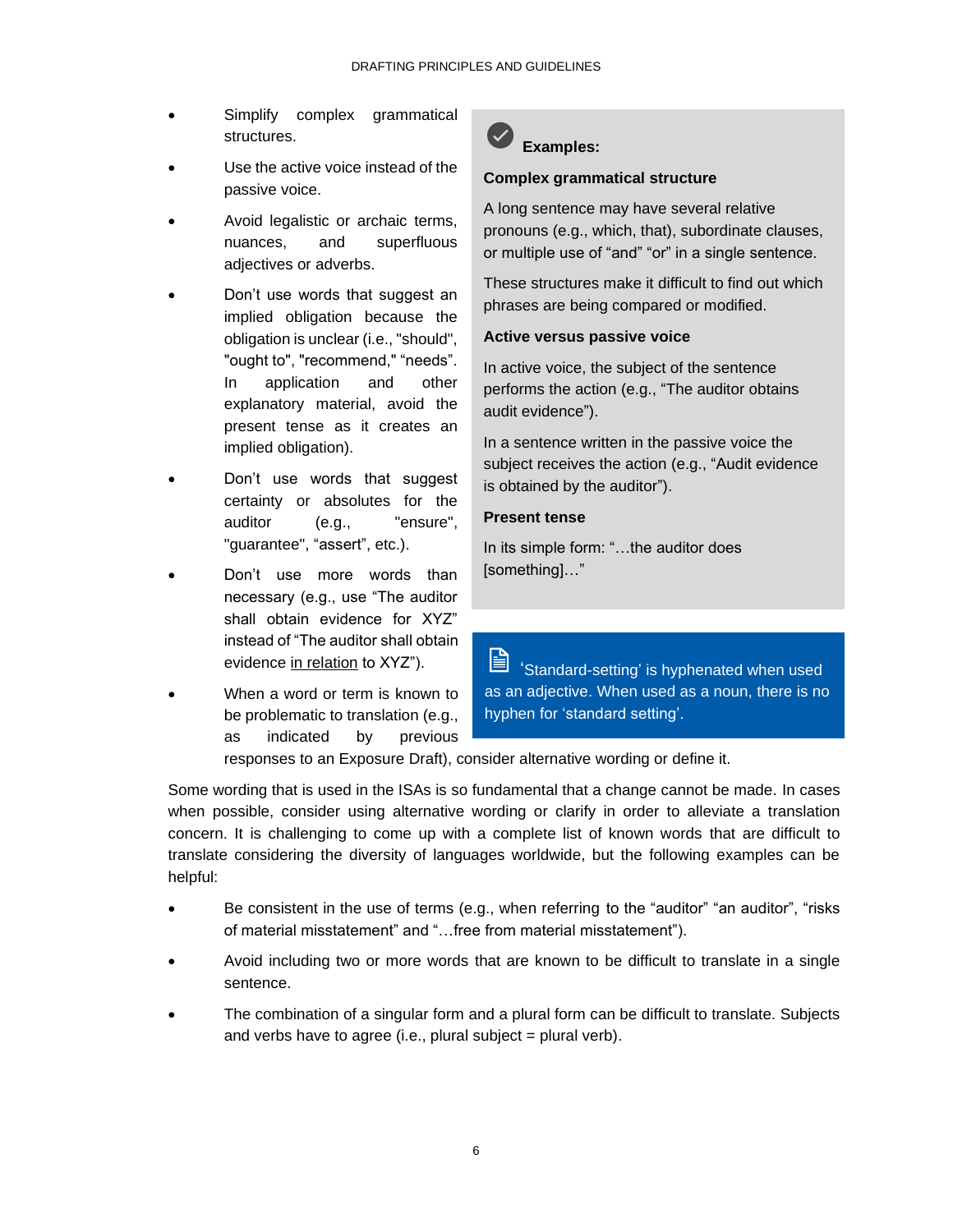### 2.1.7. "Last minute changes"

Pay particular attention to changes made at the last phases of an approval process of an exposure draft or final standard. In the rush to finalize a standard, it is easy for clear, simple and precise language to be replaced with complex, dense and vague language.

### **2.2. Lengthy, Educational and Repetitive Material**

### *Drafting Principle(s)*

- 2.2.1. Don't include material in ISAs that is lengthy, educational or background in nature.
- 2.2.2. Avoid repeating material that is available elsewhere in the ISAs.

### *Drafting Guidelines*

2.2.3. Educational and background material:

Avoid including material in ISAs that is lengthy, educational or background in nature. Step back and consider whether such material needs to be included in the standard, or whether it can be positioned better elsewhere (e.g., in non-authoritative guidance).

| Questions to help make standards more concise                                                                                                                                                 |                                                                                                                                                                                                                                                                                                                                                                                                                                                                                                                                        |
|-----------------------------------------------------------------------------------------------------------------------------------------------------------------------------------------------|----------------------------------------------------------------------------------------------------------------------------------------------------------------------------------------------------------------------------------------------------------------------------------------------------------------------------------------------------------------------------------------------------------------------------------------------------------------------------------------------------------------------------------------|
| Do you need a long introduction<br>section?                                                                                                                                                   | Introductory material should be kept to a minimum and is<br>included only when necessary. This will help highlight the<br>introductory material in those ISAs where it is necessary to<br>elaborate on the scope or context of the particular ISA (see also<br>Drafting Principle 6.3.2 and Drafting Guideline 6.3.4).                                                                                                                                                                                                                 |
| Can the introduction section and<br>the definitions be written clearly<br>such that they stand on their own<br>without the need for further<br>application and other explanatory<br>material? | The application and other explanatory material are principally<br>reserved to provide further explanation and guidance for carrying<br>out the requirements of an ISA. Providing application and other<br>explanatory material to the introduction or definitions may cause<br>confusion about the status of such material. This may however<br>be needed in some cases when it is necessary for an<br>understanding of the context in which the standard or definition is<br>intended to be read (see also Drafting Principle 4.1.4). |
| Are there instances of subsequent<br>cross-references to the same<br>application and other explanatory<br>material?                                                                           | When there are subsequent cross-references to the same<br>application and other explanatory material, this may signal that<br>the requirements or the application and other explanatory<br>material need to be improved. (see also Drafting Guideline 4.1.9).                                                                                                                                                                                                                                                                          |
| Is the application and other<br>explanatory material necessary?                                                                                                                               | Not every requirement needs application and other explanatory<br>material. When necessary, the application and other explanatory<br>material provides further explanation of the requirements of an<br>ISA and guidance for carrying them out. In particular, it may<br>explain more precisely what a requirement means or is intended                                                                                                                                                                                                 |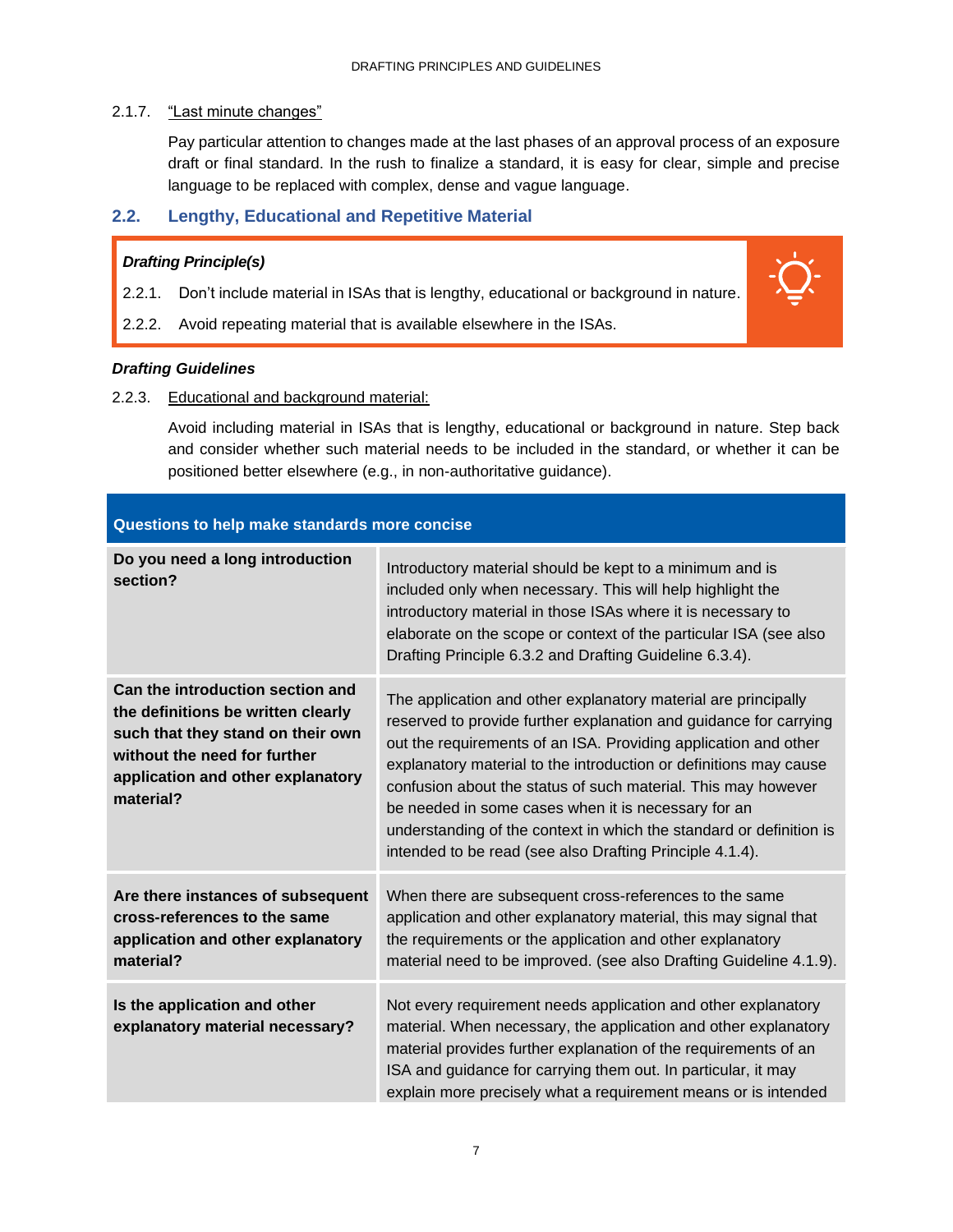| Questions to help make standards more concise                                                             |                                                                                                                                                                                                                                                                                                                                                                                                  |  |  |
|-----------------------------------------------------------------------------------------------------------|--------------------------------------------------------------------------------------------------------------------------------------------------------------------------------------------------------------------------------------------------------------------------------------------------------------------------------------------------------------------------------------------------|--|--|
|                                                                                                           | to cover and includes examples of procedures that may be<br>appropriate in the circumstances (see also Drafting Guideline<br>$10.1.4$ ).                                                                                                                                                                                                                                                         |  |  |
| Is the application and other<br>explanatory material relevant<br>mainly for first time<br>implementation? | Material that supports first-time implementation of an ISA in the<br>initial period after a final standard is published forms part of the<br>IAASB implementation support activities. Such material is better<br>positioned in non-authoritative guidance rather than in the ISA<br>(see also Drafting Guideline 10.1.4).                                                                        |  |  |
| Are appendices necessary?                                                                                 | Consider whether any material proposed for inclusion in the<br>appendices is needed. Material in the appendix has the same<br>status as the other application and explanatory material (i.e.,<br>necessary for carrying out the requirements). Some material may<br>therefore be better positioned in non-authoritative guidance<br>rather than in the ISA (see also Drafting Guideline 10.1.9). |  |  |

### 2.2.4. Repetition:

To the extent that there is no loss of understandability of an ISA, avoid repeating requirements that exist in another ISA, including a "related ISA" (e.g., when drafting a subject-matter-specific standard, there is no need to repeat a requirement from the "umbrella standard").

Consider either:

• Anchoring the requirement back to the original requirement (e.g., using the phrase "in accordance with ISA [Number]"). This is for those cases when in the



### **Example: "Umbrella Standard"**

ISA 500, *Audit Evidence* is applicable to all the audit evidence obtained during the course of the audit (i.e., "umbrella standard"). Other related standards, as for example, ISA 501, *Audit Evidence—Specific Considerations for Selected Items* deals with specific considerations by the auditor in obtaining sufficient appropriate audit evidence with respect to certain aspects of inventory, litigation and claims, and segment information in an audit.

requirements section repetition is considered necessary for understanding and for context.

- Paraphrase briefly the requirement in the application and other explanatory material while remaining careful not to change the meaning.
- Use a footnote.

While considering whether there is a need to repeat the requirement of another ISA for purpose of understandability, remember that the reader is a competent auditor, whose training, knowledge and experience have assisted in developing the necessary competencies and who has the necessary level of familiarity with all the other ISAs included in the Handbook.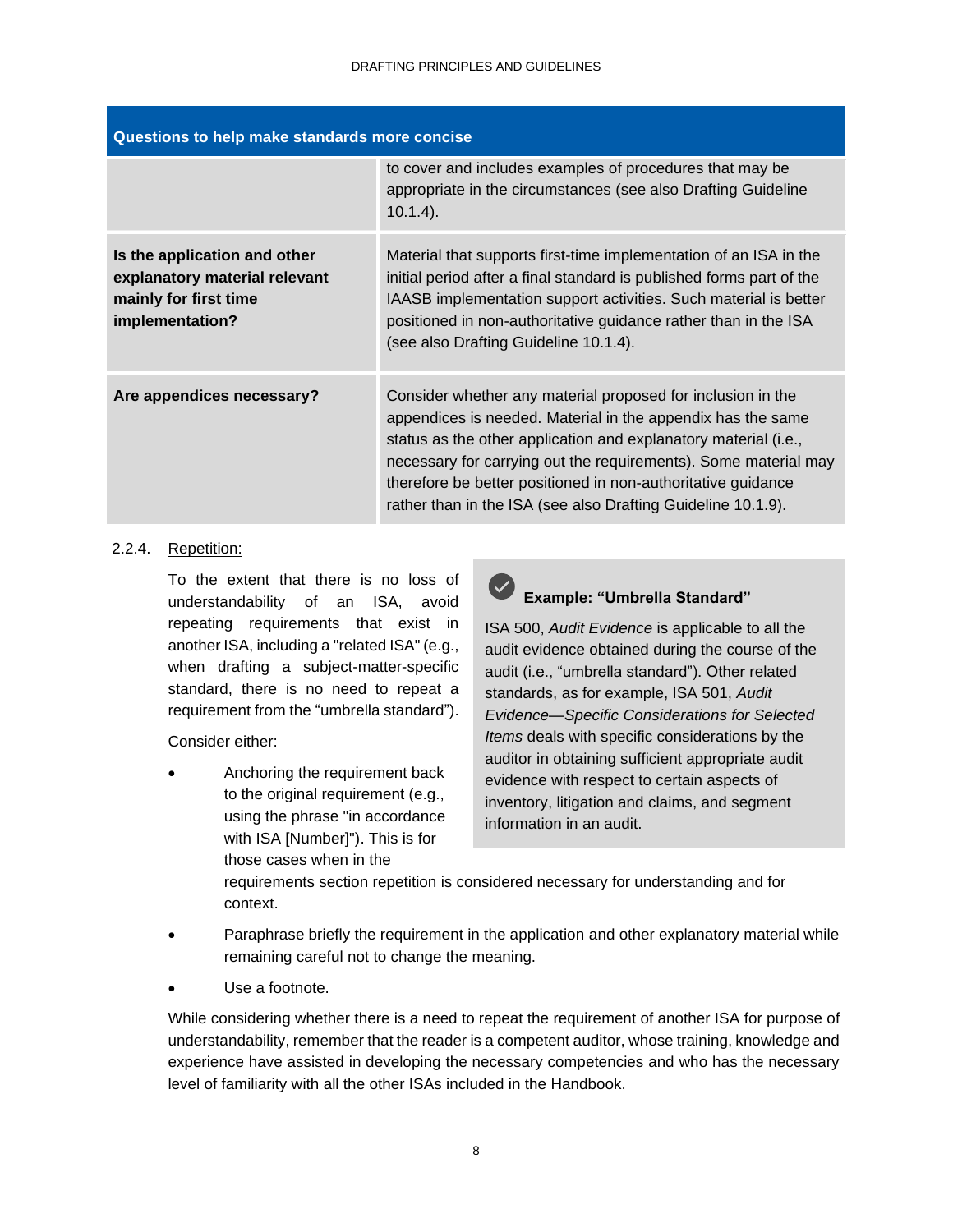### **2.3. Formatting and Style**

### *Drafting Principle(s)*

- 2.3.1. The formatting and style of ISAs, including matters of grammar and punctuation, follows the Chicago Manual of Style. Follow the IAASB formatting guide for all publications.
- 2.3.2. The readability of an ISA is supported through use of consistent formatting and style. Use formatting techniques such as bullet points, headings and sub-headings to improve the flow of an ISA.

### *Drafting Guidelines*

### 2.3.3. Headings:

The use of specific fonts and styles for headings is intended to provide a hierarchy in both the requirements and application and other explanatory material sections of an ISA.

### 2.3.4. Numbering of paragraphs:

Each paragraph of an ISA is consecutively numbered, as follows:

- Paragraphs from beginning of the introduction to end of the requirements section, by using consecutive numbers: 1., 2., 3., ….
- Numbering of paragraphs in the application and other explanatory material section follows the following format: A1., A2., A3., ….

When conforming and consequential amendments are made as a result of revising another ISA, new paragraphs in the application and other explanatory material are numbered by adding letters to the original paragraph number (e.g., A1a.). Paragraphs are only renumbered when the new standard and the conforming and consequential amendments become effective.

• Numbering of paragraphs from the beginning of each Appendix to their end restarts from 1., followed by consecutive numbers 2., 3., ….

### 2.3.5. Long Lists:

Presenting very long lists (e.g., using multiple layers of bulleted points), becomes difficult to read and understand and may be perceived as a checklist rather than principles-based approach. Instead evaluate whether all the items are necessary to be included (in case of application and other explanatory material) or try to use separate paragraphs (in case of requirements).

#### 2.3.6. Lists that use sub-letters:

Sub-lettering (e.g., (a), (b),) is used when expressing a complete list or when the sub-letters may need to be referred to. This is usually the case when dealing with lists in the requirements section.

2.3.7. Lists that use bullet points:

Bullet points lists are used when expressing a list that is not intended to be complete and this is usually the case when dealing with lists in the application and other explanatory material section.

#### 2.3.8. Use of 'and' 'or' in a bulleted list:

In a bulleted list 'and' means all items need to be taken into account.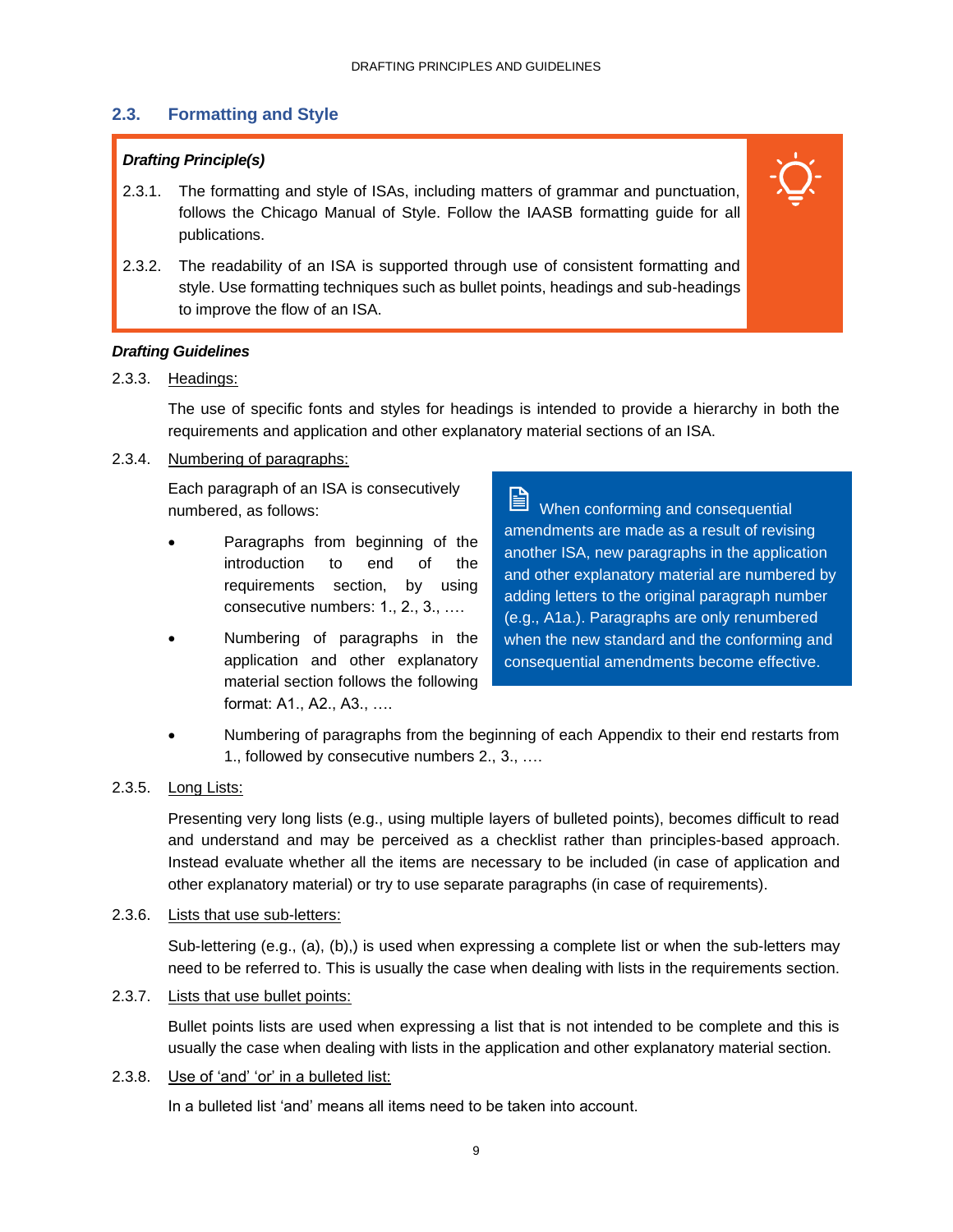In a bulleted list 'or' means that there could be one or more matters within that list.

### 2.3.9. Enhanced presentation techniques:

Boxes and tables are used to help enhance and separately identify examples presented in the application and other explanatory material, see for example ISA 315 (Revised),<sup>4</sup> paragraph A17 or A23.

- 2.3.10. Footnotes:
	- Footnotes do not include substantive content (i.e., content other than that used for purpose of cross-referencing).
	- Titles of sections and standards are stated in the footnotes on first mention. Titles are not repeated subsequently.
	- Footnotes that are not written in sentence form (i.e., footnotes that refer to other standards) do not end with a period.
	- The footnote reference is inserted after any punctuation next to the ISA number (e.g., "ISA 210,  $5...$ ").
	- When using a footnote to cross-reference to another ISA use: "ISA [Number], [Title if first mention], paragraph x [or paragraphs x–y when referring to consecutively numbered paragraphs and paragraphs x–y and z when referring to non-consecutive numbered paragraphs]". Alternatively use "see ISA [Number], paragraph x."
	- Footnote numbering restarts at 1 in each Appendix (if applicable).

### <span id="page-12-0"></span>**3. Scalability and Proportionality**

*In the context of drafting, scalability and proportionality are taken into account when determining the qualitative characteristics of an ISA that is useful when assessing the standard's responsiveness to the public interest. Scalability and proportionality apply at both the overarching level in respect of an ISA, as well as at the individual requirements level within an ISA.* 

### *Drafting Principle(s)*

- 3.1.1. An ISA, and its requirements, reflect the public interest appropriately when they are drafted in a manner that is:
	- Scalable by allowing the auditor to calibrate the magnitude of the response in the context of the circumstances (including for less-complex and more-complex circumstances).
	- Proportional to the public interest issue being addressed, considering the relative impact they have on different stakeholders.

<sup>4</sup> ISA 315 (Revised 2019), *Identifying and Assessing the Risks of Material Misstatement*

<sup>5</sup> ISA 210, *Agreeing the Terms of Audit Engagements*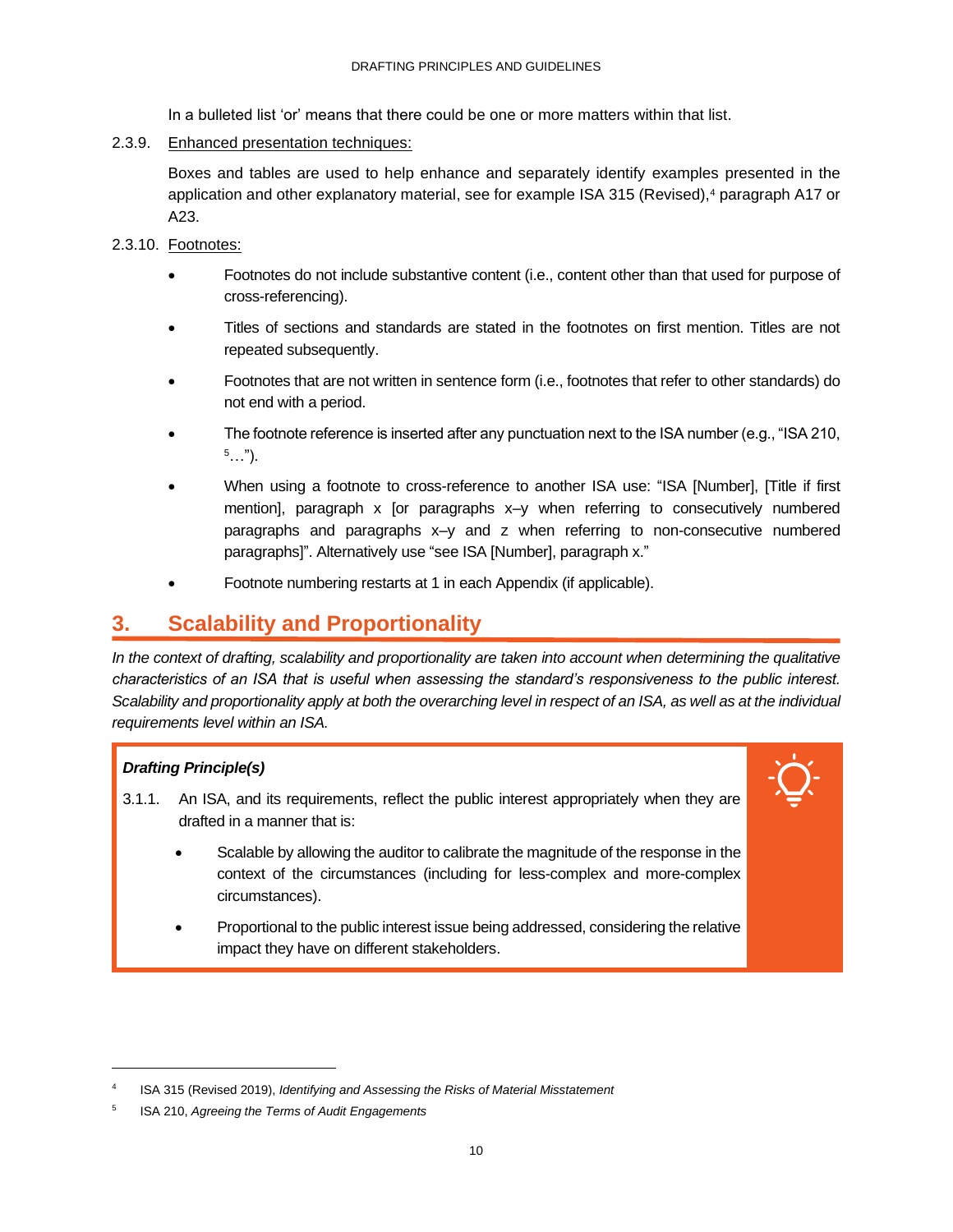### *Drafting Guidelines*

3.1.2. Scalability and proportionality test:

ISAs and their requirements are drafted in a manner that is responsive to the public interest.

The following considerations are relevant for scalability:

- Does the requirement allow the application of judgment and thoughtful consideration in light of the varying circumstances of the audit?
- Can the ISA and its requirements be consistently applied and be globally operable across entities of varying sizes, considering the different conditions prevalent in various jurisdictions?

The following considerations are relevant for proportionality:

- Do the benefits of having the requirement outweigh its costs?
- Will the absence of a requirement adversely affect the quality or consistency of audits in an international context?

### 3.1.3. The standard-setting toolbox for scalability and proportionality:

Standard setting tools that help deal with scalability and proportionality of ISAs include:

- Scope statements that identify in which audits or circumstances the ISA (and therefore all of its requirements) applies. Sometimes it is necessary to expand these statements to clarify when the standard does not apply, what it does not deal with, or when there is a specific limitation to the applicability of the ISA (see also Drafting Guideline 6.1.3).
- Inclusion of a statement on "Scalability" in the introductory material of the standard or as guidance on particular requirements is helpful to emphasize how the ISA is intended to be scalable for audits of all entities, regardless of size or complexity (see also Drafting Guideline 6.3.5).
- Identifying any conditionality for a requirement at the beginning of the sentence to help make clear if there are limits to their relevance and applicability (see also Drafting Guideline 9.1.8).
- Limiting the application of a requirement when there is a need to differentiate that the requirement is only applicable for certain types of entities (e.g., for listed entities) (see also Drafting Guideline 9.1.14).
- Use of the application and other explanatory material to explain specific considerations relevant for entities that operate in a specific sector (e.g., consideration specific to public sector entities) (see also Drafting Guideline 11.1.4).
- Use of the application and other explanatory material to help the auditor by illustrating how a particular requirement can be scaled up or down. This is achieved by use of scalability considerations specific to less complex entities (LCEs). These considerations can explain or provide examples of how a requirement applies to all entities regardless of whether their nature and circumstances are less complex or more complex (see also Drafting Guideline 11.1.3).
- Describe relevant factors in the application and other explanatory material that can be taken into account when determining when and how to scale the requirement to the circumstances.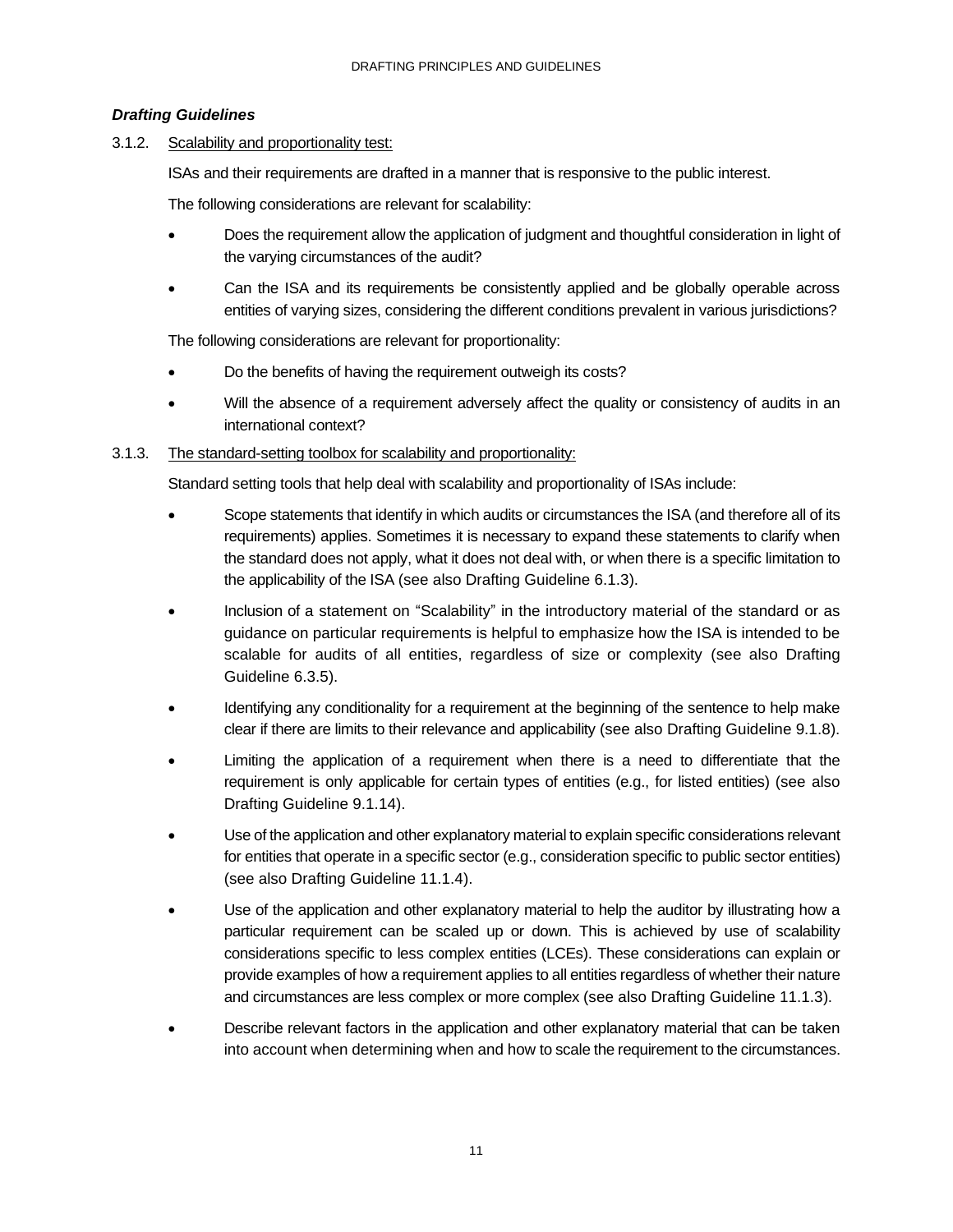### **Examples: Scalability and Proportionality**

### **Scope statements**

ISA 610 (Revised 2013), paragraph 2

*"This ISA does not apply if the entity does not have an internal audit function."*

### **Scalability**

ISA 315 (Revised 2019), paragraph 9

*"…This ISA is intended for audits of all entities, regardless of size or complexity and the application material therefore incorporates specific considerations specific to both less and more complex entities, where appropriate. While the size of an entity may be an indicator of its complexity, some smaller entities may be complex and some larger entities may be less complex."*

### **Conditionality**

ISA 505, *External Confirmations*

*"If management refuses to allow the auditor to send a confirmation request, the auditor shall: […]"*

### **Limiting the applicability of a requirement**

ISA 700 (Revised), *Forming an Opinion and Reporting on Financial Statements*, paragraph 50(l)

*"…For audits of complete sets of general purpose financial statements of listed entities, the name of the engagement partner unless, in rare circumstances, such disclosure is reasonably expected to lead to a significant personal security threat."*

### **Considerations specific to public sector entities**

### ISA 315 (Revised 2019), paragraph A93

*"Auditors of public sector entities often have additional responsibilities with respect to internal control, for example, to report on compliance with an established code of practice or reporting on spending against budget. Auditors of public sector entities may also have responsibilities to report on compliance with law, regulation or other authority..."*

### **Scalability considerations**

### ISA 315 (Revised 2019), paragraph A92

*"The way in which the entity's system of internal control is designed, implemented and maintained varies with an entity's size and complexity. For example, less complex entities may use less structured or simpler controls (i.e., policies and procedures) to achieve their objectives."*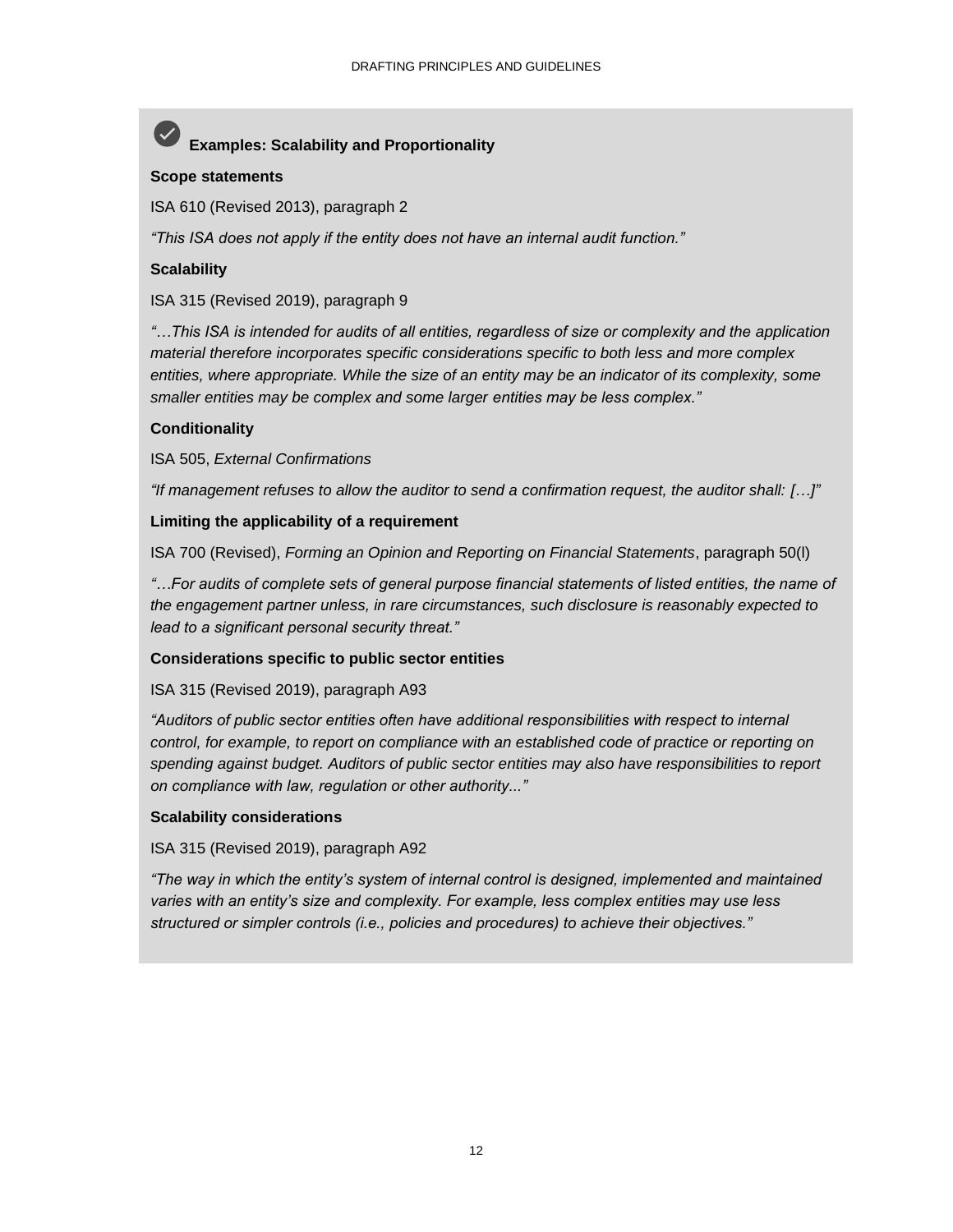### <span id="page-15-0"></span>**4. Cross-Referencing**

*Cross-references in ISAs are used as follows:*

- *Cross-referencing and referencing of paragraphs in each ISA.*
- *Cross-referencing to other ISAs or paragraphs of other ISAs.*
- *References to international standards other than ISAs.*

*Cross-referencing can improve understandability (by connecting concepts that might otherwise be missed by the reader) but it can also be distracting (by forcing the reader to jump around a document) and impede readability (by excessive repetition).* 

### **4.1. Cross-References and References to Paragraphs Within Each ISA**

### *Drafting Principle(s)*

- 4.1.1. Do not use footnotes when cross-referencing and referencing to paragraphs in the same ISA.
- 4.1.2. Most application and other explanatory material is cross-referenced back to related material in the requirements sections.
- 4.1.3. The objectives and effective date paragraphs do not have application and other explanatory material and are not cross-referenced.
- 4.1.4. Do not cross-reference from the introduction or definitions section to the application and other explanatory material unless necessary for an understanding of the context in which the standard or definition is to be read (see also Drafting Guideline 2.2.3).
- 4.1.5. Cross-references to an appendix are made from the application and other explanatory material, not the requirements. The heading in the appendix includes a cross-reference back to the application and other explanatory material.

### *Drafting Guidelines*

4.1.6. Use of cross-references and references within each ISA:

Cross-referencing and referencing to paragraphs within each ISA is used for:

- Connecting the application and other explanatory material to the other sections of an ISA (i.e., "cross-references").
- Referring to another paragraph in the same ISA (i.e., "internal references").
- 4.1.7. Cross-references within the requirements of ISAs are precise:

Requirements are cross-referenced to specific paragraphs in the application and other explanatory material rather than to general sections or groups of paragraphs.

4.1.8. Position of cross-references:

In the requirements, cross-references appear at the end of the paragraph, or at the end of a bullet point.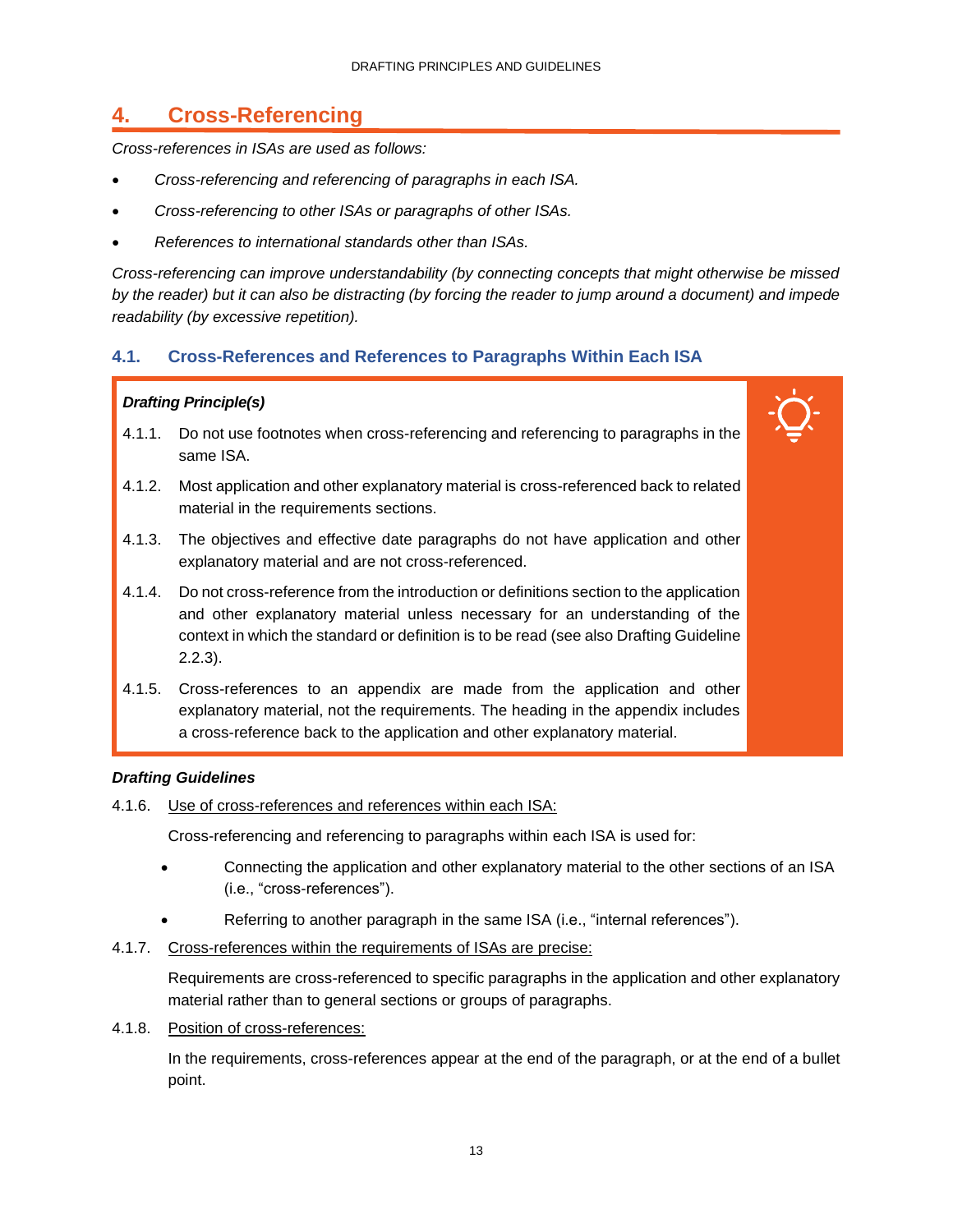If a requirement has more than one bullet point and there is application and other explanatory material related to each bullet point, the crossreference appears after each bullet point. When the application and other explanatory material relates to all bullet points of a requirement, then the cross-reference is stated after the colon and before the bulleted requirements.

In the application and other explanatory material the crossreferences appear in the section heading or sub-heading.

4.1.9. Consecutive cross-references (see also Drafting Guideline 2.2.3):

> Application and other explanatory material is organized so that the cross-references from the requirements to the application and other explanatory material are consecutive.

> The first section of the application and other explanatory material relates to the first time there is a cross-reference in the requirements. To the extent possible avoid subsequent cross-references to this same application and other explanatory material.

### 4.1.10. Internal references:

Internal references (i.e., references to another paragraph in the same ISA) can be made:



### **Cross-References in each ISA**

ISA 230, *Audit Documentation,* paragraph 7 and A1

*7. The auditor shall prepare audit documentation on a timely basis. (Ref: Para. A1)*

*Timely Preparation of Audit Documentation (Ref: Para. 7)*

*A1. Preparing sufficient and appropriate audit documentation on a timely basis helps to enhance the quality of the audit and facilitates the effective review and evaluation of the audit evidence obtained and conclusions reached before the auditor's report is finalized. […]*

**Internal references in each ISA – requirements:**

ISA 210, *Agreeing The Terms of Audit Engagements,*  paragraph 20

*20. If the conditions outlined in paragraph 19 are not present and the auditor is required by law or regulation to undertake the audit engagement, the auditor shall […]*

### **Internal references in each ISA – application and other explanatory material:**

ISA 210, *Agreeing The Terms of Audit Engagements,*  paragraph A28

*A28. If, in the circumstances described in paragraphs A23 and A29, the auditor concludes that it is not necessary to record certain terms of the audit engagement in an audit engagement letter, the auditor is still required by paragraph 11 to seek the written agreement from management that it acknowledges and understands that it has the responsibilities set out in paragraph 6(b).[…]*

- In the requirements section: to another paragraph of the requirements; and
- In the application and other explanatory material: to another paragraph in the requirements, the application and other explanatory material or to an appendix.

When referring to another paragraph in the same standard, the reference is "paragraph x", not "paragraph x of this standard" or "paragraph x above/below."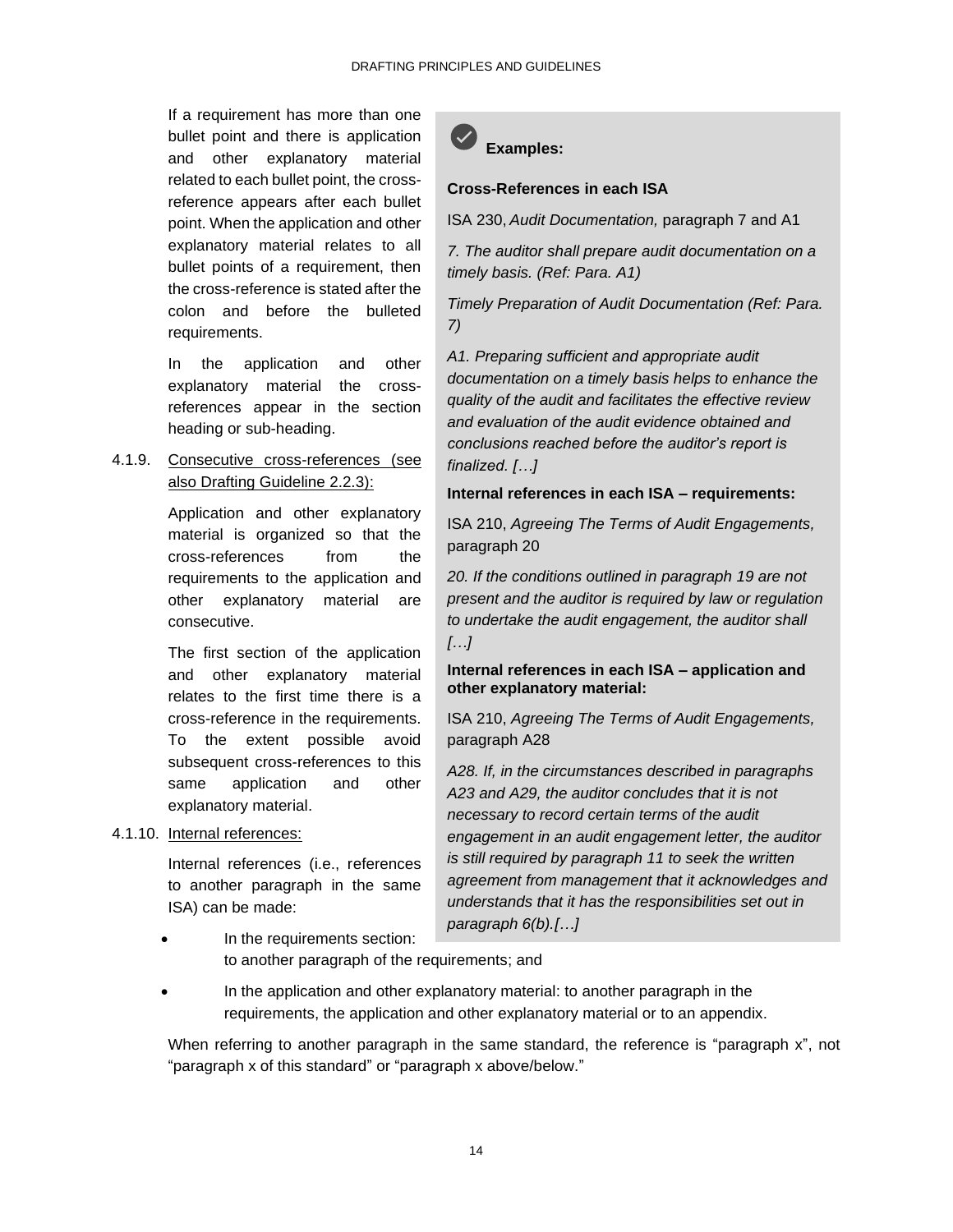### **4.2. Cross-References to Other ISAs or Paragraphs of Other ISAs**

### *Drafting Principle(s)*

- 4.2.1. Only include references to other ISAs or paragraphs of other ISAs to simplify the text of the standard or to convey necessary information to the reader about a related requirement in another ISA.
- 4.2.2. Provide sufficient content in references to explain the provision of the other ISAs but avoid repeating the content of the other provision.

### *Drafting Guidelines*

### 4.2.3. Format of references:

References to requirements in other ISAs can be:

- By use of a footnote.
- Anchoring the requirement back to the original requirement by reference to the other ISA (e.g., "…in accordance with ISA [Number]"; "...required by ISA [number]…)."

訚 In some ISAs the phrase "In applying ISA [Number]" is used which is meant to mean in addition or alongside performing all the requirements in another standards, the auditor also does something else.

• Paraphrased and included in application and other explanatory material, by using for example the following phrases: "the auditor is required to [do something] in accordance with ISA [number]...", "ISA [number] requires the auditor to [do something]", "ISA [number] provides guidance [for something] …", or in a similar manner. As long as the text is congruent with the quoted requirement, the present tense may be used.

### 4.2.4. Specificity of references:

References can be made to a whole standard, a group of requirements, or to a specific paragraph in another standard. In most circumstances, a more specific reference is the most useful, but the decision which is most helpful to the reader is dependent on the circumstances.

When referring to a requirement in another standard, include the appropriate paragraph in that standard (by way of footnote or by reference to the paragraph of that ISA).

### 4.2.5. Circular and serial references:

References refer back to the paragraph where the initial provision is first explained.

Avoid circular references (i.e., references to a paragraph that itself refers back to the initial provision) and serial references (i.e., references to a provision that itself refers to another provision).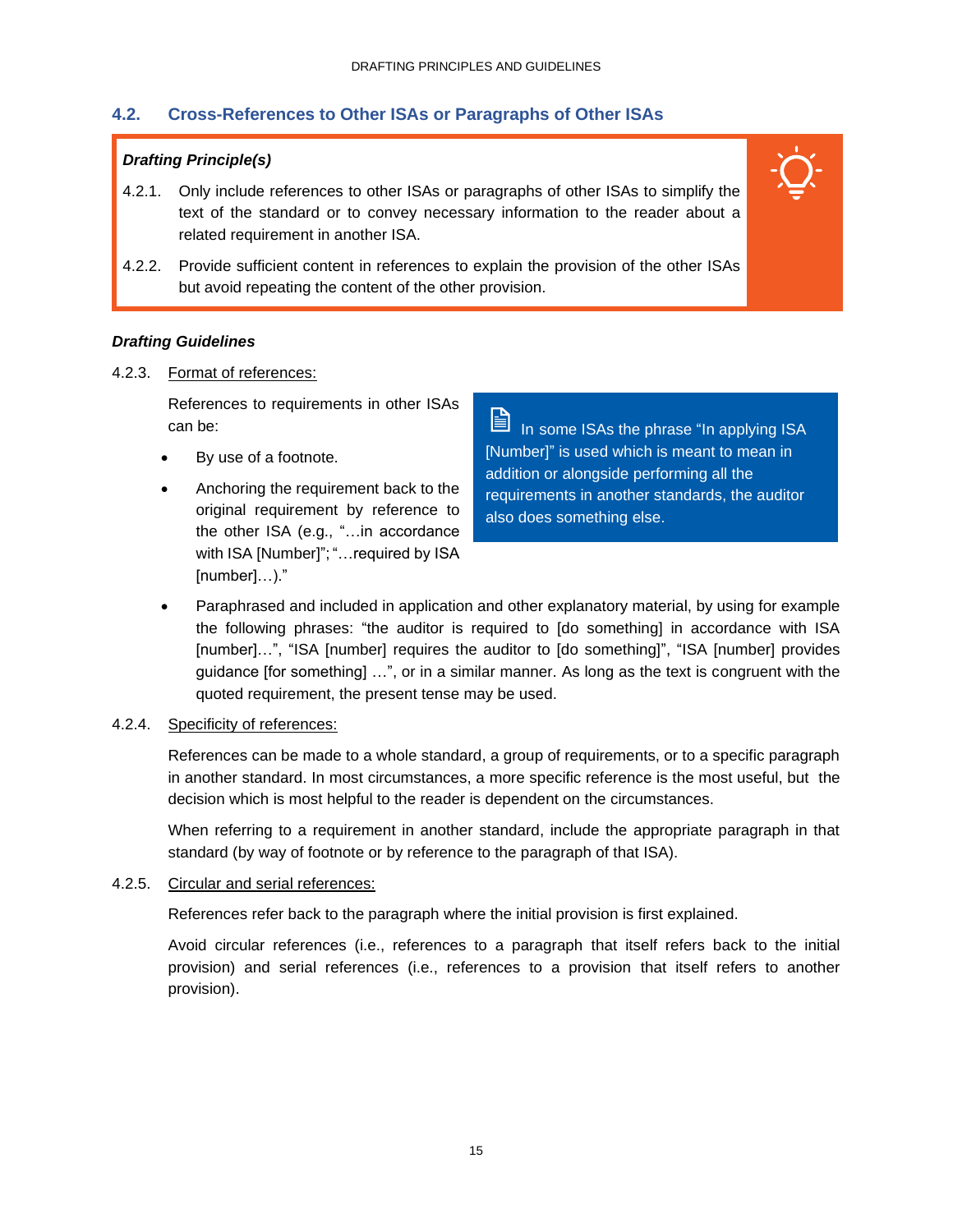### **Example: Cross-references to other ISAs or paragraphs of other ISAs**

ISA 300, *Planning an Audit of Financial Statements,* paragraph 12

*The auditor shall include in the audit documentation: <sup>x</sup>[…]*

*x ISA 230, Audit Documentation, paragraphs 8-11, and A6*

ISA 240, *The Auditor's Responsibilities Relating to Fraud in an Audit of Financial Statements,* paragraph 29

*In accordance with ISA 330, the auditor shall determine overall responses to address the assessed risks of material misstatement due to fraud at the financial statement level. <sup>x</sup> (Ref: Para. A34)*

*x ISA 330, paragraph 5*

ISA 705 (Revised), *Modifications to the Opinion in the Independent Auditor's Report,* paragraph 25

*When the auditor expresses a qualified or adverse opinion, the auditor shall amend the statement about whether the audit evidence obtained is sufficient and appropriate to provide a basis for the auditor's opinion required by paragraph 28(d) of ISA 700 (Revised) to include the word "qualified" or "adverse", as appropriate.*

ISA 530, *Audit Sampling,* paragraph A20

*[…] ISA 330 provides guidance when deviations from controls upon which the auditor intends to rely are detected. <sup>x</sup>*

*x ISA 330, The Auditor's Responses to Assessed Risks, paragraph 17*

### **4.3. References to International Standards Other than the ISAs**

### *Drafting Principle(s)*

4.3.1. ISAs are framework neutral and do not make references to specific financial reporting, ethical, quality management or other frameworks except by example and to the extent necessary to clarify IAASB's intent.



### *Drafting Guidelines*

4.3.2. ISQM 1: <sup>6</sup>

References to ISQM 1 initially use the following phrase "ISQM 1 or national requirements that are at least as demanding." After this initial reference to other national requirements, the text can refer to ISQM 1 without further reference to national requirements.

<sup>6</sup> International Standard on Quality Management (ISQM) 1, *Quality Management for Firms that Perform Audits or Reviews of Financial Statements, or Other Assurance or Related Services Engagements*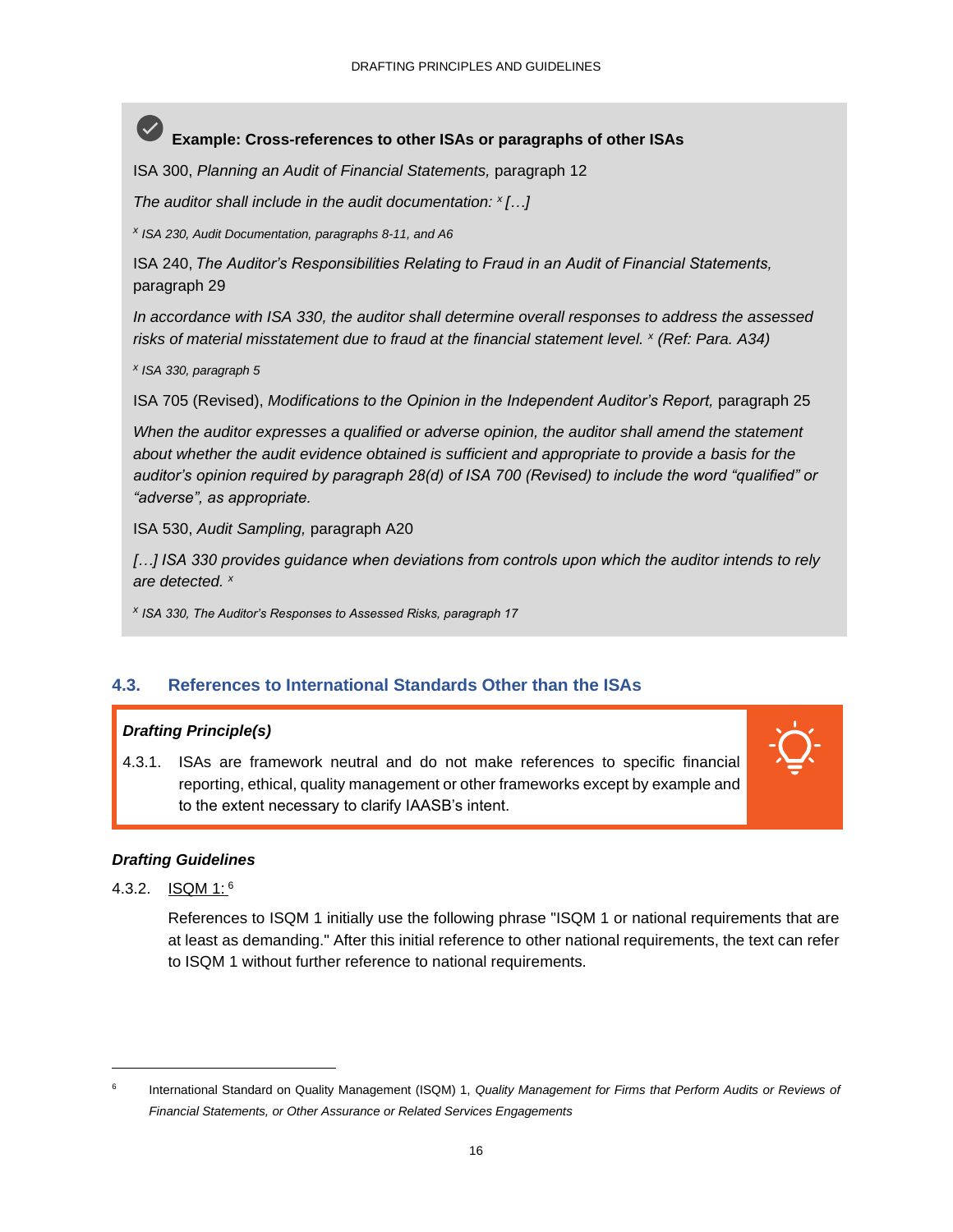### 4.3.3. IESBA Code: <sup>7</sup>

References to the IESBA Code are:

- Included in the definitions (e.g., the definition of "relevant ethical requirements" by reference to requirements which ordinarily include the provisions established by the IESBA Code, together with national requirements that are more restrictive).
- The application and other explanatory material to highlight certain provisions of the IESBA Code.

ISA 220 (Revised), *Quality Management for an Audit of Financial Statements* defines the term "relevant ethical requirements" and establishes the auditor's responsibility to comply with those requirements, including the IESBA Code. As such, other ISAs usually refer only to "relevant ethical requirements" unless a specific provision of the IESBA Code needs to be highlighted.

When including references to the IESBA Code in the application and other explanatory material, take into account that the IESBA Code is intended to be applied as a whole, rather than focusing only on particular sections or requirements.

References to the IESBA Code follow the format "IESBA Code" or alternatively "IESBA Code, paragraph x". On first mention, the full name is used as follows: "International Ethics Standards Board of Accountants' *International Code of Ethics for Professional Accountants (including International Independence Standards)* (IESBA Code)."

4.3.4. Financial reporting frameworks:

Because the ISAs are framework neutral, references to a commonly used framework such as IFRS<sup>8</sup> and IPSAS<sup>9</sup> are only used to help readers understand the IAASB's intent and generally only used for illustrative purposes.

旨 Specific references to other international standards in ISA create a maintenance burden as they will need to be updated when there are changes to those standards.

Footnote references to financial reporting frameworks follow the format "IFRS [number], [Title]" or alternatively "IFRS [number], [Title], paragraph x."

<sup>7</sup> International Ethics Standards Board for Accountants' *International Code of Ethics for Professional Accountants (including International Independence Standards)* (IESBA Code)

<sup>8</sup> International Financial Reporting Standards promulgated by the International Accounting Standards Board (IASB).

<sup>9</sup> International Public Sector Accounting Standards promulgated by the International Public Sector Accounting Standards Board (IPSASB).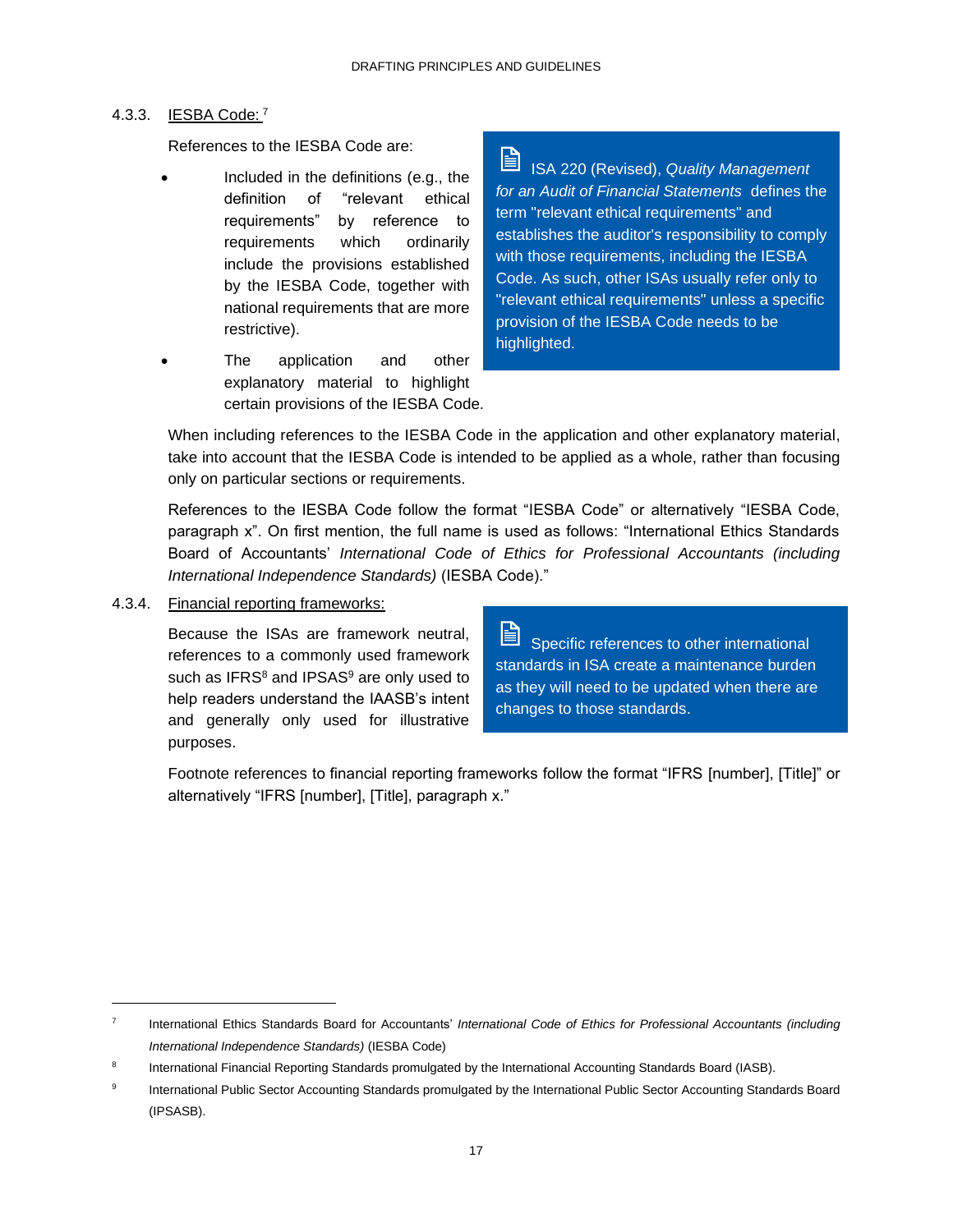# **Example: References to International standards other than ISAs**

ISA 230, paragraph A23\*

*ISQM 1 (or national requirements that are at least as demanding) requires firms' systems of quality management to establish a quality objective to address the appropriate maintenance for the retention of engagement documentation to meet the needs of the firm and to comply with law, regulation, relevant ethical requirements, or professional standards. <sup>x</sup> […]*

*x ISQM 1, paragraph 31(f)*

*\* Example sourced from the Conforming Amendments to ISAs from the Quality Management Projects.* 

ISA 220 (Revised), paragraph A44

*Relevant ethical requirements may contain provisions regarding the identification and evaluation of threats and how they are to be dealt with. For example, the IESBA Code explains that a self-interest threat to compliance with the fundamental principle of professional competence and due care may arise if the fee quoted for an audit engagement is so low that it might be difficult to perform the engagement in accordance with professional standards. <sup>x</sup>*

*x IESBA Code, paragraph 330.3 A2*

ISA 540 (Revised), *Auditing Accounting Estimates and Related Disclosures*, paragraph A47

*For example, with respect to fair value estimates, IFRS 13 <sup>x</sup> indicates that, if multiple valuation techniques are used to measure fair value, the results (i.e., respective indications of fair value) shall be evaluated considering the reasonableness of the range of values indicated by those results. […]*

*x IFRS 13, Fair Value Measurement, paragraph 63*

### <span id="page-20-0"></span>**5. Terminology Used In and Across the ISAs**

*The constructs and terms used across the IAASB's literature aim to aid readers by using the same terms*  to mean the same action/circumstance. Using the same terms also helps to avoid proliferation of *terminology that complicates the ISAs.*

### *Drafting Principle(s)*

5.1.1. Do not develop new terms or terminology for existing concepts. The terminology used in new or revised ISAs must be as consistent as possible with already established terms used in existing standards.



### *Drafting Guidelines*

5.1.2. Consistent terminology:

For consistency, the following is recommended:

In the ISAs we refer to "nature, timing and extent" rather than



### **Example: Oxford (or serial) commas**

Oxford or serial commas are commas used after the second to last item in a list of three or more items, before "and" or "or."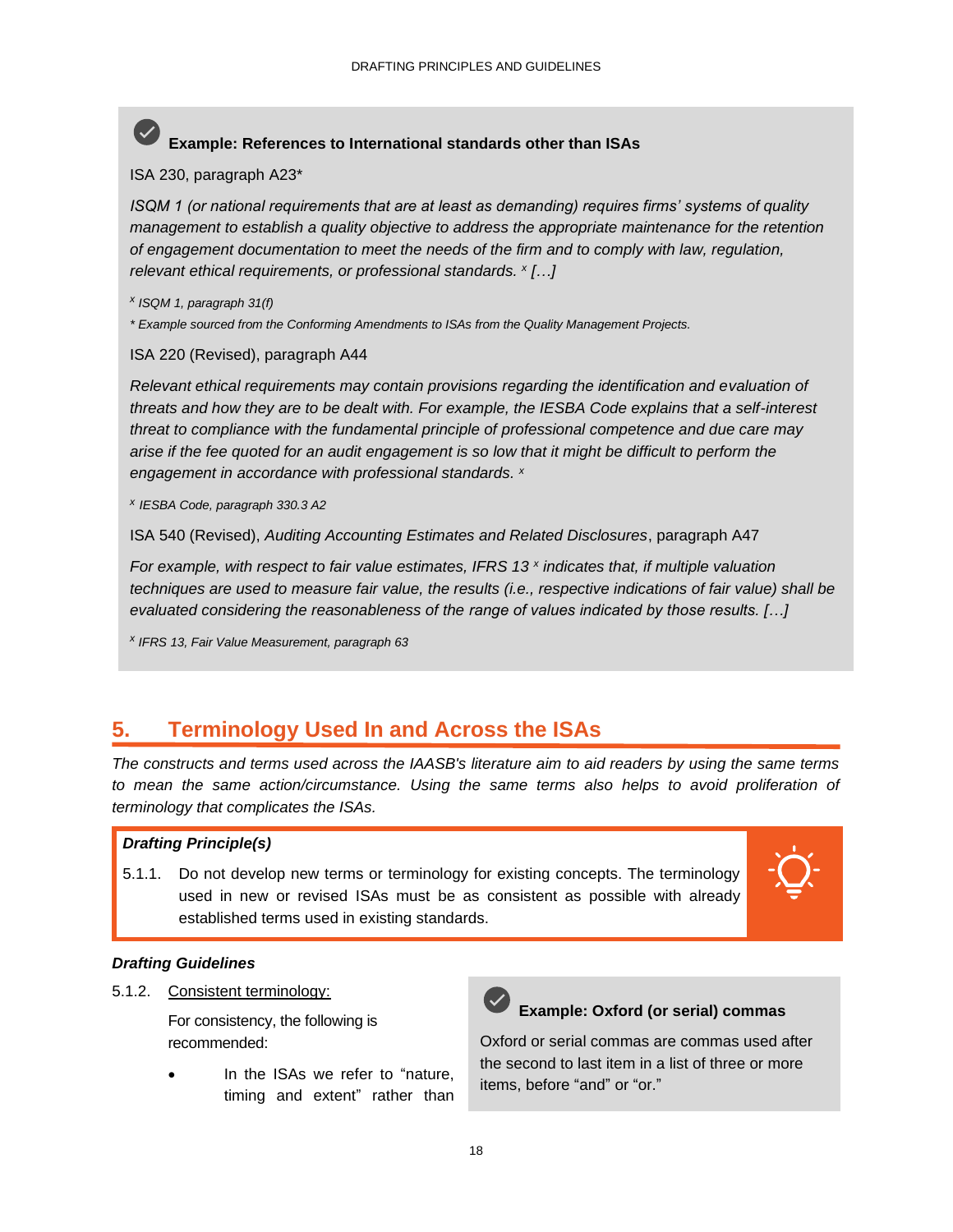"nature, timing, and extent." Oxford commas, while normally used in other instances, are not applied in this case.

- Use "for example" or "that is" when used outside of brackets, and "e.g.," or "i.e.," when used within brackets.
- Avoid using the word "review" when referring to circumstances when the auditor examines the contents of documentary evidence as the term has a broader meaning in relation to review engagements. Use "inspect" if this would be appropriate. The use of "review" is permitted in the context of direction, supervision, and review.
- Use "may" rather than "might."
- Use "obtain an understanding of..." rather than "understand."
- Use "modified opinion" rather than modified report.

### 5.1.3. Management's responsibilities:

Avoid the formulation "management is responsible" or "those charged with governance are responsible" as this can leave the impression that the IAASB is setting requirements for management or those charged with governance. The preferred formulation is to state the authority that "[source] requires [management or those charged with governance] to …." For example:

"The application of the applicable financial reporting framework often requires management to consider changes in the environment or circumstances that affect the entity."

### 5.1.4. Withdrawal from the engagement:

The term "withdraw" should be used rather than the term "resign." ISA 200 clarifies that, for purposes of the ISAs, the term "withdraw" has the same meaning as "resign."

In connection with withdrawal from the engagement, use "where possible under applicable law and regulation." This also avoids suggesting that withdrawal must be explicitly permitted and recognizes that this may not be an option in all jurisdictions.

In connection with other circumstances, use the phrase "unless prohibited" unless inappropriate in the circumstances. ISA 200 explains that "depending on the jurisdiction, the legal or regulatory

permission or prohibition may be explicit or implicit."

### 5.1.5. Law or regulation:

Refer to "law or regulation" rather than to legislation (except for public sector perspectives).

Unless context suggests otherwise,

reference is made to "law or regulation" (which is more generic than the plural form "laws and regulations", and more inclusive than "law and regulation").

### 5.1.6. Policies or procedures:

Use "policies or procedures" instead of "policies and procedures."

5.1.7. Use of "and" and "or":

In a sentence:

訚 In ISA 250, *Consideration of Laws and Regulations in an Audit of Financial Statements*  the plural form "laws and regulations" is used. This is because in this ISA there is a need to determine compliance with laws and regulations holistically.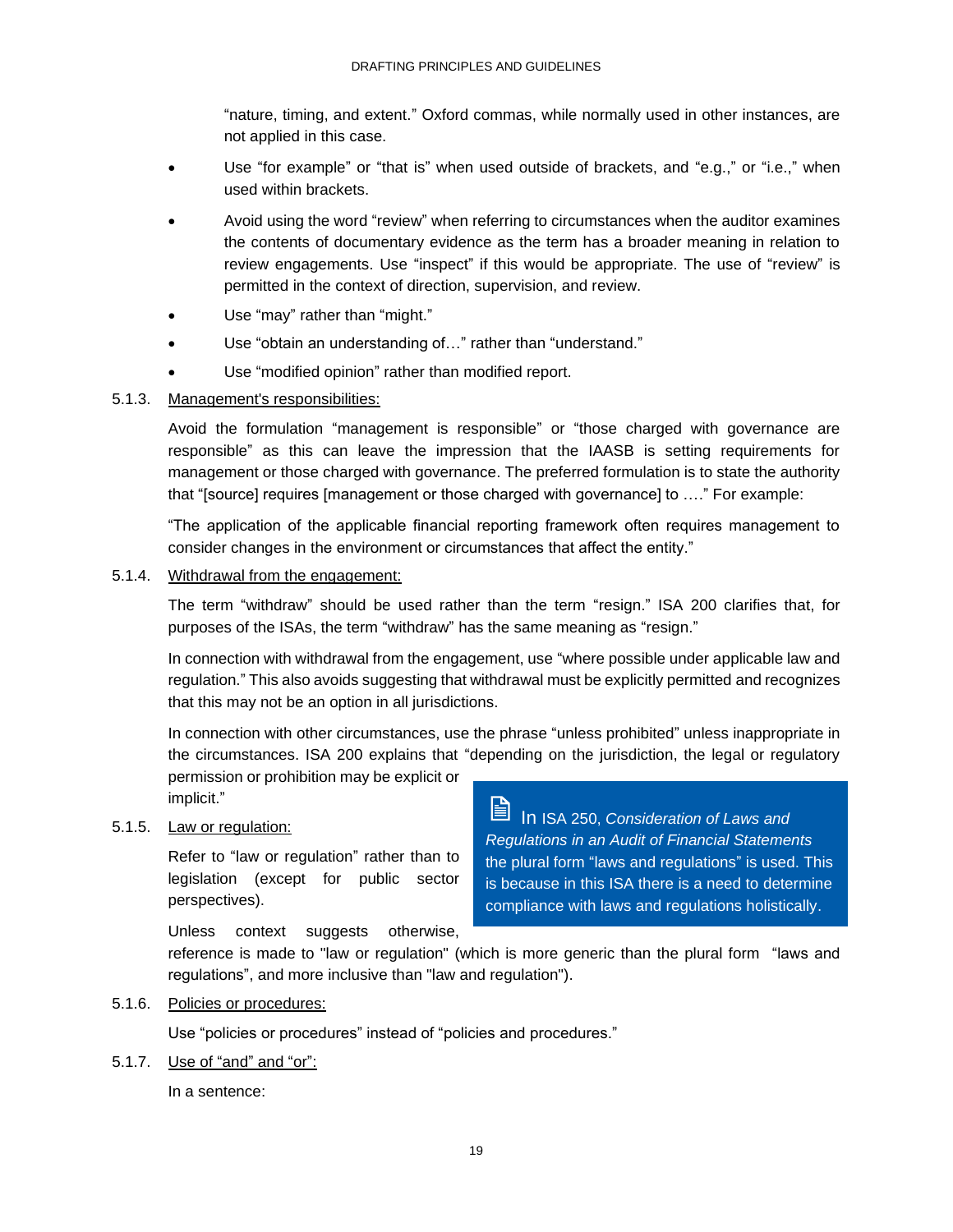- "and" means both A as well as B.
- "or" means either one or the other, i.e., could be either A or B (exclusive "or") or both, i.e., could be A and B (inclusive "or"). With an exclusive "or" use:
	- o "either" in instances when there are only two choices;
	- o "one of the following" for a choice of more than two; and
	- o "one or more of the following" if more than one can be true.

In some cases, these phrases are not needed for an exclusive "or" because the exclusivity is clear from the context.

When considering the use of "and" and "or" within a sentence, check whether the logic of their use is appropriate.

When changing the structure of a sentence or changing an assertion within a sentence from a positive to a negative one, determine whether you need to change the use of "and" and "or" in the sentence.

### 5.1.8. Terms that describe likelihoods of occurrence:

Various terms are used in ISAs to describe likelihood of occurrence. Broadly, these terms can be classified into the following general categories:

- Those that convey the probability of an event occurring (e.g., likely, rare, unlikely, etc.); and
- Those that are associated with the term risk (e.g., audit risk, risk(s) of material misstatement, the inherent risk spectrum, etc.).

Differences in languages and culture can lead to differences in interpreting the various terms used. For example, some terms of likelihood could be interpreted differently in different contexts or there may be translation difficulties around certain terms.

Appendix 1 provides further information and examples for each category of terms to describe the likelihood of occurrence in ISA. These examples are useful to drive consistent use of these terms and help mitigate potential difficulties in understanding.

### <span id="page-22-0"></span>**6. Introduction Section of ISAs**

*The introduction section includes the scope and effective date of an ISA. The introduction section may also include other introductory material necessary to clarify the context of the standard.*

### **6.1. Scope of an ISA**

### *Drafting Principle(s)*

6.1.1. The scope of a specific ISA is a statement that explains to what the standard applies and to what the standard does not apply.



6.1.2. The scope of each ISA is always made clear in the standard.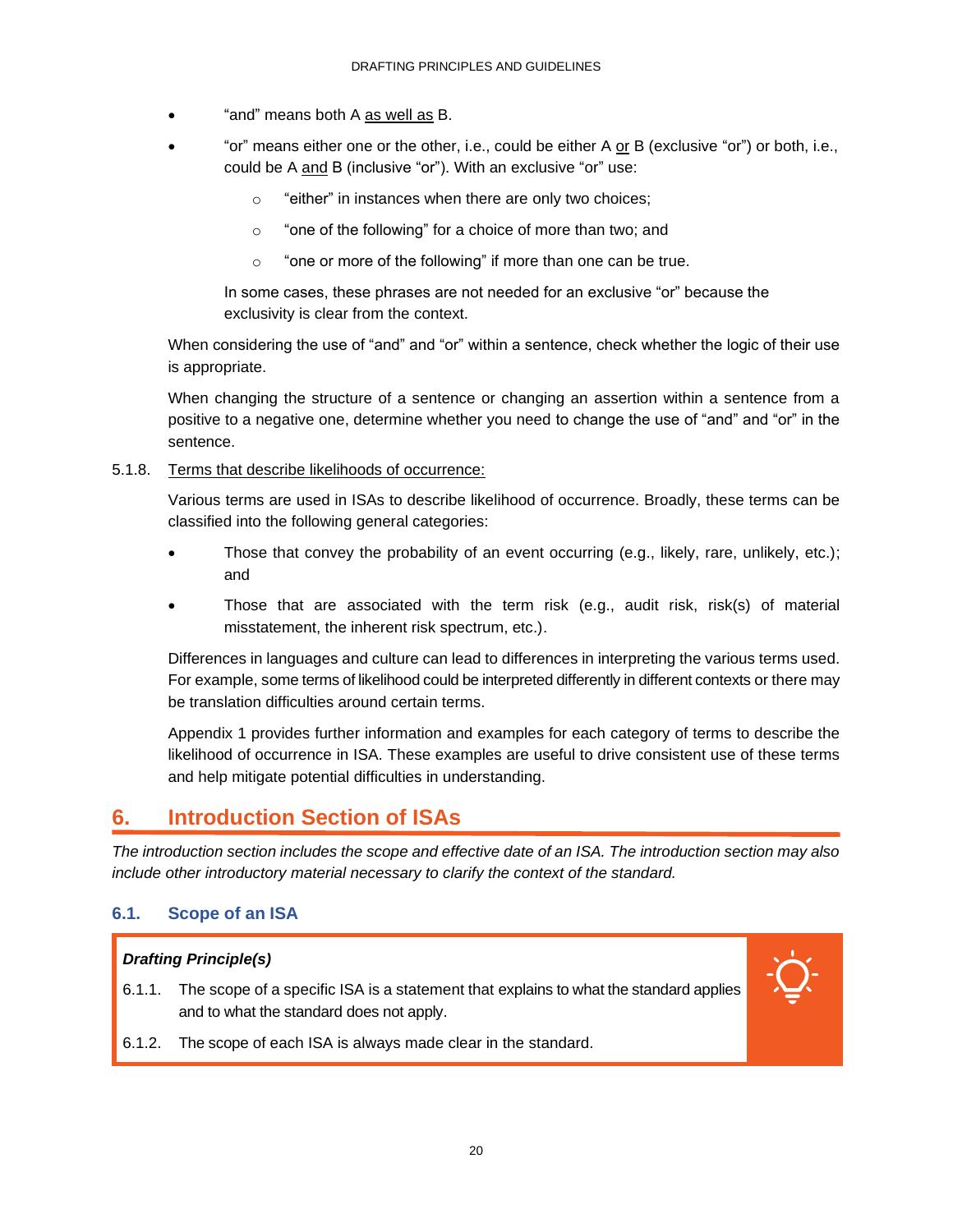### *Drafting Guidelines*

### 6.1.3. Content of scope paragraphs (see also Drafting Guideline 3.1.3):

The scope paragraphs may be expanded to clarify:

- When the standard does not apply or what it does not deal with. Such clarification may be necessary when there are other standards with similar scopes in order to clarify that their requirements are not in conflict and to maintain coherence within the overall body of ISAs.
- When there is any specific limitation of the applicability of an ISA.

### 6.1.4. Drafting scope paragraphs:

When drafting scope paragraphs, consider the following:

• References to the auditor's responsibilities follow the construct "the auditor's responsibilities for …" rather than "regarding," "about," and etc.

Use "This ISA is written in the context of…" rather than "drafted in terms of…."

# **Examples: Scope paragraphs**

### **Standards with similar scopes:**

For example, while ISA 260 (Revised), *Communication with Those Charged with Governance,* provides an overarching framework for the auditor's communication with those charged with governance, ISA 265, *Communicating Deficiencies in Internal Control to Those Charged with Governance and Management*, establishes specific requirements regarding the communication of significant deficiencies in internal control identified by the auditor to those charged with governance.

### **Clarification what the ISA does not deal with:**

For example, the scope statement of ISA 620, *Using the Work of an Auditor's Expert*, explains the specific situations that are not covered by this ISA as they are dealt with by requirements of other standards.

### **Limitations on the applicability of a specific ISA:**

For example, ISA 701, *Communicating Key Audit Matters in the Independent Auditor's Report*, indicates that the standard applies to listed entities or those required by law and regulation, with voluntary application allowed for entities other than listed entities.

### **6.2. Effective Date of an ISA**

### *Drafting Principle(s)*

6.2.1. The effective date is always stated under the title of the standard and within the standard under the heading "Effective Date".



6.2.2. Unless otherwise stated in the ISA, the auditor is permitted to apply an ISA before the effective date specified therein.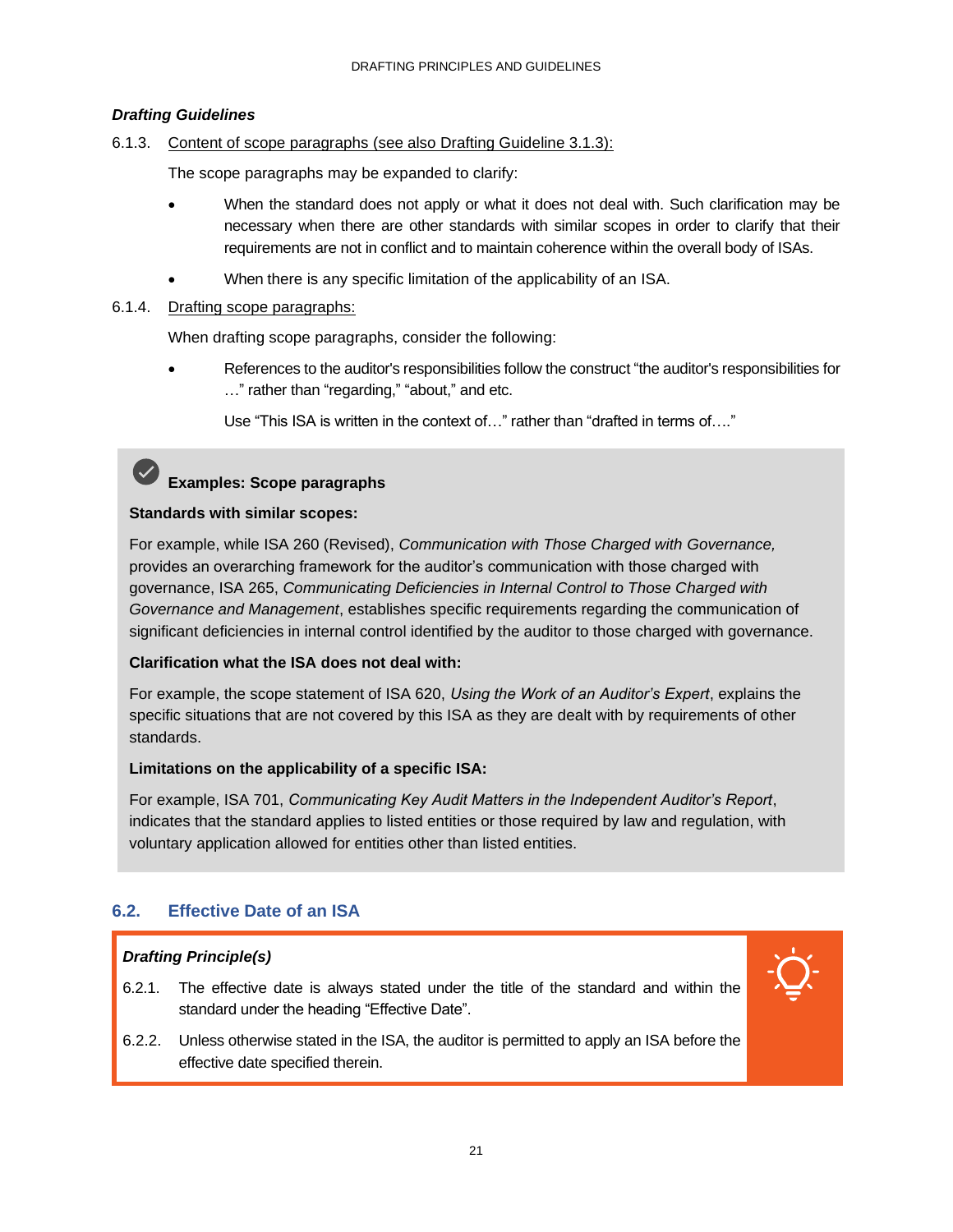### *Drafting Guidelines*

### 6.2.3. Effective Date Paragraphs:

The effective date reads as follows: "This ISA is effective for audits of financial statements [or group financial statements] for periods beginning on or after [month day, year]." Alternately, the effective date may be for periods ending on or after [month day, year], (commonly used in the 700-series).

For standards of the 800-series, the effective date reads as follows: "This ISA is effective for [specify type of statement, report, etc.] for periods ending on or after [month day, year]."

The decision as to which convention should be used in the effective date paragraphs is based on when the auditor would expect to apply the provisions of the standard. For example, if the provisions apply to the planning stages of the engagement, "beginning on or after" is appropriate to be used, however, if the provisions only apply in completing the engagement then "ending on or after" can be used.

### **6.3. Introductory Material**

### *Drafting Principle(s)*

6.3.1. Material in an ISA's introduction section that provides contextual information relevant to a proper understanding of the ISA, but does not directly relate to the scope of the ISA, is presented within a separate heading.



6.3.2. Keep introductory material to a minimum (see also Drafting Guideline 2.2.3).

#### *Drafting Guidelines*

6.3.3. Content of introductory material:

Introductory material may be needed to explain:

- The purpose of the ISA, including how the ISA relates to other ISAs.
- The respective responsibilities of the auditor and others in relation to the subject matter of the ISA.
- The context in which the ISA is set.
- 6.3.4. Minimal introductory material (see also Drafting Guideline 2.2.3):

Avoid lengthy introductory sections. Unless absolutely necessary, the intent is not to discuss the topic of the ISA or the context of the ISA. This approach helps minimize any confusion over the status of such material and helps to highlight those circumstances where emphasis is needed.

If there is something in the standard that expands on the topic addressed by the standard/context of the standard, consider the following:

- Can it be subsumed in application and other explanatory material relating to a requirement?
- Consider whether non-authoritative material is a better location for material of such nature.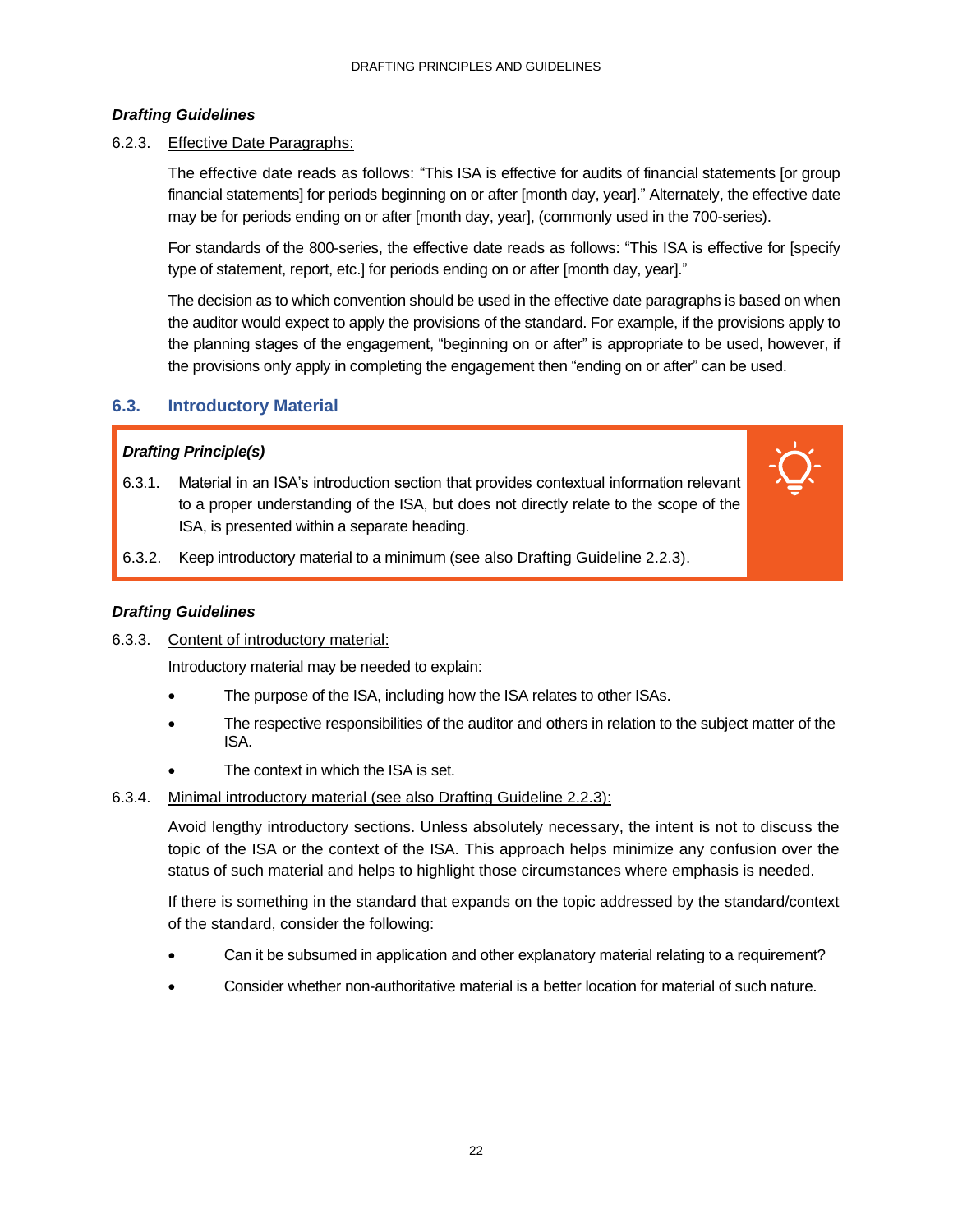### 6.3.5. Scalability (see also Drafting Guideline 3.1.3):

Some ISAs include a paragraph on Scalability in the introductory material of the standard. Such a paragraph is intended to further emphasize and explain how the ISA is intended to apply for audits of all entities, regardless of size or complexity.<sup>10</sup>

### <span id="page-25-0"></span>**7. Objective(s) of the Auditor in ISAs**

*The objectives stated in individual ISAs provide linkage between the requirements and the overall objectives of the auditor in the context of the ISAs. The auditor uses the objectives in ISAs while planning and performing the audit to determine whether any audit procedures in addition to those required by the ISAs are necessary and to evaluate whether sufficient appropriate audit evidence has been obtained to achieve the overall objectives of the auditor.*

### *Drafting Principle(s)*

- 7.1.1. Each ISA has one or more objectives to be achieved by the auditor in relation to its subject matter.
- 7.1.2. The objective is a statement of the end result of what the auditor aims to achieve by applying the standard, while being specific enough to assist the auditor in:
	- Understanding what needs to be accomplished and, when necessary, the appropriate means of doing so; and
	- Deciding whether more needs to be done to achieve them in the particular circumstances of the audit.
- 7.1.3. The proper application of the requirements in the ISA is expected to provide a sufficient basis for the auditor's achievement of the objectives.

### *Drafting Guidelines*

7.1.4. General form of objective(s):

The objectives generally take the following form: "The objective(s) of the auditor is to [achieve outcome]."

Objectives that are procedural in form may diminish the benefits of specifying objectives and blur the distinction between them and the requirements. On the other hand, setting objectives at too high a level may make it difficult to determine if the objective was fulfilled.

B The objective of ISA 230 is to prepare documentation that achieves certain characteristics and therefore it is stated at a higher level than the documentation requirements of ISA 230 itself. However some objectives in ISAs, due to the nature of their subject matter, are closer to the key requirements of the standard to avoid misinterpretation of the scope of the ISA (e.g., ISA 250).

### 7.1.5. Drafting objective(s):

Objectives do not repeat the requirements of the standard (the requirements are designed to enable the practitioner to achieve the objective specified in the standard). Rather, objectives are drafted to indicate the intended outcomes of the auditor's efforts in applying the ISA, together with sufficient

<sup>10</sup> See ISA 315 (Revised 2019), paragraph 9, and ISA 220 (Revised), paragraph 8.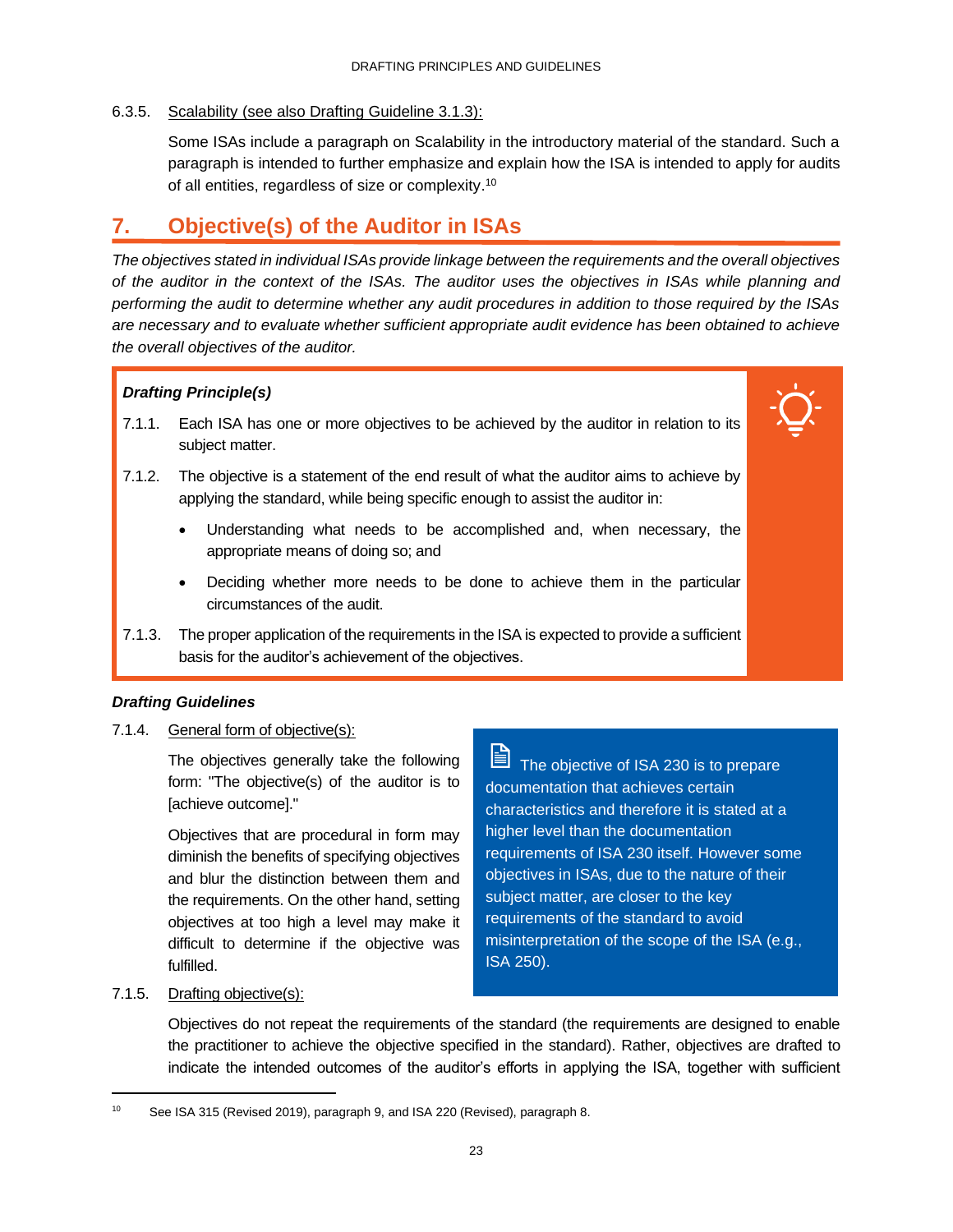references to the requirements to provide necessary context. Objectives and requirements should be set so that compliance with the requirements will, in most cases, result in achieving the objective.

While drafting the objectives, the following is applied:

- Use "to obtain sufficient appropriate audit evidence regarding [something]" rather than "to obtain sufficient appropriate audit evidence about whether [something]".
- Use "conclude, based on audit evidence obtained" in objectives rather than "conclude" on its own.<sup>11</sup>
- Use "an instance of [something] or suspected [something]" rather than "identified or suspected [something]".

When drafting the objective avoid including anything aspirational in the objective that interferes with the ability to measure whether the objective has been achieved (e.g., "to achieve quality…").

# **Example: Objective(s)**

Some objectives require the auditor "to determine [something]" and then to take action based on that determination. For example: ISA 620, *Using the Work of an Auditor's Expert*, paragraph 5:

*The objectives of the auditor are:* 

*(a) To determine whether to use the work of an auditor's expert; […]*

Some objectives direct the auditor to obtain sufficient appropriate audit evidence about whether a matter is accounted for and presented in accordance with the applicable financial reporting framework. In such cases, the adverb "appropriately" is preferred, unless another term is more relevant to commonly used financial reporting frameworks. For example: ISA 560, *Subsequent Events*, paragraph 4:

*The objectives of the auditor are:* 

*(a) To obtain sufficient appropriate audit evidence about whether events occurring between the date of the financial statements and the date of the auditor's report that require adjustment of, or disclosure in, the financial statements are appropriately reflected in those financial statements in accordance with the applicable financial reporting framework; and […]*

### <span id="page-26-0"></span>7.1.6. Essential material following the objective:

In extremely limited circumstances, some foundational standards have essential material following the objective (e.g., ISA 200, paragraph 12).

<sup>11</sup> See, for example, ISA 550, Related Parties, paragraph 9(a)(ii).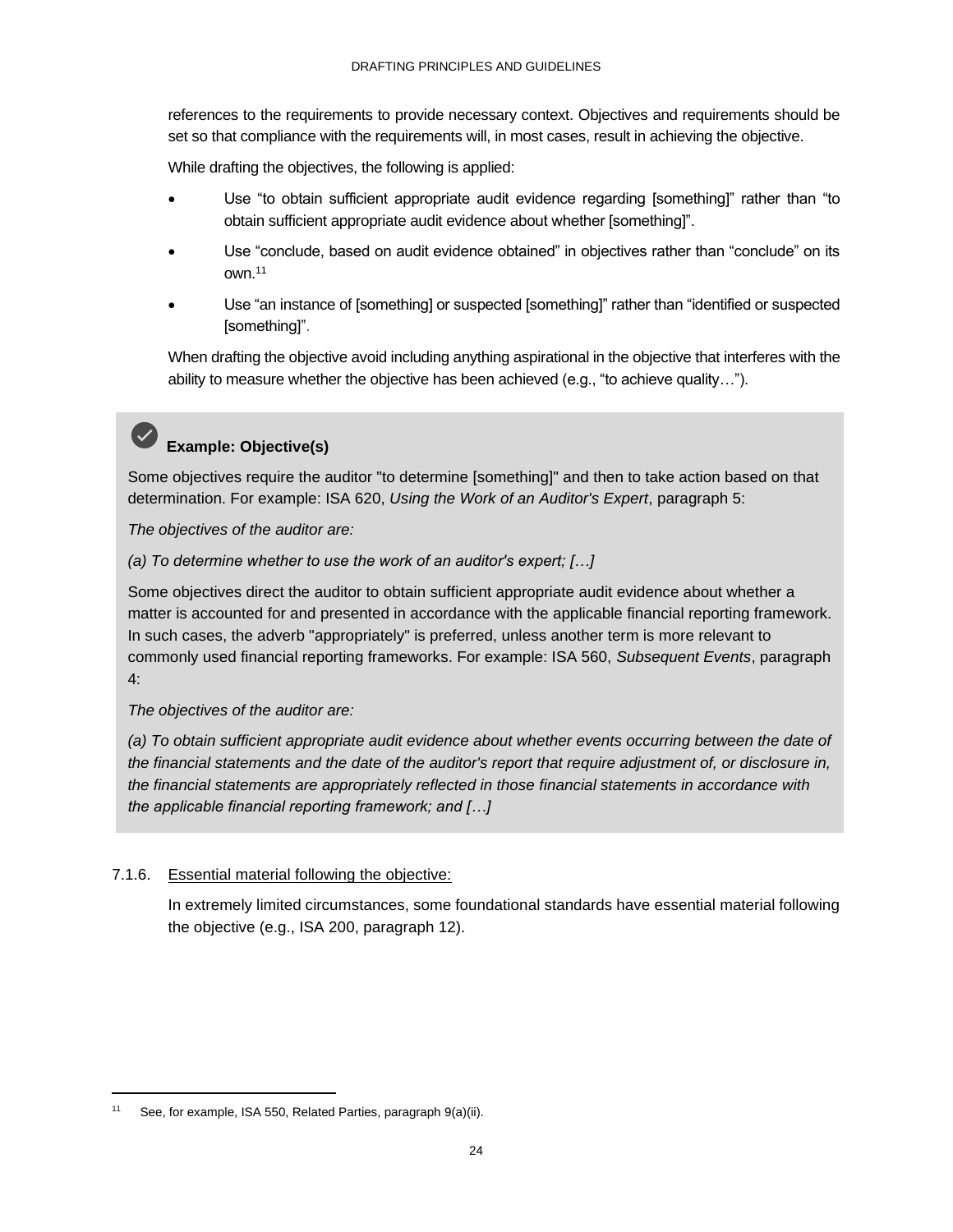### **8. Definitions in the ISAs**

*Definitions are provided to explain terms used in ISAs and to assist in the common and consistent interpretation and translation of the ISAs. The intent for use of the definition section in ISAs is to:*

- *Define terms authoritatively.*
- *Highlight new key terms being introduced by an ISA, which are helpful to readers and translators.*
- *Define certain terms without disturbing the flow of the requirements.*

*The IAASB Glossary of Terms incorporates all definitions included in the International Standards issued by the IAASB <sup>12</sup> and certain additional commonly used terms. The IAASB Glossary of Terms is not an authoritative document. It is updated by Staff in connection with the finalization of the IAASB Handbook.*

### **8.1. Definition Section of ISAs**

### *Drafting Principle(s)*

- 8.1.1. An ISA may include, in a separate section under the heading "Definitions", a description of the meanings attributed to certain terms for purposes of the ISA.
- 8.1.2. Definitions already defined in other ISAs are not repeated.
- 8.1.3. Only terms that appear in the requirements section of ISAs are defined.
- 8.1.4. Definitions do not include examples.
- 8.1.5. Do not use defined terms in the definitions section of an ISA to mean something different the context of another ISA.

### *Drafting Guidelines*

8.1.6. Considering whether to include a term in the definitions section:

Consider whether the term is fundamental to understanding the requirements of the ISA (i.e., is it important to define the term?), and whether the particular ISA is the logical one for the definition.

If it relates to a term used only in the application and other explanatory material, the meaning is described there rather than in the definitions section or cross-referenced back to the ISA where the term is used.

8.1.7. Definition versus description:

When thinking about whether to include something in the definitions section, consider whether it is a definition or a description. Something may be a description, rather than a definition, when it states that the [term] includes [this or that]. If the definition reads as an explanation, it is likely a description that is included in application and other explanatory material.

<sup>&</sup>lt;sup>12</sup> These include: International Standards on Auditing (ISAs), International Standards on Review Engagements (ISREs), International Standards on Assurance Engagements (ISAEs), International Standards on Related Services (ISRSs) and International Standards on Quality Management (ISQMs).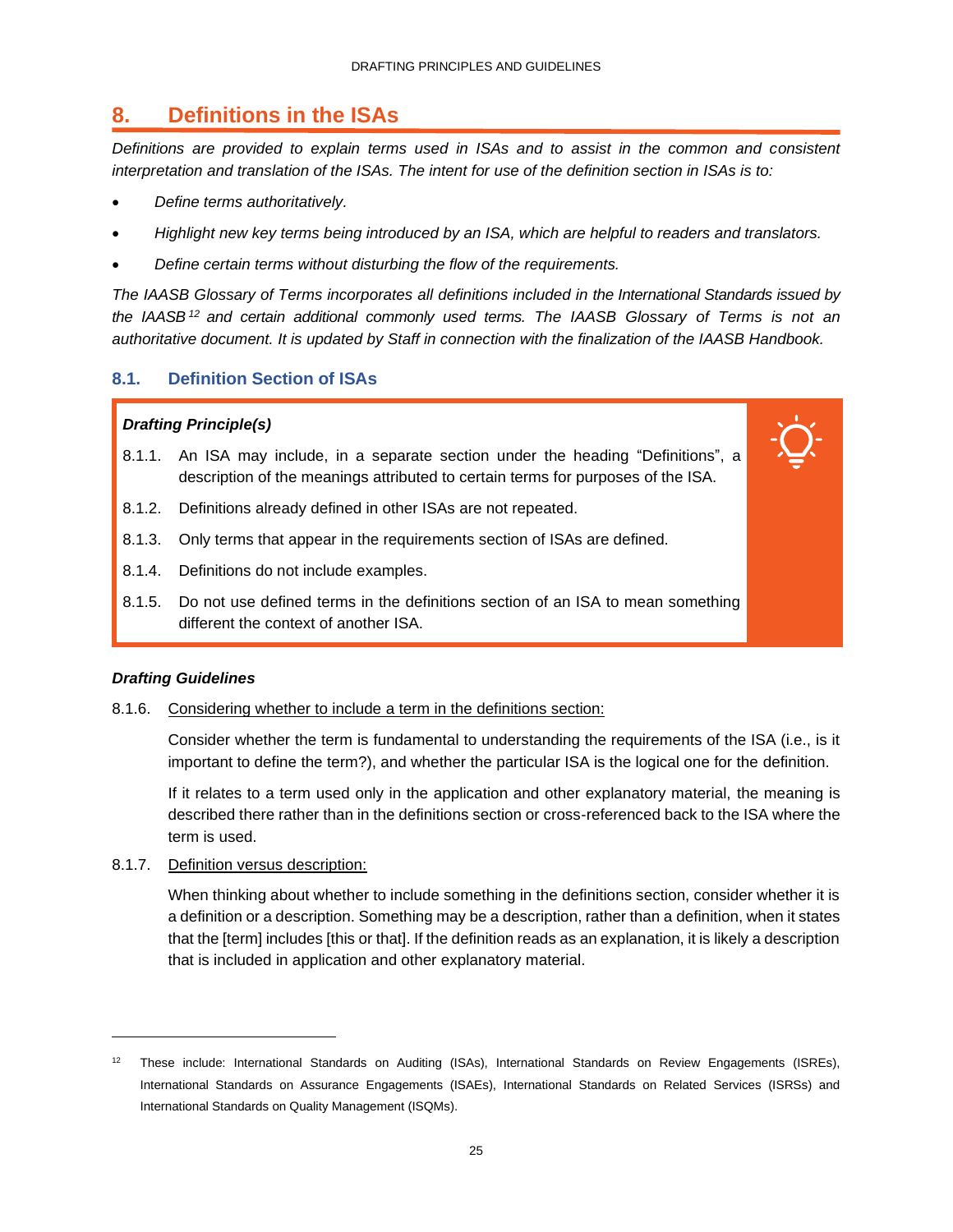### **Example: Definition versus description**

### **Definition:**

*Fraud—*An intentional act by one or more individuals among management, those charged with governance, employees, or third parties, involving the use of deception to obtain an unjust or illegal advantage.

### **Description:**

*Misappropriation of assets*—Involves the theft of an entity's assets and is often perpetrated by employees in relatively small and immaterial amounts. However, it can also involve management who are usually more capable of disguising or concealing misappropriations in ways that are difficult to detect.

### 8.1.8. Limited application and explanatory material for definitions:

Most often, the definitions do not have application and other explanatory material. Limited application and other explanatory material may be considered in some rare cases when it is necessary for an understanding of how the definition is to be read.

8.1.9. Terms with a specific meaning in the context of an ISA:

> Terms which are defined in the Definition section of an ISA are used consistently across the ISAs without modification.

> When a term has been previously described in the application and other explanatory material of another ISA or in the Glossary of Terms, but has a specific meaning for the context of the ISA which is fundamental to its proper understanding, then this is explained in the application and



### **Example: Terms with a specific meaning for the context of an ISA**

The term "Significance" is described in the Glossary of Terms.

The application and other explanatory material of ISA 315 (Revised 2019), paragraph A10 and ISA 701, paragraph A1 provide further explanation of the term "Significance" for the context of those standards.

other explanatory material. In these cases, additional context is added to the already existing description.

### **8.2. Glossary of Terms**

### *Drafting Principle(s)*

8.2.1. All definitions included in new or revised pronouncements that have come into effect are included in the IAASB Glossary of Terms.



### *Drafting Guidelines*

8.2.2. Interpretations of definitions for the context of a certain IAASB International Standard:

When definitions included in the Glossary of Terms have specific interpretation for the context of a certain IAASB International Standard, then this is specifically differentiated.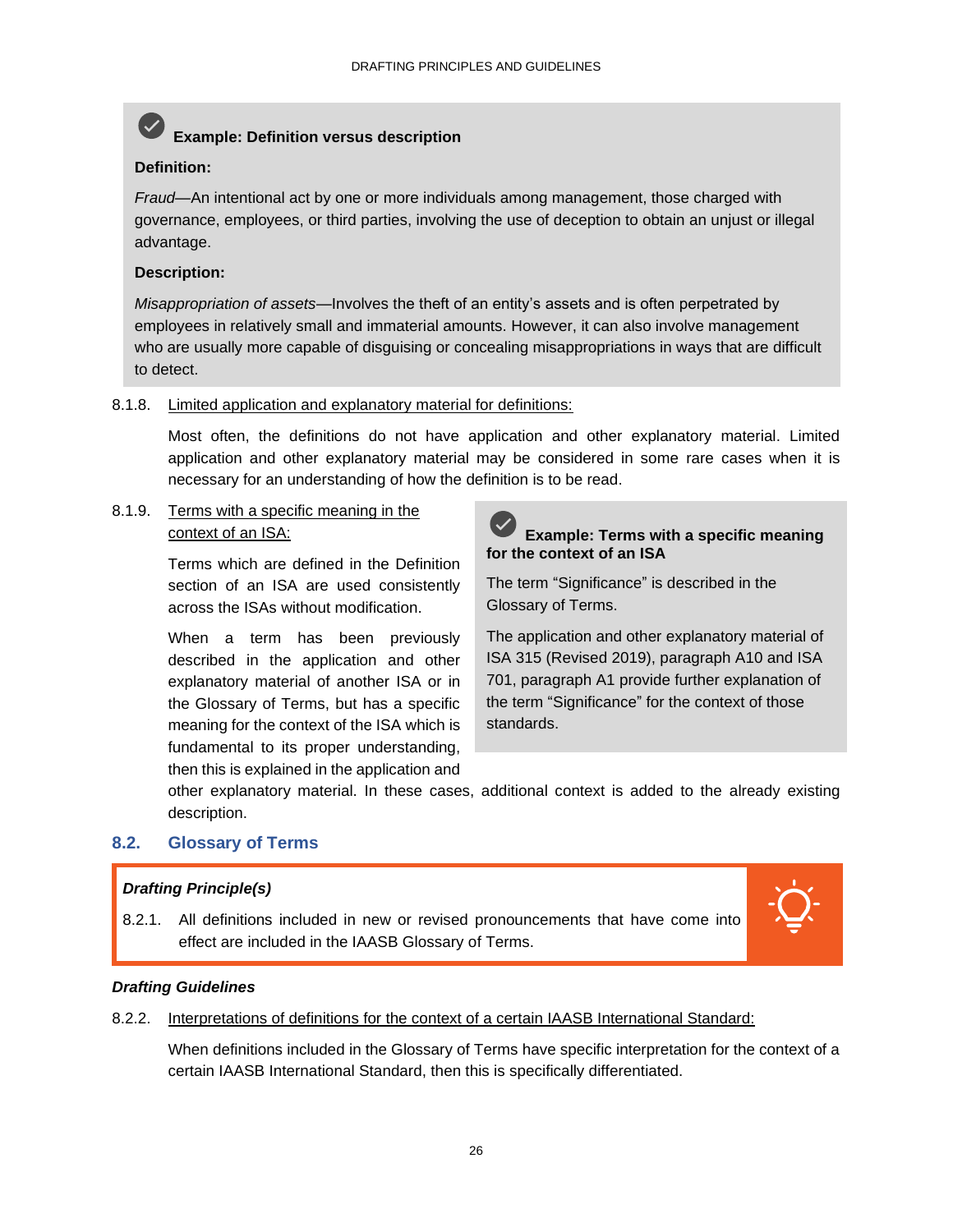For example, Relevant ethical requirements (in the context of the ISAs) or Relevant ethical requirements (in the context of ISRS 4400 (Revised)). <sup>13</sup>

### <span id="page-29-0"></span>**9. Requirements of an ISA**

*The requirements section includes actions that the auditor undertakes in achieving the objective stated in the ISA.* 

### *Drafting Principle(s)*

- 9.1.1. All paragraphs that impose obligations on the auditor are included in the requirements section of an ISA.
- 9.1.2. The requirements of ISAs are expressed by using the word "shall."
- 9.1.3. Requirements focus on what the auditor is required to do. Explanations of why the requirement exists or how it could be executed are, in most cases, included in the application and other explanatory material.
- 9.1.4. The requirements of an ISA are expected to collectively provide a sufficient basis for the auditor's achievement of the objectives.
- 9.1.5. The ISAs are intended to be principles-based. This means that the requirements are primarily written in terms of principles or outcomes rather than procedures or steps which allow the auditor to apply professional judgement in planning and performing the audit.
- 9.1.6. While essential material can be included in the requirements, it should be avoided and included only when considered critical to the understanding of the requirements.

### *Drafting Guidelines*

9.1.7. Contents of requirements:

The requirements establish "what" the auditor is required to achieve. Requirements do not explain "why" the requirement is needed or "how" to apply the requirement (this is set out in the application and other explanatory material when necessary).

Requirements are drafted with the following attributes in mind:

- The requirement is necessary to achieve the objective stated in the ISA.
- The requirement is responsive to the public interest.
- Unless identified as applicable only in identified circumstances, the requirements are applicable in

The auditor exercises professional judgement in planning and performing an audit. ISA 200, paragraph A26 explains that the distinguishing feature of the professional judgement expected of an auditor is that it is exercised by an auditor whose training, knowledge and experience have assisted in developing the necessary competencies to achieve reasonable judgments.

<sup>13</sup> ISRS 4400 (Revised), *Agreed-Upon Procedures Engagements*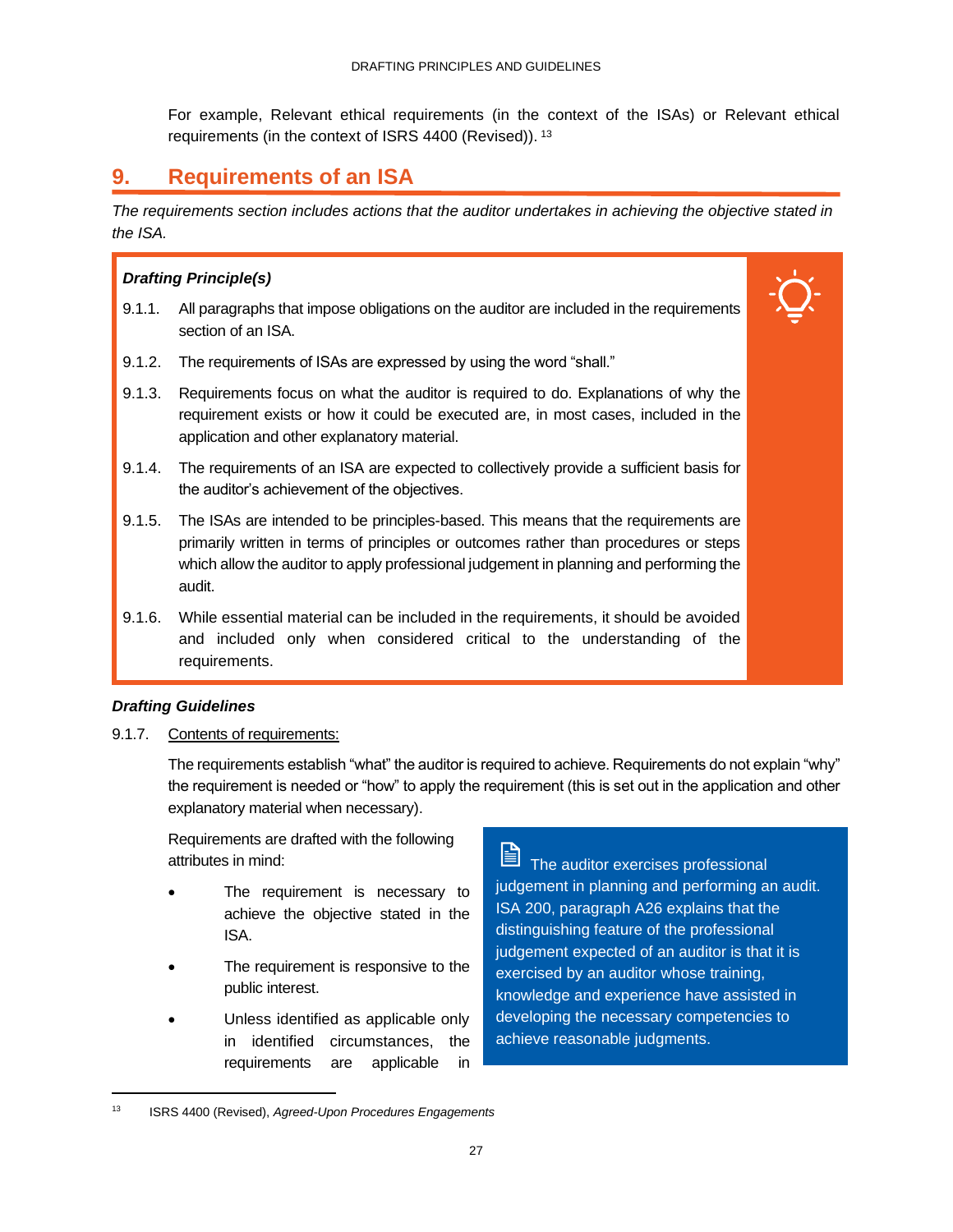virtually all audits to which the ISA is relevant or relate to matters of overriding importance to the public interest (this prevents the need for the auditor to depart from a relevant requirement).

- Requirements are sector neutral.
- They apply to all entities and circumstances and, if not, are clearly conditional.
- Any conditionality attaching to a requirement is made clear to identify the limits to their relevance and applicability.
- Requirements apply to both complex and less complex circumstances.
- The required action is clear, understandable, enforceable and is stated as simply and concisely as practical.
- 9.1.8. Conditionality (see also Drafting Guideline 3.1.3):

If a requirement is conditional on [something], then:

- The condition is stated at the beginning of the requirement.
- The conditionality is made clear by making the condition explicit, rather than implicit.

The following general approach is recommended for purpose of consistency:

- Use "if" when it is unknown whether the condition will exist or not ("If the entity has an internal audit function, the auditor shall…").
- Use "when" when the condition will definitely happen at some point (e.g., "When the auditor performs risk assessment procedures, the auditor shall…").
- Sparingly, use "where" to describe "in the situation or circumstances in which" or when dealing with phases concerning place, location or space.

ISA 200 explains that the conditionality of a requirement will either be explicit or implicit:

- ► The requirement to modify the auditor's opinion if there is a limitation of scope is an explicit conditional requirement.
- ► The requirement to communicate significant deficiencies in internal control identified during the audit to those charged with governance, which depends on the existence of such identified significant deficiencies, is an implicit conditional requirement.

In some cases, a requirement may be expressed as being conditional on applicable law or regulation. For example, the auditor may be required to withdraw from the audit engagement, when withdrawal is possible under applicable law or regulation, or the auditor may be required to do something, unless prohibited by law or regulation. Depending on the jurisdiction, the legal or regulatory permission or prohibition may be explicit or implicit.

### 9.1.9. Sequencing and order of requirements:

The requirements of an ISA follow a logical order. In most cases, the requirements should begin with overall obligations and move to more specific obligations, in the order in which an auditor typically approaches the matter at hand (recognizing that undertaking an audit may be an iterative process).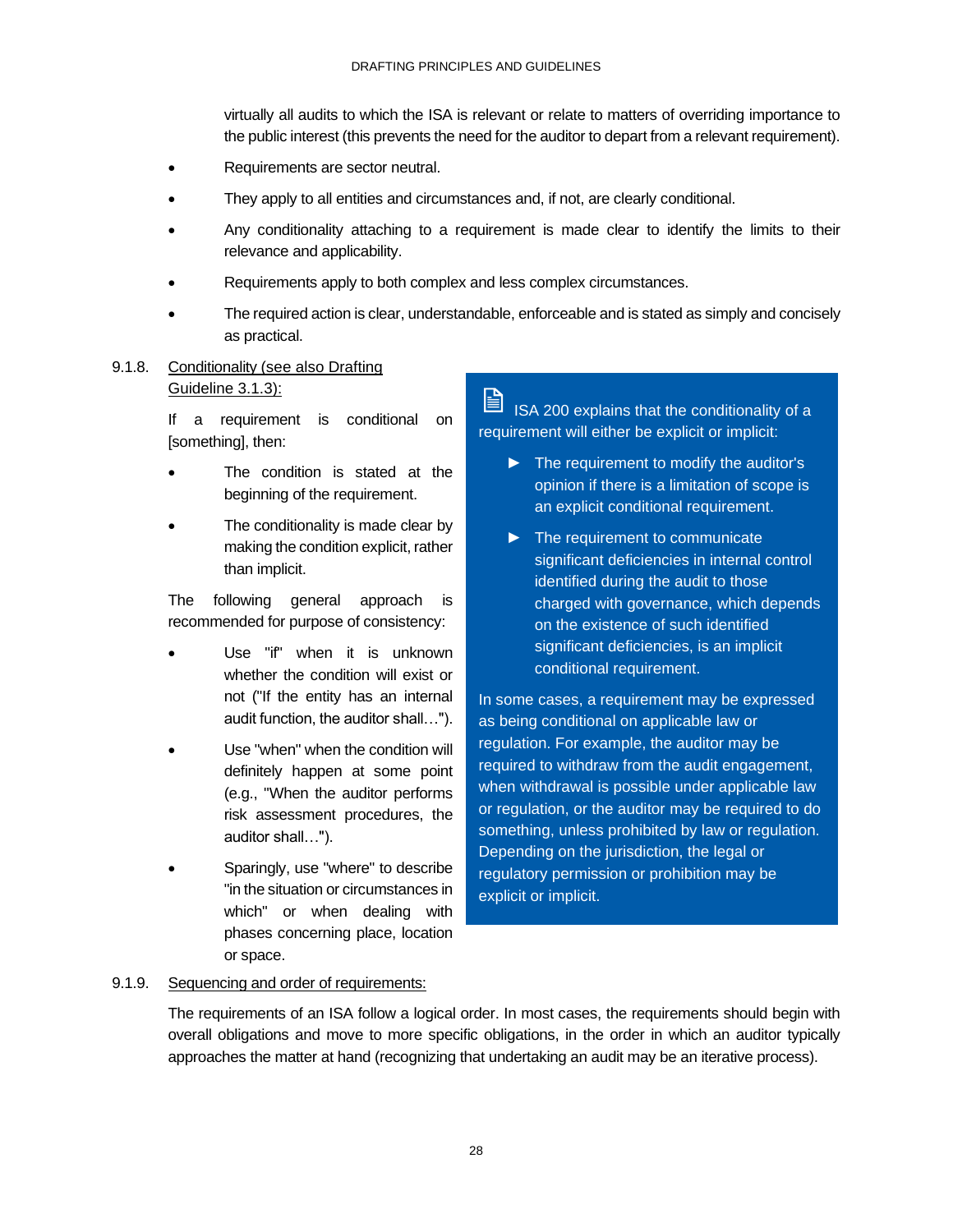The requirements for written representations, communication with those charged with governance and documentation in individual ISAs are presented toward the end of the requirements section under separate headings (also see Guidelines 12.1.3 and 13.1.8).

#### 9.1.10. Essential material:

The requirements can contain essential material and these sentences do not include "shall." However, inclusion of essential material is limited to circumstances when it is absolutely necessary to include such material to make the requirements understandable.

### 9.1.11. Multiple requirements in one paragraph:

Avoid including multiple requirements in one paragraph. An indication that separate requirements may be appropriate can be multiple uses of "shall" within one paragraph, unless needed to give effect to the requirement (e.g., if the requirement



### ISA 200, paragraph 24

*If an objective in a relevant ISA cannot be achieved, the auditor shall evaluate whether this prevents the auditor from achieving the overall objectives of the auditor and thereby requires the auditor, in accordance with the ISAs, to modify the auditor's opinion or withdraw from the engagement (where withdrawal is possible under applicable law or regulation). Failure to achieve an objective represents a significant matter requiring documentation in accordance with ISA 230.*

begins with a conditional sentence). Instead, if a requirement includes a list of requirements, consider whether each item in the list is its own requirement.

### 9.1.12. Form of a requirement:

Requirement paragraphs always use the term "shall." They never include other forms such as "should", "must" or "will".

When drafting the requirement, the following format is recommended: "The subject [e.g., the auditor, engagement partner] shall…."

### 9.1.13. Negative form of a requirement:

A requirement may take the negative form (i.e., the auditor shall not [do something]). Negative requirements are not used very often in ISAs and should be avoided.

9.1.14. Limits to the application of a requirement (see also Drafting Guideline 3.1.3):

> When drafting requirements, consider when it is appropriate to limit the application of a requirement, or to differentiate the



# **Example: Negative Form of Requirement**

ISA 705 (Revised), paragraph 29

*Unless required by law or regulation, when the auditor disclaims an opinion on the financial statements, the auditor's report shall not include a Key Audit Matters section in accordance with ISA 701 or an Other Information section in accordance with ISA 720 (Revised).*

requirement, for engagements performed for different types of entities. For example, ISA 720 (Revised)<sup>14</sup> differentiates requirements that are applicable for listed entities.

<sup>14</sup> ISA 720 (Revised), *The Auditor's Responsibilities Relating to Other Information,* paragraphs 21-22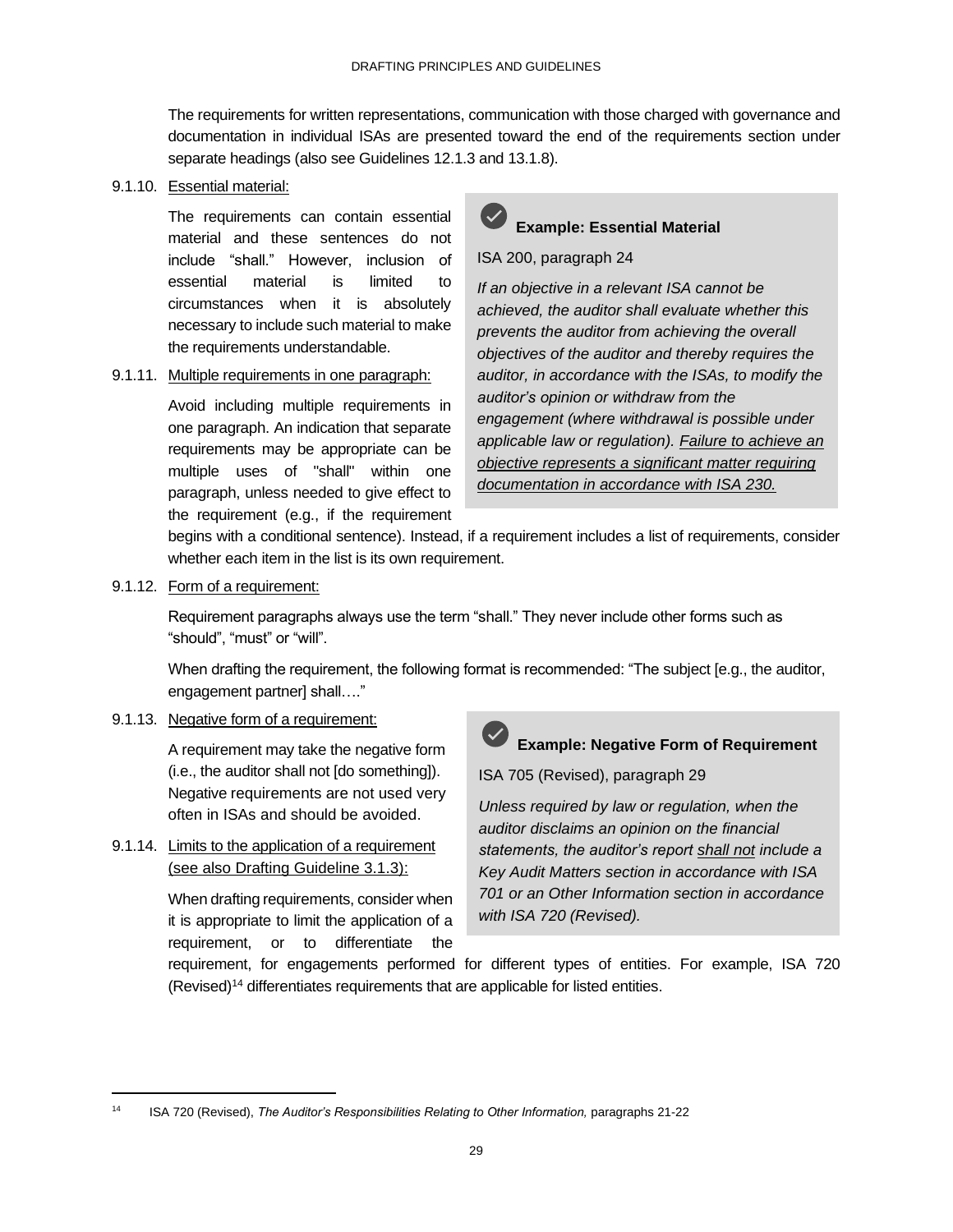### 9.1.15. Work effort verbs:

The choice of verbs in a requirement signals the work effort that the IAASB intends auditors to apply. The choice of verb is important as it affects the nature and extent of work that the auditor needs to undertake to comply with the requirement.

Minor variations in the choice of verbs can make a requirement hard to read or translate because the verbs are synonyms or their dictionary definitions are too close to each other for there to be a real difference in work effort. To aid the IAASB and staff in choosing appropriate verbs, Appendix 2 lists many of the verbs in common use, provides a brief summary of how they are used, and lists what possible work effort and documentation implications may exist. As with the rest of this document, Appendix 2 is not authoritative. As far as possible, staff should avoid using new verbs to signal a work effort similar to the verbs in Appendix 2.

### <span id="page-32-0"></span>**10. Application and Other Explanatory Material of ISAs**

*The guidance included in the application and other explanatory material supports the proper application of ISAs. Although the auditor has a responsibility to consider the entire text of the ISAs in carrying out an audit, the application and other explanatory material is not intended to impose a requirement for the auditor to perform the suggested procedures or actions.* 

### *Drafting Principle(s)*

10.1.1. The content of the application and other explanatory material of ISAs:

- Explains more precisely what a requirement means or is intended to cover ("the why").
- Includes examples of procedures that may be appropriate in the circumstances ("the how").
- 10.1.2. Application and other explanatory material is distinguished and separated from the requirements to make clear that such guidance does not in itself impose a requirement.
- 10.1.3. The present tense is not used in the application and other explanatory material (the present tense is allowable only for statement of facts or repetition of the requirements).

### *Drafting Guidelines*

### 10.1.4. Not all requirements need application and other explanatory material (see also Drafting Guideline 2.2.3):

In some cases, a requirement may need some guidance to provide context (even if only a few sentences).

While considering if a requirement needs application and other explanatory material the following may be useful:

- Avoid drafting lengthy, educational, or contextual material in the application and other explanatory material section of ISAs.
- Guidance that is better suited to first-time implementation of an ISA forms part of the nonauthoritative IAASB material. Such guidance is important to assist with the effective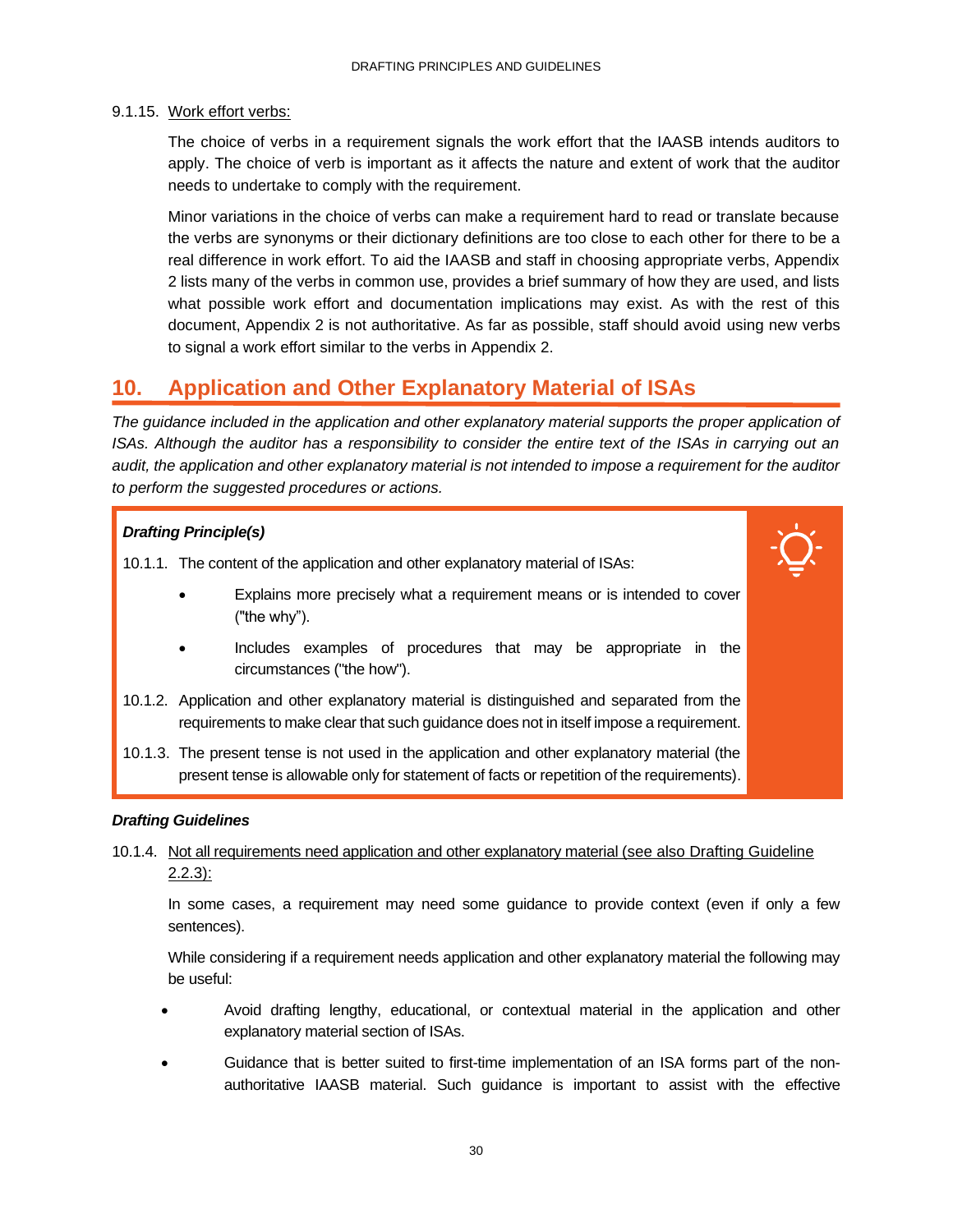implementation of new and revised standards in the initial period after a final standard is published.

- Guidance that addresses a specific or targeted issue or that is related to a specific industry or other particular context may be better positioned as non-authoritative IAASB material.
- The application and other explanatory material is written with the presumption that the reader is a competent auditor, who has undergone an initial and continuing education program in accordance with International Education Standards and has attained and maintained technical competencies, professional skills, and professional values, ethics and attitudes.

H The IAASB *Framework for Activities* outlines the activities to support implementation of IAASB International Standards, which are non-authoritative in nature. These include First time implementation support activities and Non-authoritative support materials:

- ► First time implementation support activities assist with the effective implementation of new and revised standards in the initial period after a final standard is published and include Basis for Conclusion Documents and a General Fact Sheet. In addition, they may include as needed one or more of the following outputs: First-time implementation guides, other Fact Sheets, Staff Publications, such as Questions and Answers (or FAQs), flow charts, examples or illustrations, diagrams, presentations (including multimedia presentations), webinars, videos, etc.
- ► Non-authoritative support materials address a specific or targeted issue (including, as applicable, related to a specific industry or other particular context) to contribute to the proper and consistent implementation and application of the IAASB's International Standards. These include International Practice Notes (including International Auditing Practice Notes (IAPNs), Non-Authoritative Guidance Documents, Staff Practice Alerts, Other Staff Publications aimed at providing practical assistance to auditors and to help raise practitioners' awareness of significant new or emerging issues by referring to existing requirements and application material, or to direct their attention to relevant provisions of IAASB pronouncements.

#### 10.1.5. Do not extend a requirement:

Be careful not to extend a requirement to imply an obligation.

For example, if a requirement says: "The practitioner shall (do something)", and the application and other explanatory material says: "(Doing something) includes doing X, Y and Z," this is extending the requirement. If it is important to the clarity of the requirement, then include it as part of the requirement. If it is strictly application guidance, then use appropriate qualifiers (e.g., (Doing something) may include consideration of such matters as, for example …")

### 10.1.6. Implied obligations:

Application and other explanatory material cannot impose a requirement. As such, it is important that application and other explanatory material does not appear to create implied obligations, as may occur if, for example, the present tense is used in application and other explanatory material for matters that go beyond the words used in the requirements.

Do not use phrases in the application and other explanatory material such as "the auditor does (something)", "the auditor would do (something)" or "the auditor needs to…." Such wording format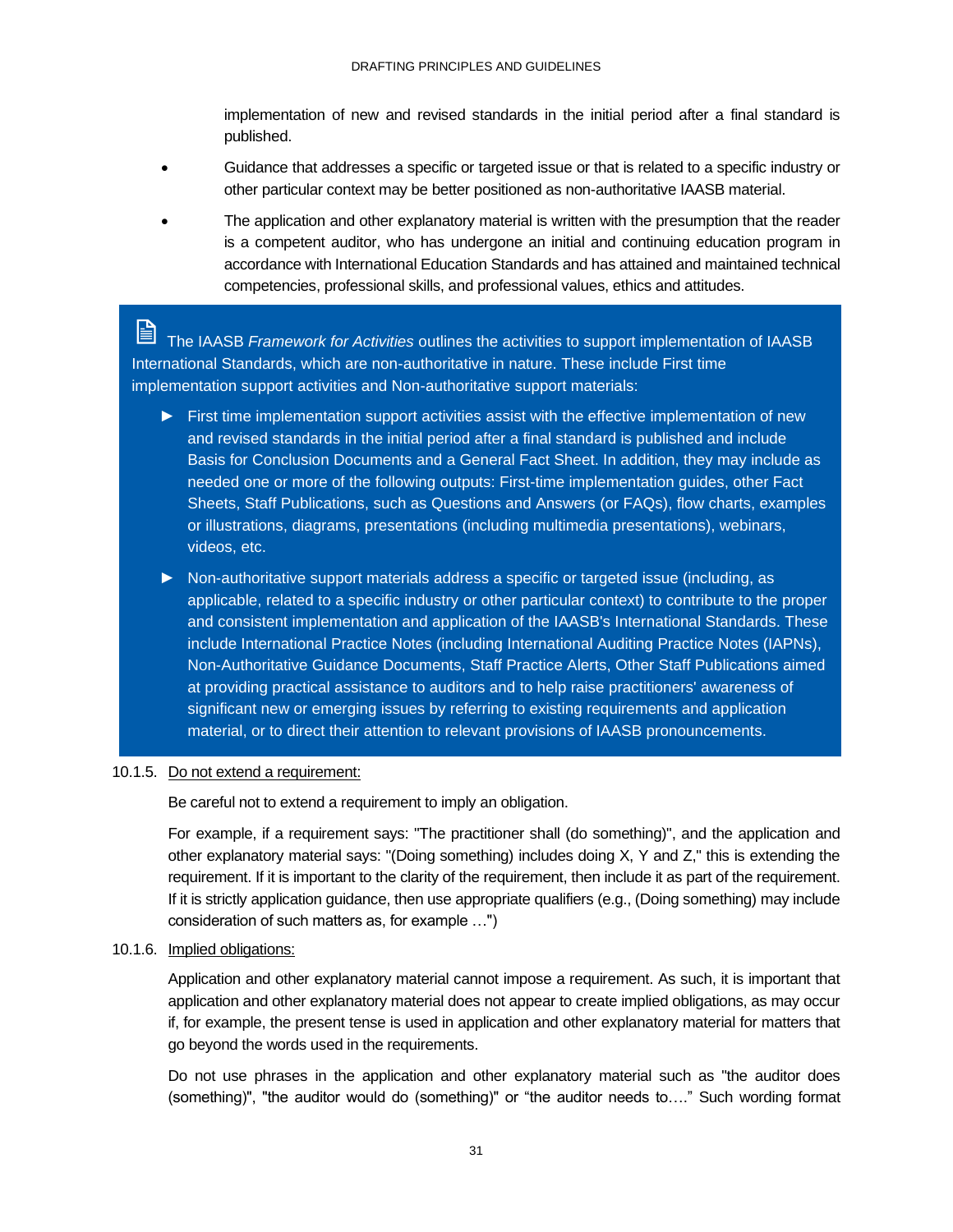implies that the procedure or action taken by the auditor would be done in all circumstances. If this is the case, it is a requirement and not application and other explanatory material.

Appendix 3 provides examples of how application and other explanatory material drafted in the present tense could be amended.

### 10.1.7. Wording to use:

Examples of wording to use in application and other explanatory material includes:

- "The auditor may consider the following (list of items)" rather than "the auditor considers the following (list of items) …"
- "The auditor may do (something)," but caution is needed so as it does not nullify another requirement (i.e.,

B. Whenever possible, avoid simply adding a "may", as in practice, the matter being illustrated may not be as discretionary as the "may" implies. Generally, the thought or concept can be communicated by writing the paragraph differently.

when the "something" is a requirement of the same or another ISA).

- "Examples of procedures the auditor may perform include …"
- "The following factors may be relevant in [performing requirement]:"
- Use wording that states "ISA [Number] establishes requirements and provides guidance..." instead of "ISA [Number] provides standards and guidance…"
- When referring to a requirement from elsewhere in the application and other explanatory material, use the phrase, for example "In accordance with ISA [Number and full name in footnote when used for the first timel, the auditor is required to..."

### 10.1.8. Negatively worded clarifications:

The application and other explanatory material of certain ISAs includes negatively worded clarifications that explain what the auditor needs not to do. These clarifications are usually expressed through use of the following phrases: "…the auditor is not…" and "...the auditor need not…." Note that these use the present tense.

10.1.9. Appendices (see also Drafting Guideline  $2.2.3$ :



### **Example: Negative worded clarifications**

### ISA 230, paragraph A4

*The auditor need not include in audit documentation superseded drafts of working papers and financial statements, notes that reflect incomplete or preliminary thinking, previous copies of documents corrected for typographical or other errors, and duplicates of documents.* 

Appendices form part of the application and other explanatory material and have the same status as the other authoritative material in the standard.

### An appendix may:

- Provide a more detailed example that would not be appropriate to be presented comprehensively elsewhere in the application and other explanatory material.
- Include illustrative documents, such as practitioners' reports, illustrative engagement letters, and Illustrative representation letters. These may contain suggestions where the content of the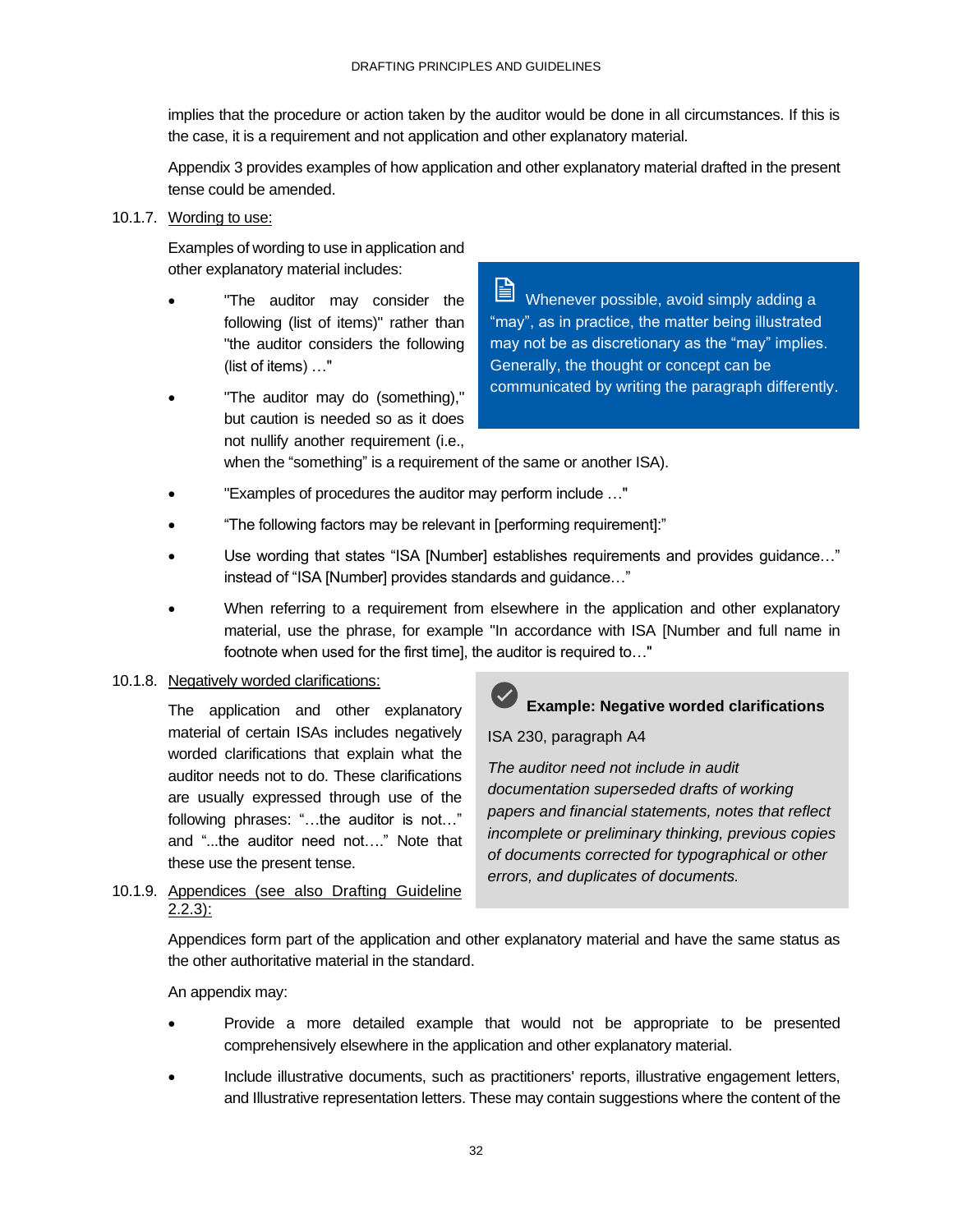report or letter may be customized. Such customized material is typically identified through the use of italics and square brackets. Staff may consider whether to include a footnote to explain when or how the material may be customized.

• Contain flowcharts that depict a decision tree or process followed by the practitioner, lists of standards that contain requirements of a certain nature and detailed examples.

Titles of appendices are stated in the Table of Contents, but are not repeated within the ISA. When referring to an appendix in paragraphs of the application and other explanatory material, it can be referred to as "the Appendix" (if there is only one appendix) or "Appendix [Number]" (if there are multiple appendices).

### 10.1.10.When drafting application and other explanatory material consider the following:

- Avoid language that repeats the requirement without adding something new.
- To the extent possible, try to avoid using qualifiers in the application and other explanatory material relating to the activities of the practitioner, such as "ordinarily",



ISA 230, paragraph A21

*[…] An appropriate time limit within which to complete the assembly of the final audit file is ordinarily not more than 60 days after the date of the auditor's report.* 

"normally" and "usually". Such terms create ambiguity as to whether they form part of the requirements. If needed, the term "ordinarily" is preferred for circumstances when the application and other explanatory material needs to send a stronger message.

- Whether any long sentences or paragraphs could be further simplified and streamlined (e.g., bullet points) to improve readability.
- Avoid phrases such as "it is important that the auditor [do something]," unless made in reference to an action specified in the requirements of the ISA or another ISA.
- Whether the application and other explanatory material needs to address how to scale the application of the requirement to different circumstances.

### <span id="page-35-0"></span>**11. Scalability Related to Smaller Entities/LCEs and Considerations Specific to Public Sector Entities**

*Scalability considerations specific to audits of smaller entities/less complex entities (LCEs) and considerations specific to public sector entities are included in the application and other explanatory material of an ISA when*  appropriate. These considerations do not limit or reduce the responsibility of the auditor to apply and comply with the requirements of the ISAs. These considerations aim to assist in the application of the requirements in *the audit of such entities.*

### *Drafting Principle(s)*

11.1.1. The application and other explanatory material of an ISA can include scalability considerations specific to audits of less complex entities (LCEs) and considerations specific to public sector entities.

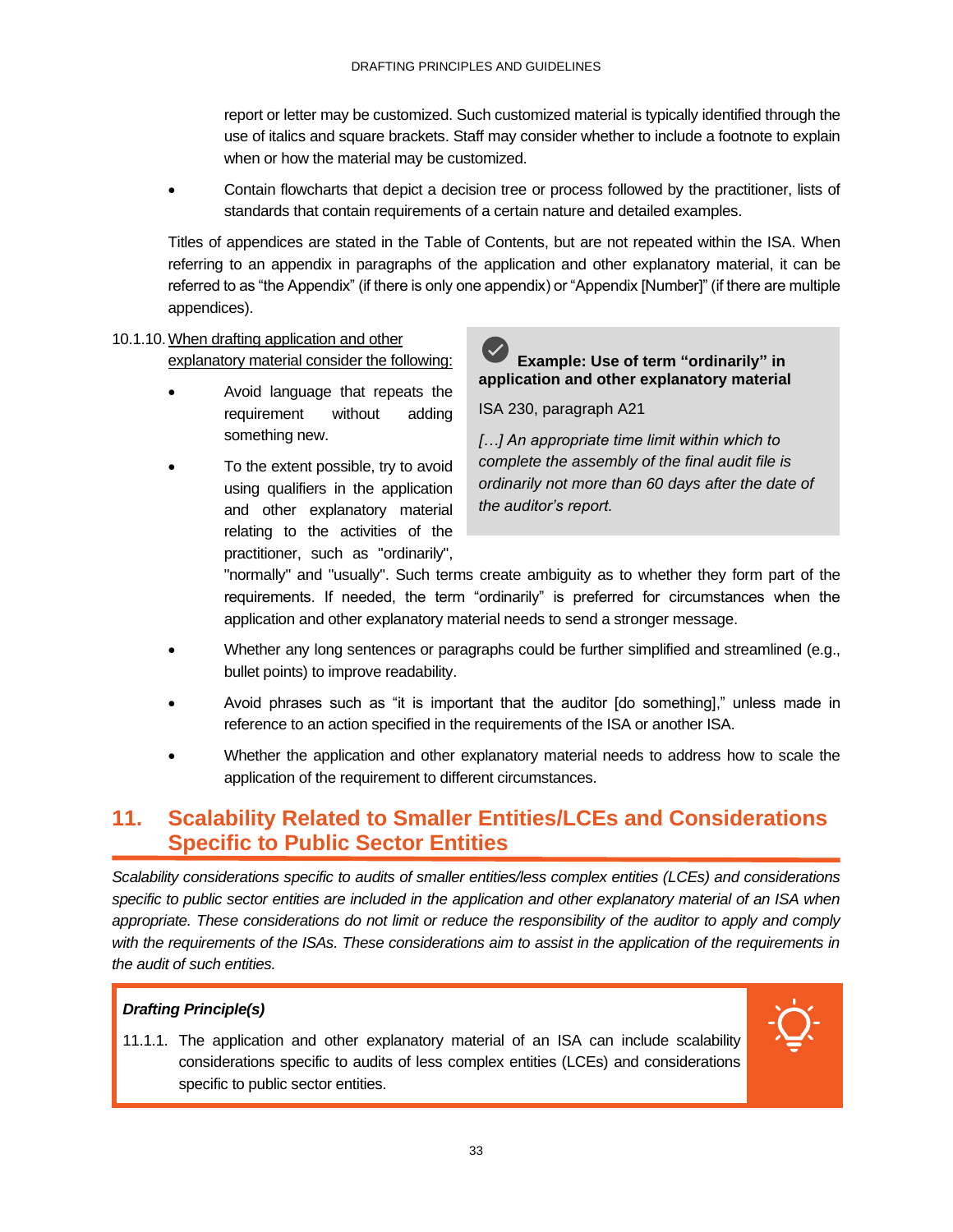11.1.2. The considerations are highlighted through the use of specific sub-headings within the application and other explanatory material of an ISA.

#### *Drafting Guidelines*

11.1.3. Scalability considerations and examples (see also Drafting Guideline 3.1.3):

> In drafting application and other explanatory material, consider whether there is anything more of a specific nature that can be said that would contribute to a better understanding of how a requirement might be applied to a less complex entity (in particular, on documentation).

> Some ISAs (e.g., ISA 315 (Revised 2019)) include examples in the application and other

訚 Some ISAs place the guidance on 'Scalability' at the start of the relevant application and other explanatory material sections, so that auditors of less-complex entities would be able to more appropriately consider the material that followed in context (e.g., ISA 315 (Revised 2019)). In other ISAs, the guidance on scalability considerations related to smaller entities is placed following the application and other explanatory material related to the requirement.

explanatory material under the heading "Scalability" to illustrate the application of the requirements to all entities regardless of whether their nature and circumstances are less complex or more complex. These examples of less complex situations are contrasted with considerations for audits of more complex entities to help illustrate the scalability of the standard to entities with different complexities.

11.1.4. Considerations specific to public sector entities (see also Drafting Guideline 3.1.3):

> In drafting application and other explanatory material, consider whether there is anything more of a specific nature that can be said, or if there is a unique issue to the public sector that would contribute to a better understanding of how a requirement might be applied in the public sector.

> The public sector auditor's responsibilities may be affected by the audit mandate, or by obligations on public sector entities arising from law, regulation or other authority (such

# F

Some individual ISAs include other types of specific considerations. These are used to further clarify or explain how to apply the requirements in a specific context or circumstance. For example:

- ► Considerations specific to group audits in ISA 700 (Revised)
- ► Considerations specific to automated tools and techniques included in ISA 315 (Revised 2019).

as ministerial directives, government policy requirements, or resolutions of the legislature), which may encompass a broader scope than an audit of financial statements. These additional responsibilities are not dealt with in the ISAs.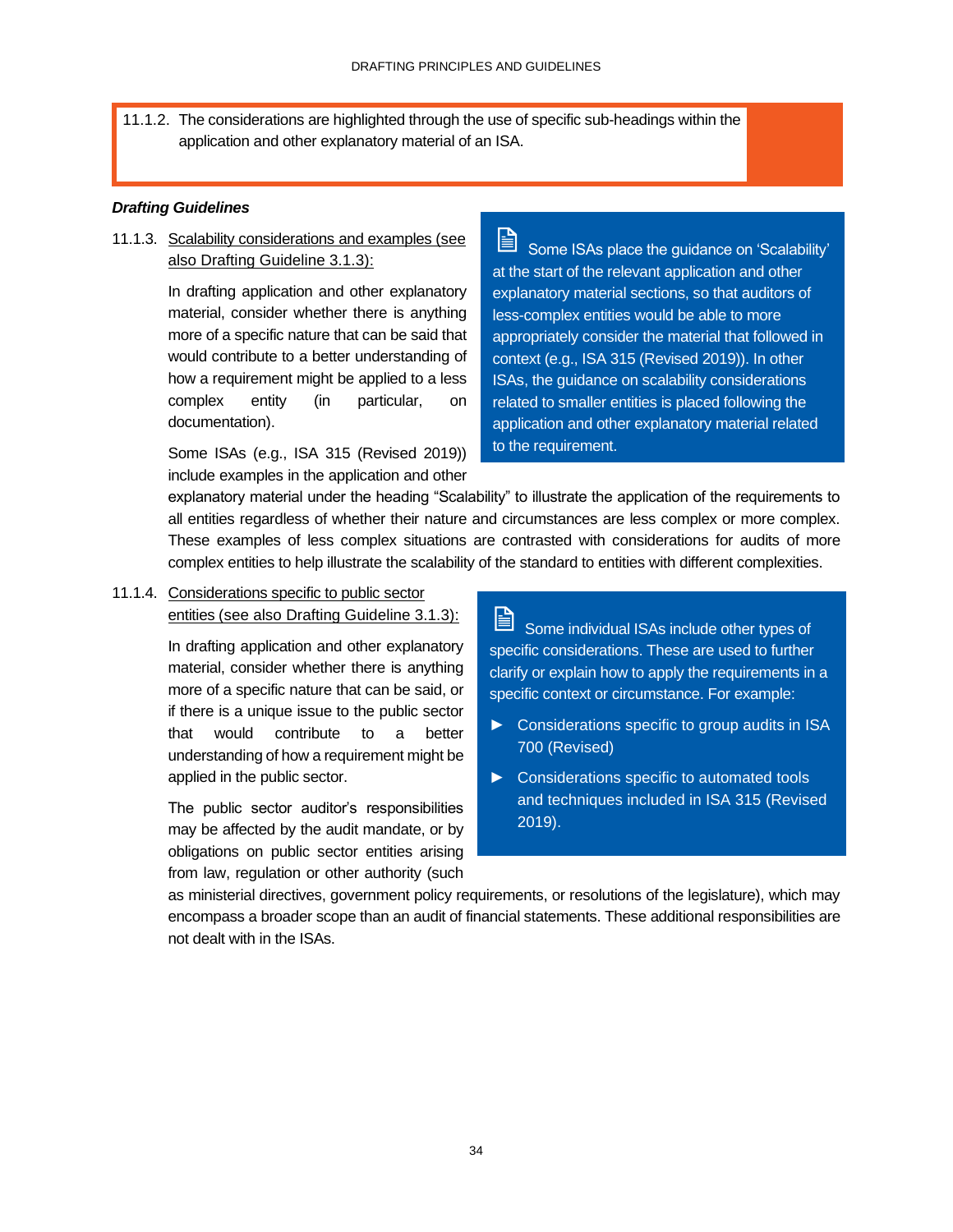### <span id="page-37-0"></span>**12. Addressing Specific Requirements in Individual Standards Other than ISA 260 (Revised) and ISA 580**

*ISA 260 (Revised) is an overarching standard that provides the framework for communications with those charged with governance. Certain other ISAs contain specific communication requirements with those charged with governance which are intended to clarify the application of ISA 260 (Revised) in the particular circumstances of those ISAs. The scope of ISA 260 (Revised) <sup>15</sup> explicitly recognizes that specific communication requirements of other ISAs complement and do not limit the application of this overarching standard.*

*ISA 580<sup>16</sup> deals with the auditor's responsibility to obtain written representations from management and, where appropriate, those charged with governance. Other ISAs contain subject-matter specific requirements for written representations and the scope of ISA 580 recognizes that these specific requirements do not limit the application of ISA 580.*

### *Drafting Principle(s)*

12.1.1. The requirements of individual ISAs use consistent wording and reference back to the overarching standard. This avoids any doubt about the relationship between the subject-matter requirements and the overarching standard.



### *Drafting Guidelines*

12.1.2. Format of communication and written representation requirements in individual ISAs:

The lead-in paragraphs with respect to communication and written representation in the individual ISAs follow a consistent format.

The following wording is usually used with respect to the communication requirements in individual ISAs:

"…unless all of those charged with governance are involved in managing the entity,<sup>17</sup> the auditor shall communicate with those charged with governance …" (including the footnote).

The following wording is usually used with respect to the written representation requirements in individual ISAs:

"…the auditor shall request written representations from management and, where appropriate, those charged with governance …"

Such wording assists in avoiding doubt about the relationship between the requirements of the overarching standard and the other ISAs.

### 12.1.3. Presentation of communication and written representation requirements:

Communication requirements with those charged with governance in individual ISAs are presented toward the end of the requirements section under the heading "Communication with Those Charged with Governance" (after any requirements on written representation and before the documentation requirements).

<sup>15</sup> ISA 260, paragraph 3

<sup>16</sup> ISA 580, *Written Representations*

<sup>17</sup> ISA 260, paragraph 13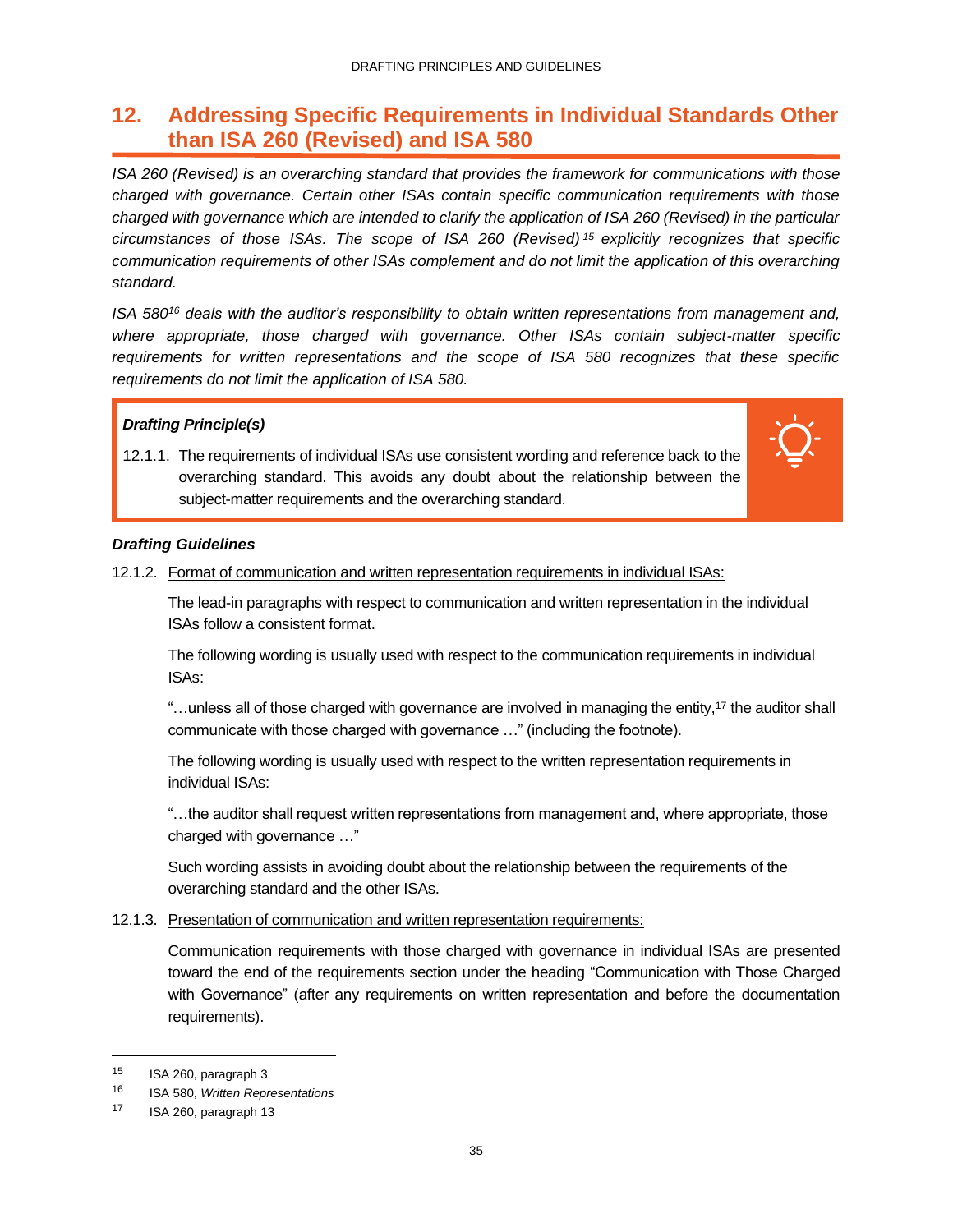Written representation requirements in individual ISAs are presented toward the end of the requirements section under the heading "Written Representations" (before any communication requirements with those charged with governance).

 $\blacksquare$ ISA 260 and ISA 580 include an Appendix with a listing of all paragraphs in other ISAs that require communication of specific matters with those charged with governance and subjectmatter specific written representations.

### <span id="page-38-0"></span>**13. Addressing Specific Documentation Requirements in Individual Standards Other than ISA 230**

*The documentation paragraphs form part of the requirements section of the ISA and set out the documentation requirements of the ISA.*

### *Drafting Principle(s)*

- 13.1.1. ISA 230 is the overarching documentation standard and is relied upon for most of the documentation required in an audit file. Individual ISAs do not necessarily require additional documentation requirements unless:
	- The intention is to clarify how the ISA 230 documentation requirements apply in the circumstances of those individual ISAs.
	- There are concerns that ISA 230 may not be consistently applied in practice in the circumstances of those individual ISAs.
- 13.1.2. The "experienced auditor" test in ISA 230, paragraph 8 is to be applied in determining the extent of documentation requirements.
- 13.1.3. It is unnecessary to require documentation when compliance with a requirement(s) is demonstrated by documents already required to be included in the audit file, such as the engagement letter.

### *Drafting Guidelines*

13.1.4. Factors to consider when deciding whether a documentation requirement is necessary:

A documentation requirement in an individual ISA enables the auditor to demonstrate that the related requirement(s) in that individual ISA has been complied with.

In determining whether a documentation requirement in an individual ISA is necessary, consideration is given to the following:

- Is the documentation requirement addressed by ISA 230? If not, a documentation requirement may be necessary in an individual ISA in specific circumstances.
- Does the documentation requirement:
	- o Clarify how ISA 230 applies?
	- o Drive more consistent application in practice?

If yes, a documentation requirement may be necessary.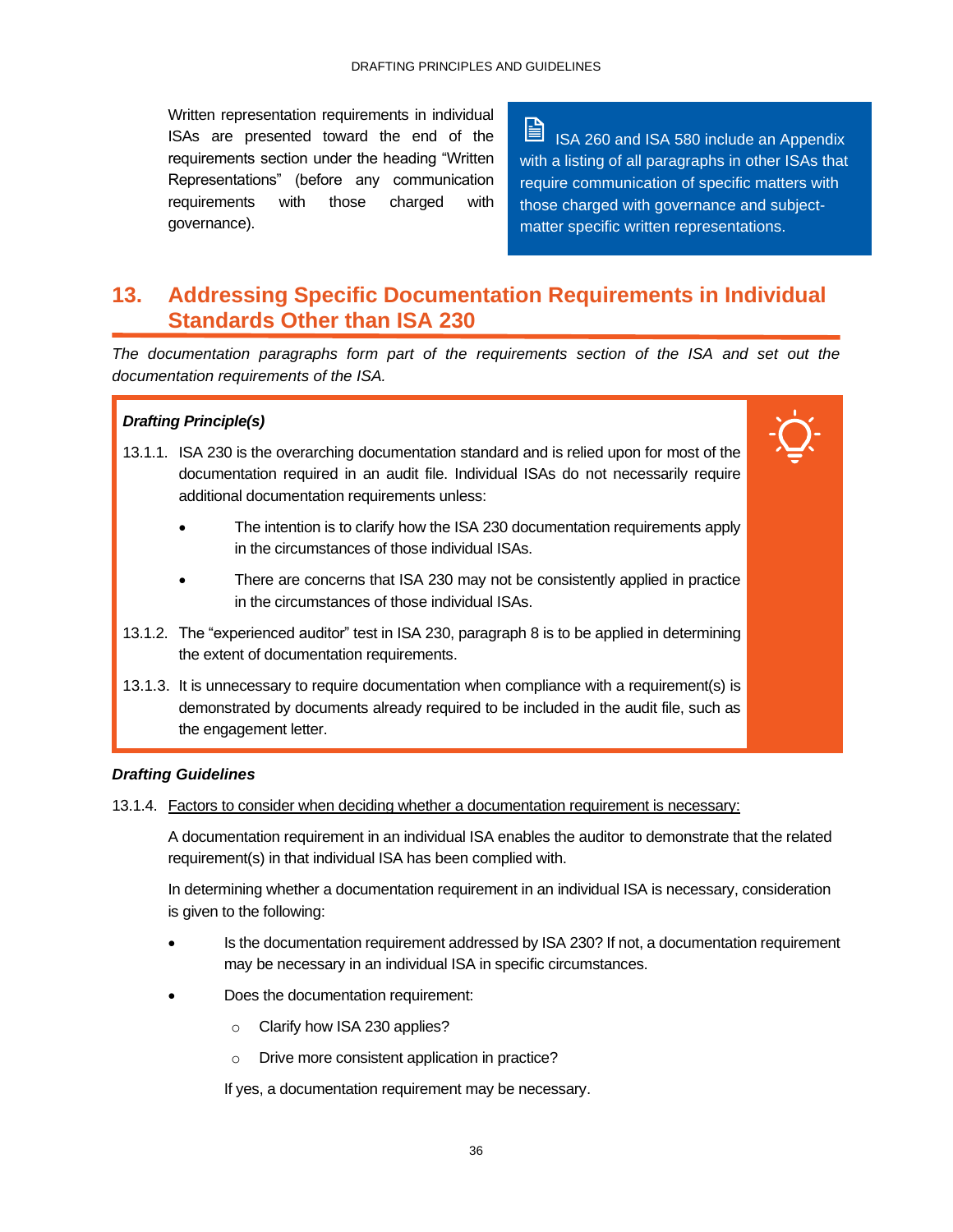• Is compliance with a requirement(s) demonstrated by documents already required to be included in the audit file? If yes, a documentation requirement may not be necessary.

### **Examples of when documentation requirements may be needed:**

### **Clarity:**

► The subject matter represents an audit area with higher inherent risk. Examples may include fraud or accounting estimates, which may require specific documentation requirements even though documentation is covered by ISA 230.

### **Consistency:**

- ► Responses to comment letters from audit regulators (from inspection findings) may indicate that documentation requirements are not consistently applied; or
- ► Documentation related to certain subject matters should not be left to the professional judgment of the auditor.

### **Compliance:**

► The requirement implies that a document must be prepared, such as a documented audit plan.

### 13.1.5. The "experienced auditor" test:

Documentation requirements are drafted to enable the auditor to prepare documentation so that an "experienced auditor" is able to understand:

- The nature, timing and extent of the audit procedures performed to comply with the ISAs and applicable legal and regulatory requirements;
- The results of the audit procedures performed, and the audit evidence obtained; and
- Significant matters arising during the audit, the conclusions reached thereon, and significant

### ISA 230, paragraph 6(c)

Definition of an Experienced Auditor:

An individual (whether internal or external to the firm) who has practical audit experience, and a reasonable understanding of:

- (i) Audit processes;
- (ii) ISAs and applicable legal and regulatory requirements;
- (iii) The business environment in which the entity operates; and
- (iv) Auditing and financial reporting issues relevant to the entity's industry.

professional judgments made in reaching those conclusions.

Note that "experienced auditor" is a defined term. This means that certain assumptions may be made about what documentation needs to be prepared and the detail needed. However, it is important that the experienced auditor test not be seen as reducing the need for documentation, rather it affects what needs to be documented.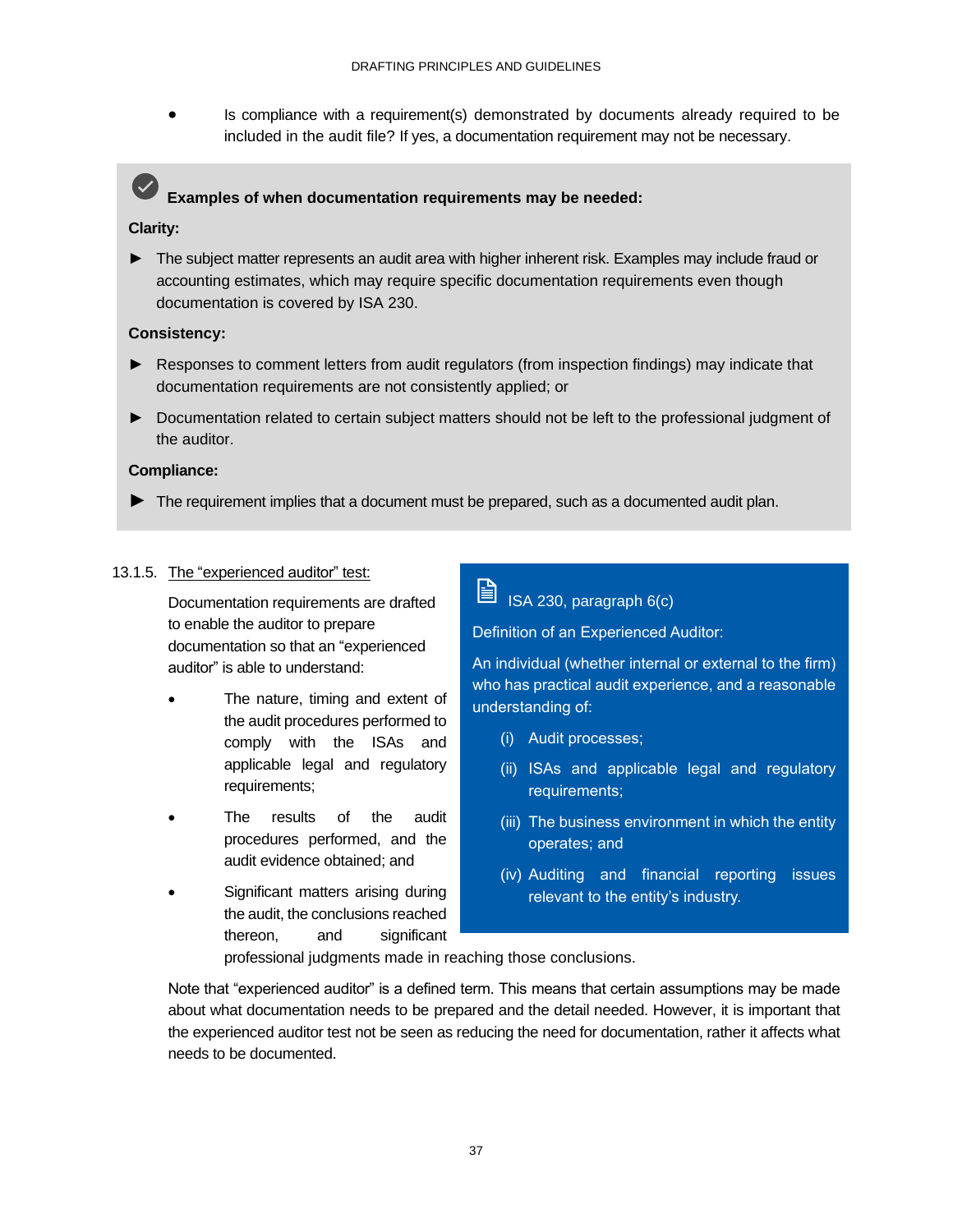### 13.1.6. Contents of documentation requirements:

The documentation requirements establish "what" the auditor is required to document. Documentation requirements do not explain "why" the documentation is needed or "how" to apply the documentation requirement (this may, however, be explained in the application and other explanatory material).

è The appendix to ISA 230 identifies paragraphs in other ISAs that contain specific documentation requirements.

Certain ISA have no documentation requirements but do require compliance demonstrated by documents included within the audit file (e.g., engagement letter (ISA 210), written representation (ISA 580), and the auditor's report (ISA 700 (Revised)).

### 13.1.7. Format of documentation requirements in individual ISAs:

Documentation requirement lead-in paragraphs in the individual ISAs follow a consistent format. For example:

"In applying ISA 230, the auditor shall include in the audit documentation: …"

Documentation requirements should set clear and understandable expectations for the auditor and be stated as simply and concisely as is practical.

13.1.8. Presentation of individual documentation requirements:

Documentation requirements in individual ISAs are presented at the end of the requirements section under the heading "Documentation" (after any communication requirements with those charged with governance).

### <span id="page-40-0"></span>**14. Conforming and Consequential Amendments to ISAs**

*For adoption of an ISA, the IAASB develops conforming and consequential amendments to other ISAs which are exposed for public comment in accordance with its due process. In certain instances, limited conforming amendments to the ISAs are made as a result of changes to other international standards (e.g., ISQM or the IESBA Code) to ensure the ISAs can continue to be applied effectively together with these international standards without any conflicts.* 

### *Drafting Principle(s)*

- 14.1.1. Conforming and consequential amendments to ISAs are made to the minimal extent necessary to:
	- Resolve actual or perceived inconsistencies; and
	- Maintain the coherence with the overall body of standards so these can be applied together without conflict.

### *Drafting Guidelines*

14.1.2. Identifying conforming and consequential amendments:

In order to identify possible conforming and consequential amendments, staff should search the IAASB Handbook for: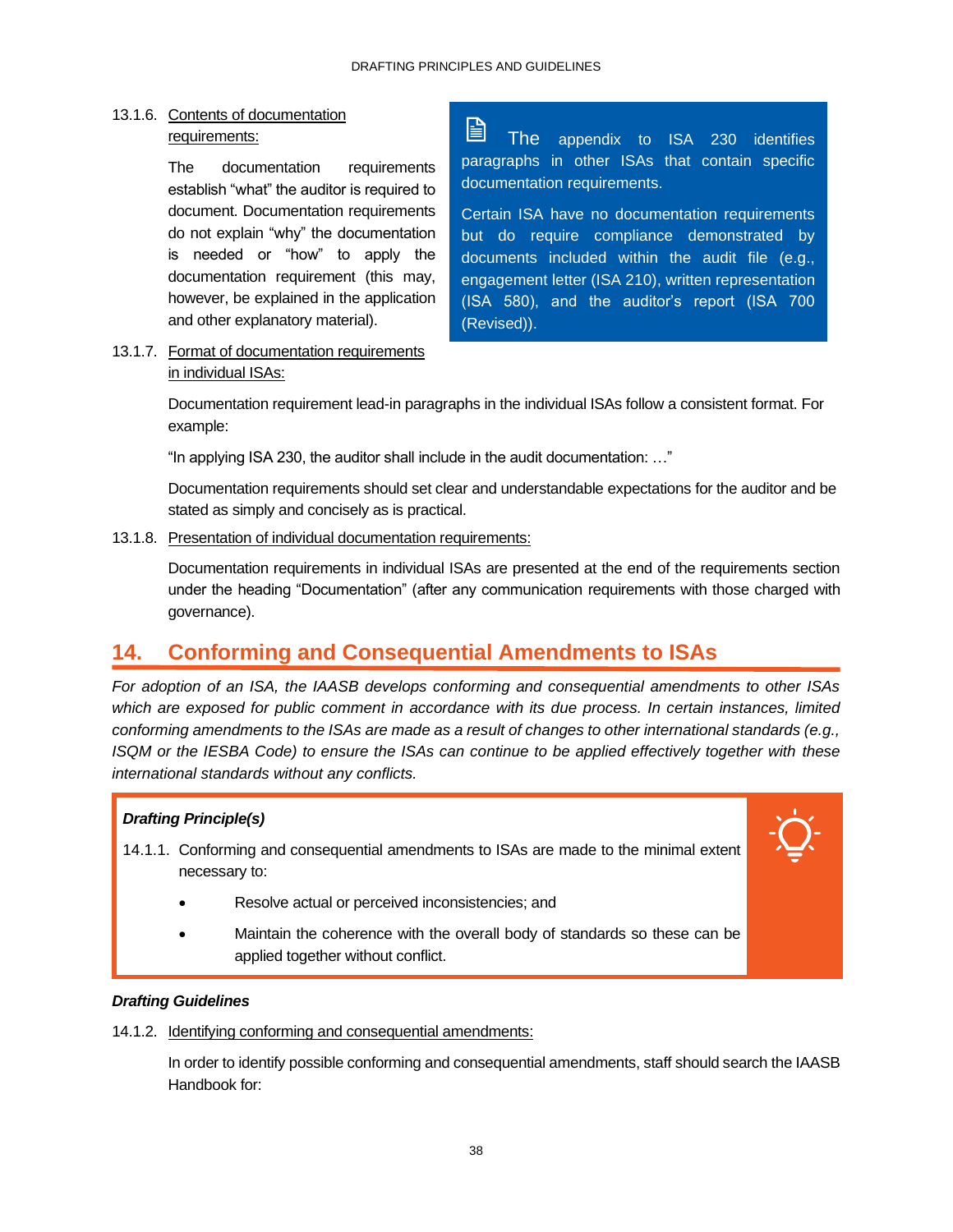- References to the existing standard number and title;
- References to the subject matter; and
- Any existing concepts or words that are replaced with new concepts or words.

Staff will need to review each "hit" from the above search to determine the extent of revision necessary.

### 14.1.3. Conforming versus consequential amendments:

Both conforming and consequential amendments may be necessary in the scope, requirements, application and other explanatory material or elsewhere in an ISA.

Conforming amendments are minor, simple, obvious, straightforward and editorial in nature. For example, they consist of replacing a superseded number, title and reference to a revised ISA. They may also include amendments that generally involve little or no judgment in preparing them as there are very limited options for amending the wording. Conforming amendments do not involve re-consideration of the scope, objectives, requirements and application and other explanatory material of an ISA.

Consequential amendments are of a more significant nature. They require further analysis to determine the extent of the necessary change required to resolve the inconsistency so as to maintain the coherence of the ISAs and enable these to be applied together without conflict. Such analysis requires application of judgement, keeping in mind that the proposed changes should be as minimal as possible.

All conforming and consequential amendments must be exposed for public comment as part of IAASB's due process.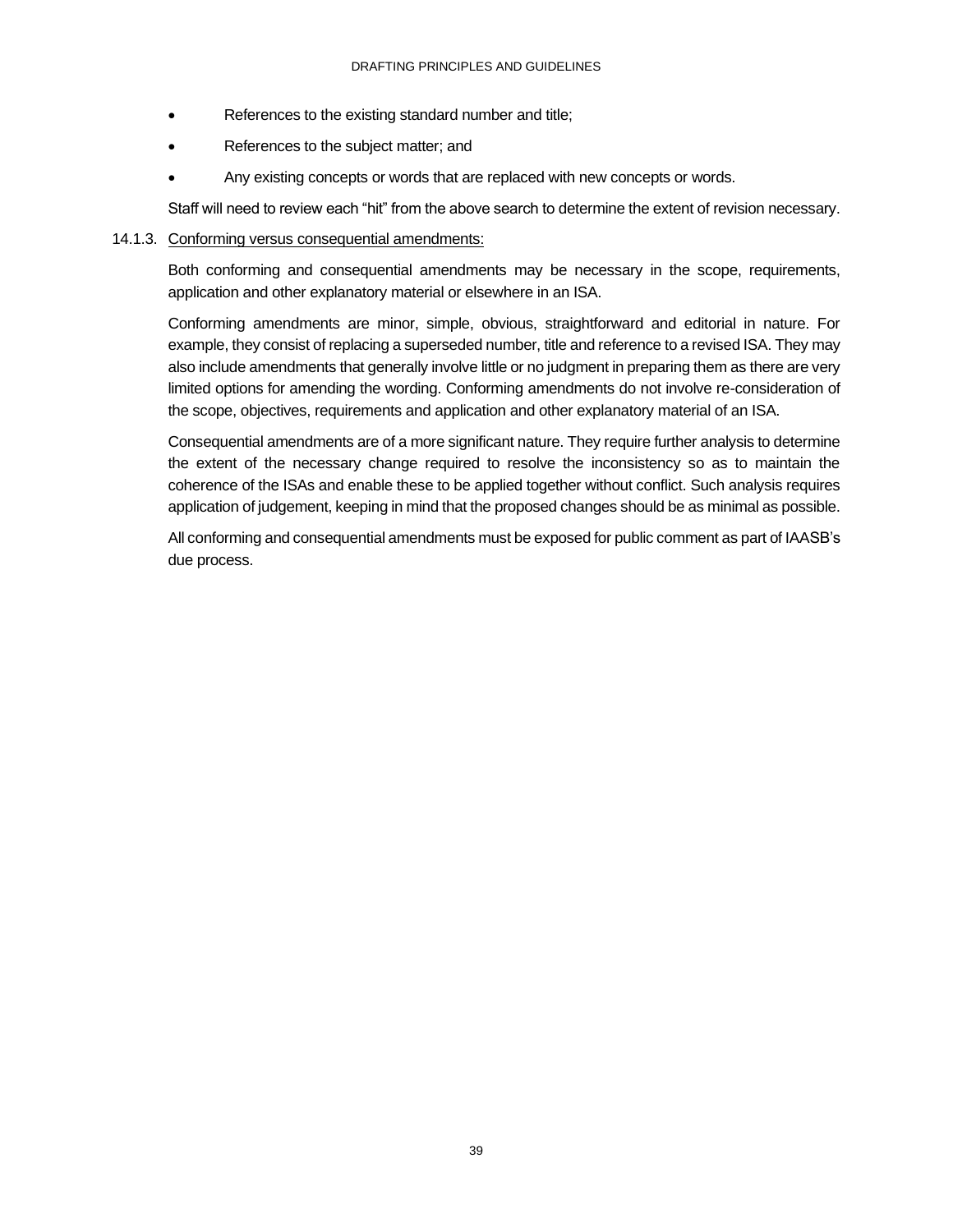# <span id="page-42-0"></span>**Appendix 1**

### **Terms to Describe Likelihoods of Occurrence in ISAs**

*The chart below provides a continuum with key terms in ISA that convey the probability of an event occurring, ranking these terms from least to highest probability of occurrence. In future drafting, to consolidate the variation of terms used in the ISAs that convey the probability of an event occurring, it is recommended to use the following terms:*



*The table below shows how probability terms are often used in the ISAs.*

| <b>Term</b>           | <b>Requirements</b>                                                                                                                                                                                                                                                                                                        | <b>Application Material</b>                                                                                                                                                  | <b>Definitions</b>                                                                                                    |
|-----------------------|----------------------------------------------------------------------------------------------------------------------------------------------------------------------------------------------------------------------------------------------------------------------------------------------------------------------------|------------------------------------------------------------------------------------------------------------------------------------------------------------------------------|-----------------------------------------------------------------------------------------------------------------------|
| <b>Exceptional</b>    | Consistently used in the<br>context of "exceptional<br>circumstances."<br>Referred to as a condition,<br>▶<br>i.e., by use of the construct:<br>"if" followed by "exceptional<br>circumstances," except for<br>in ISA 200, when the<br>following construct is used:<br>"In" followed by<br>"exceptional<br>circumstances." | In some cases the<br>▶<br>application and other<br>explanatory material<br>provide examples or refer to<br>other ISAs for examples of<br>the "exceptional<br>circumstances." | n/a<br>▶                                                                                                              |
| <b>Extremely Rare</b> | Consistently used in the<br>▶<br>context of "extremely rare<br>circumstances."<br>Frequently stated as a<br>condition.<br>Used most frequently in the<br>700-series.                                                                                                                                                       | Used as "extremely rare",<br>▶<br>"extremely rare cases" and<br>"extremely rare<br>circumstances."                                                                           | Applicable<br>financial<br>reporting<br>framework<br>definition to<br>describe<br>departures from<br>a requirement of |

### **Examples of Use: Terms that Convey Probability of an Event Occurring**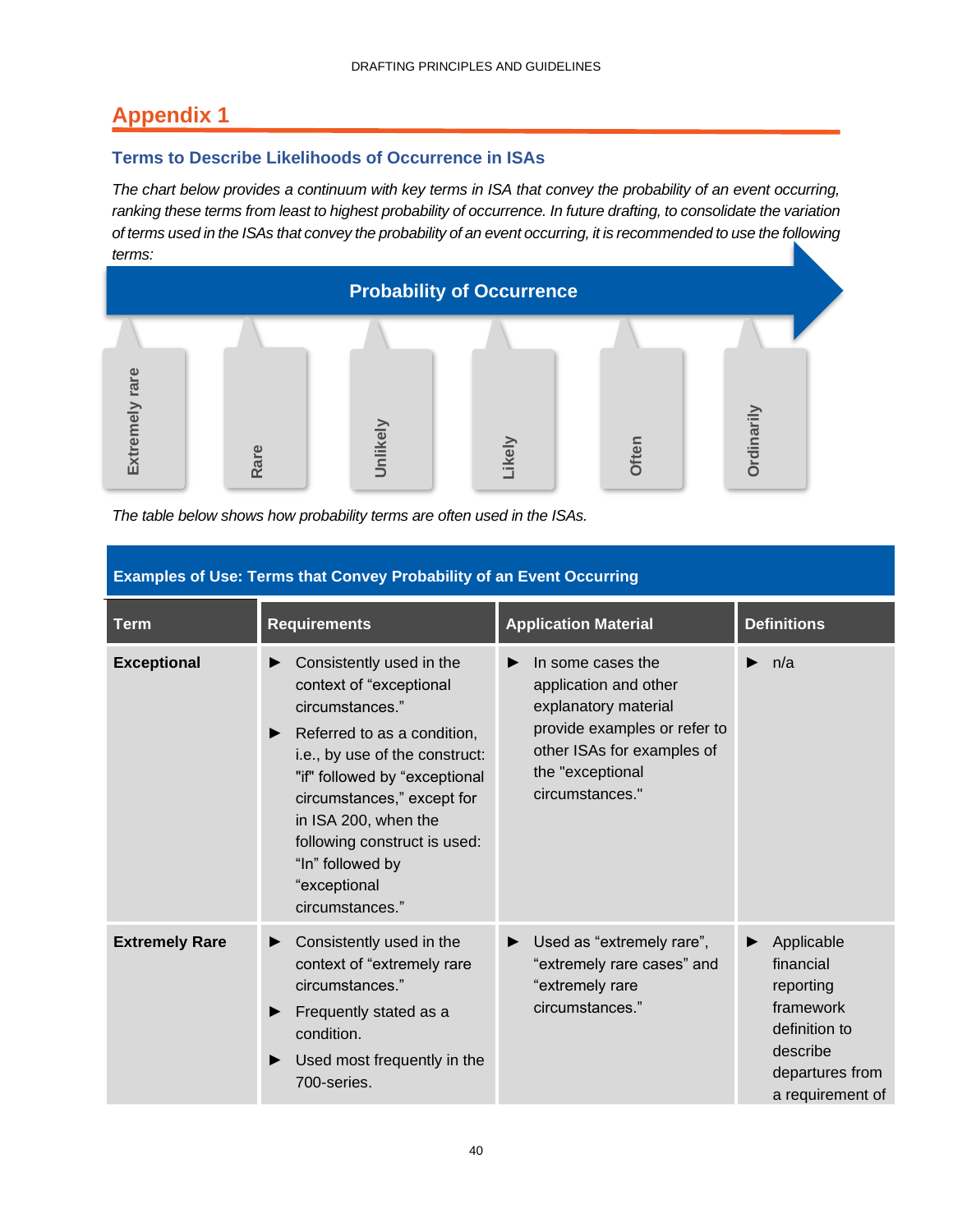| <b>Term</b>                                               | <b>Requirements</b>                                                                                                                                                                                                                                                                           | <b>Application Material</b>                                                                                                                                                                                                                                                                                                                                                                                                                                                   | <b>Definitions</b>                                                                                                         |
|-----------------------------------------------------------|-----------------------------------------------------------------------------------------------------------------------------------------------------------------------------------------------------------------------------------------------------------------------------------------------|-------------------------------------------------------------------------------------------------------------------------------------------------------------------------------------------------------------------------------------------------------------------------------------------------------------------------------------------------------------------------------------------------------------------------------------------------------------------------------|----------------------------------------------------------------------------------------------------------------------------|
|                                                           |                                                                                                                                                                                                                                                                                               |                                                                                                                                                                                                                                                                                                                                                                                                                                                                               | a fair<br>presentation<br>framework, i.e.,<br>"expected to be<br>necessary only<br>in extremely<br>rare<br>circumstances." |
| Rare                                                      | Used only in ISA 700<br>(Revised) and consistently<br>referred to as "rare<br>circumstances."                                                                                                                                                                                                 | Used as "rare", "rare<br>▶<br>cases", "rare<br>circumstance(s)", "rarely"                                                                                                                                                                                                                                                                                                                                                                                                     | n/a<br>▶                                                                                                                   |
| <b>Unlikely</b>                                           | Used only in the context of<br>fraud (e.g., "fraud is<br>unlikely to be an isolated<br>occurrence)"                                                                                                                                                                                           | In the context of fraud<br>▶<br>("inquiries are unlikely to<br>provide useful<br>information" "an<br>instance of fraud is unlikely<br>to be an isolated<br>occurrence)"<br>Evaluating the effect of<br>$\blacktriangleright$<br>uncorrected misstatements<br>("it is unlikely that it can<br>be offset by other<br>misstatements)"<br>Selecting Items for testing<br>▶<br>to obtain audit evidence<br>("100% examination is<br>unlikely in the case of tests<br>of controls)" | n/a                                                                                                                        |
| <b>Likely</b><br>(including More &<br><b>Less Likely)</b> | Examples of use: "likely to<br>exist" (in the context of risk<br>of fraud), "likely to have" (in<br>the context to evaluate<br>whether non-compliance<br>has occurred), "likely to<br>result" (in the context of the<br>need to express a qualified<br>opinion or to disclaim an<br>opinion). | Often used in the scalability<br>▶<br>and specific considerations<br>of ISAs (e.g., "smaller<br>entities are likely"<br>"likely to be the case in a<br>smaller entity").<br>In addition to likely, referred<br>▶<br>also in cases as "more<br>likely," "most likely," and<br>"less likely."                                                                                                                                                                                   | Significant<br>▶<br>component<br>(referred to as<br>"likely").<br>Sampling risk<br>(referred to as<br>"more likely").      |
| <b>Often</b>                                              | Essential material in<br>requirements of ISA 240:                                                                                                                                                                                                                                             | Used in smaller entity and<br>$\blacktriangleright$<br>public sector considerations                                                                                                                                                                                                                                                                                                                                                                                           | Stratification<br>$"$ often                                                                                                |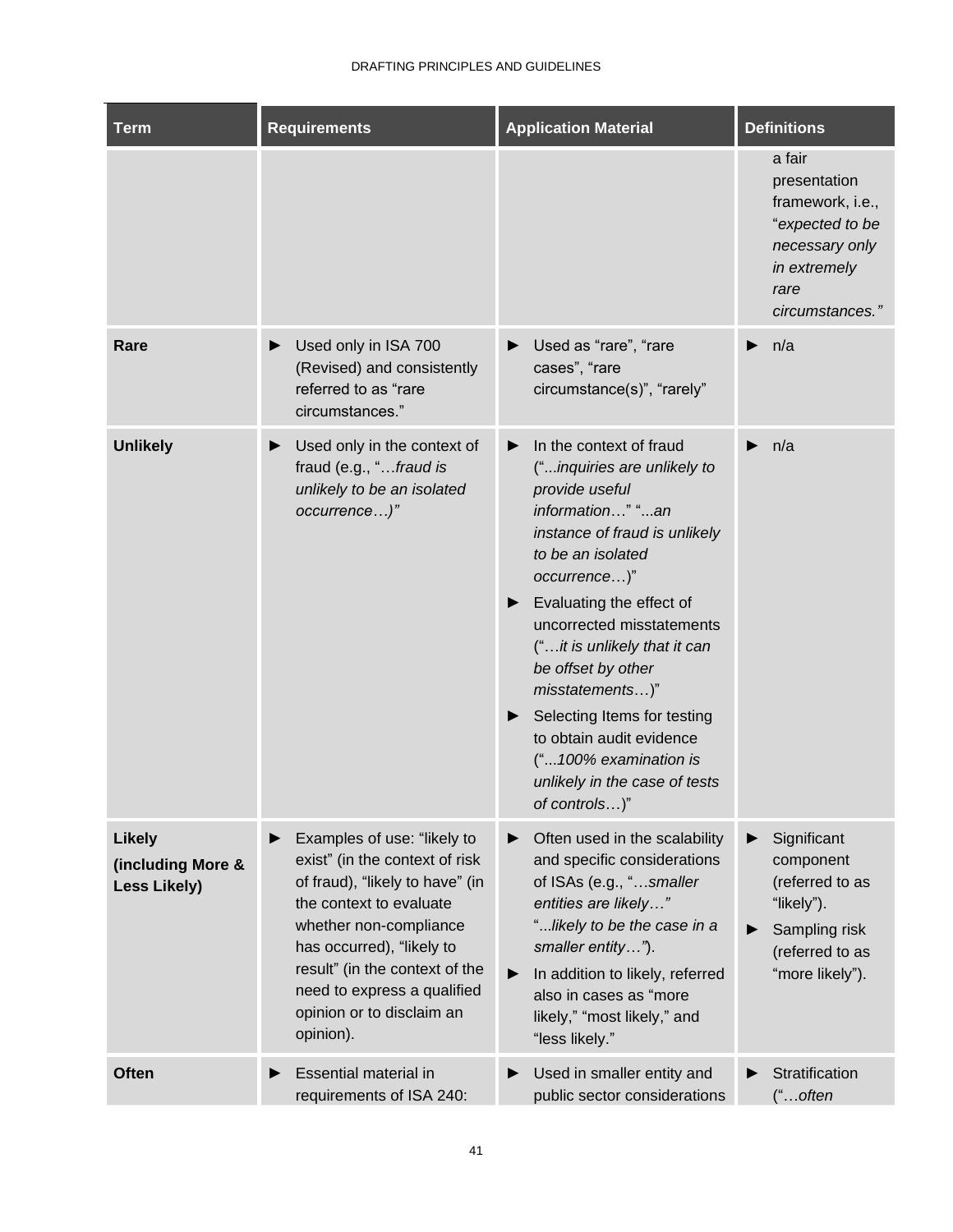| <b>Term</b>       | <b>Requirements</b>                                                                                                                                                                                                                                      | <b>Application Material</b>                                                                                                                                                                                                                                                                                                                                                                                                                                                                                                         | <b>Definitions</b>                                                                |
|-------------------|----------------------------------------------------------------------------------------------------------------------------------------------------------------------------------------------------------------------------------------------------------|-------------------------------------------------------------------------------------------------------------------------------------------------------------------------------------------------------------------------------------------------------------------------------------------------------------------------------------------------------------------------------------------------------------------------------------------------------------------------------------------------------------------------------------|-----------------------------------------------------------------------------------|
|                   | "While fraud risk factors<br>may not necessarily<br>indicate the existence of<br>fraud, they have often been<br>present in circumstances<br>where frauds have occurred<br>and therefore may indicate<br>risks of material<br>misstatement due to fraud." | ("often a single<br>individual" "often have<br>fewer employees")<br>Misappropriation of Assets<br>▶<br>("is often perpetrated by<br>employees in relatively<br>small and immaterial<br>amounts.")<br><b>Fraudulent financial</b><br>$\blacktriangleright$<br>reporting ("often involves<br>management override of<br>controls that otherwise may<br>appear to be operating<br>effectively.")<br>Applicable financial<br>reporting framework<br>("often encompasses<br>financial reporting<br>standards established by<br>$\cdots$ " | monetary<br>value")                                                               |
| <b>Frequently</b> | n/a<br>▶                                                                                                                                                                                                                                                 | Used across several ISAs<br>▶<br>in the context of external<br>confirmation procedures<br>(i.e. in ISA 330, ISA 500<br>and ISA 505):<br>"External confirmation<br>procedures frequently are<br>relevant when addressing<br>assertions associated with<br>account balances and their<br>elements, but need not be<br>restricted to these items"                                                                                                                                                                                      | n/a                                                                               |
| <b>Usually</b>    | n/a<br>▶                                                                                                                                                                                                                                                 | "The fact that fraud is<br>▶<br>usually concealed can<br>make it difficult to detect"<br>"The description of key<br>audit matter is not usually of<br>itself original information"                                                                                                                                                                                                                                                                                                                                                  | Annual report<br>Auditor<br>Misappropriation<br>of assets<br><b>Sampling Risk</b> |
| <b>Normally</b>   | n/a                                                                                                                                                                                                                                                      | "The auditor's report is<br>▶<br>normally addressed to<br>those for whom the report if                                                                                                                                                                                                                                                                                                                                                                                                                                              | Supplementary<br>information                                                      |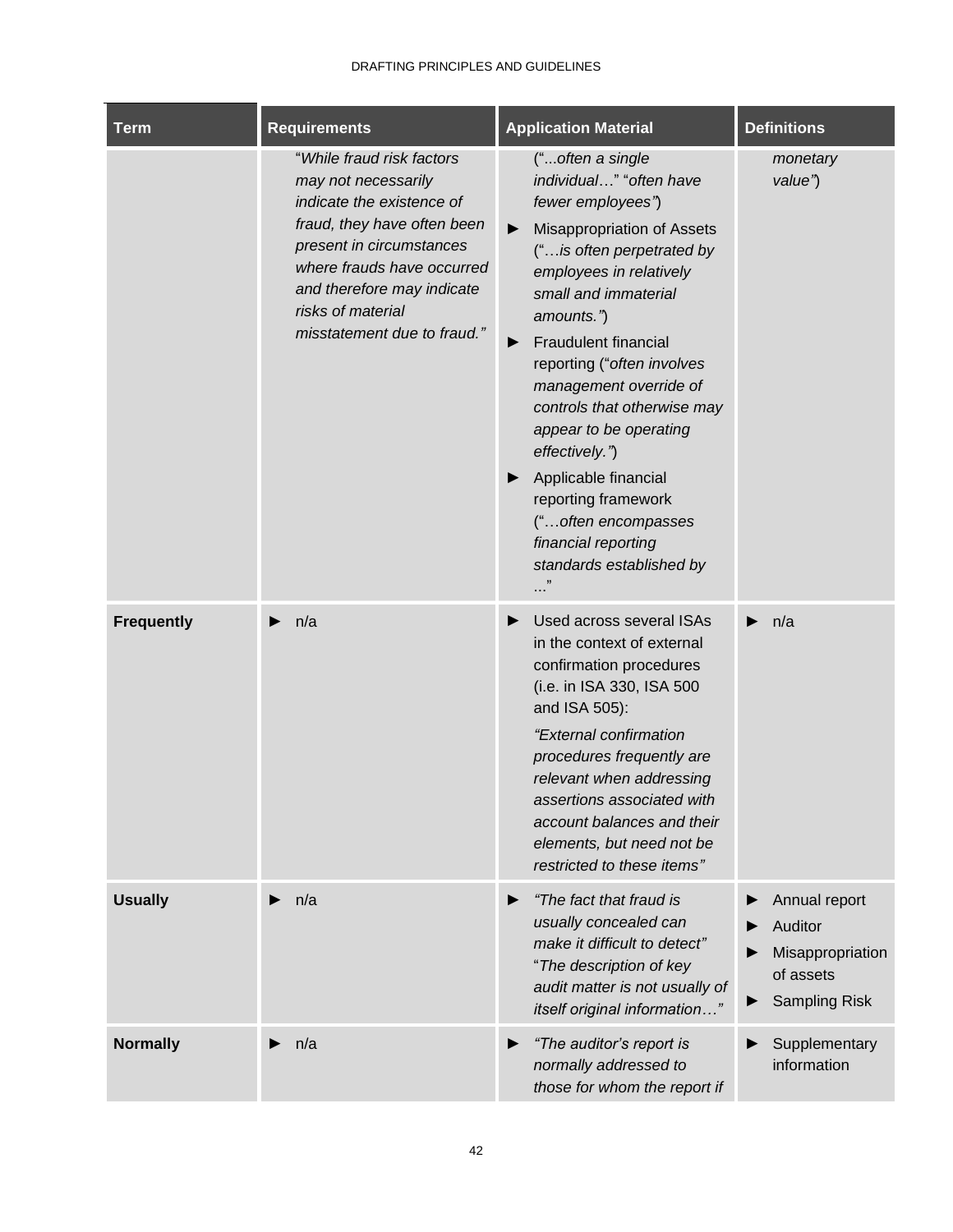| <b>Term</b>       | <b>Requirements</b>                                                                                                                                                                                                                                                                                                              | <b>Application Material</b>                                                                                                                                                                                                                                                                                                                                                                                                                                                                                       | <b>Definitions</b>                                                             |
|-------------------|----------------------------------------------------------------------------------------------------------------------------------------------------------------------------------------------------------------------------------------------------------------------------------------------------------------------------------|-------------------------------------------------------------------------------------------------------------------------------------------------------------------------------------------------------------------------------------------------------------------------------------------------------------------------------------------------------------------------------------------------------------------------------------------------------------------------------------------------------------------|--------------------------------------------------------------------------------|
|                   |                                                                                                                                                                                                                                                                                                                                  | prepared" "such<br>information is normally<br>presented"                                                                                                                                                                                                                                                                                                                                                                                                                                                          |                                                                                |
| <b>Generally</b>  | In ISA 250 (Revised) "The<br>auditor shall obtain<br>sufficient appropriate audit<br>evidence regarding<br>compliance with the<br>provisions of those laws<br>and regulations generally<br>recognized to have a direct<br>effect on the determination<br>of material amounts and<br>disclosures in the financial<br>statements." | Used in smaller entity and<br>▶<br>public sector considerations<br>("public sector audits<br>generally mandate the<br>appointment" "<br>documentation for the audit<br>of a smaller entity is<br>generally less extensive"<br>"Substantive analytical<br>$\blacktriangleright$<br>procedures are generally<br>more applicable to large<br>volumes of transactions that<br>tend to be predictable over<br>time"<br>" in accordance with<br>▶<br>accounting principles<br>generally accepted in<br>Jurisdiction X " | n/a                                                                            |
| <b>Ordinarily</b> | n/a                                                                                                                                                                                                                                                                                                                              | The term "ordinarily" is<br>▶<br>preferred for circumstances<br>when the application and<br>other explanatory material<br>needs to send a strong<br>message.<br>For example, "The retention<br>period for audit<br>engagements ordinarily is<br>no shorter than five<br>years"                                                                                                                                                                                                                                    | <b>Relevant Ethical</b><br>▶<br>Requirements<br>Financial<br><b>Statements</b> |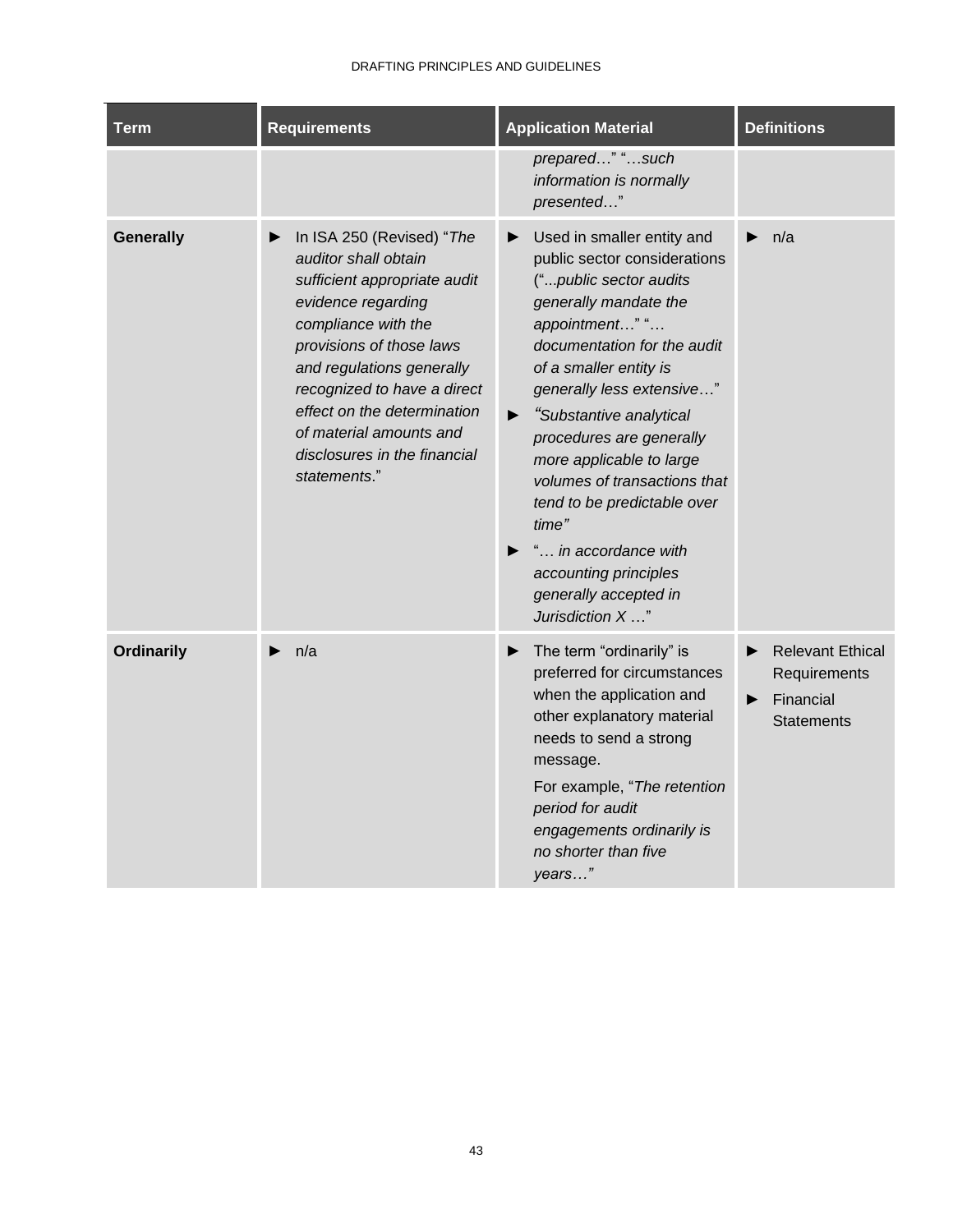|                                                      | <b>Examples of Use: Terms Associated with "Risk"</b>                                                                                                                                                                                                                                                                                                                                                                                                                                                                                                                                                                                                                                                                                                                                                   |
|------------------------------------------------------|--------------------------------------------------------------------------------------------------------------------------------------------------------------------------------------------------------------------------------------------------------------------------------------------------------------------------------------------------------------------------------------------------------------------------------------------------------------------------------------------------------------------------------------------------------------------------------------------------------------------------------------------------------------------------------------------------------------------------------------------------------------------------------------------------------|
| <b>Risk</b>                                          | Glossary of Terms and Instances of Use in ISAs                                                                                                                                                                                                                                                                                                                                                                                                                                                                                                                                                                                                                                                                                                                                                         |
| <b>Engagement</b><br><b>Risk</b>                     | 'Reasonable Assurance Engagement-An assurance engagement in which the<br>▶<br>practitioner reduces engagement risk to an acceptably low level in the circumstances of<br>the engagement as the basis for the practitioner's conclusion.'<br>Glossary of Terms                                                                                                                                                                                                                                                                                                                                                                                                                                                                                                                                          |
| <b>Detection</b><br><b>Risk</b>                      | 'Detection Risk—The risk that the procedures performed by the auditor to reduce audit risk<br>▶<br>to an acceptably low level will not detect a misstatement that exists and that could be<br>material, either individually or when aggregated with other misstatements.'<br>Glossary of Terms, ISA 200, paragraph 13(e)                                                                                                                                                                                                                                                                                                                                                                                                                                                                               |
| <b>Audit Risk</b>                                    | 'To obtain reasonable assurance, the auditor shall obtain sufficient appropriate audit<br>▶<br>evidence to reduce audit risk to an acceptably low level and thereby enable the auditor to<br>draw reasonable conclusions on which to base the auditor's opinion.'<br>ISA 200, paragraph 17                                                                                                                                                                                                                                                                                                                                                                                                                                                                                                             |
|                                                      | 'Whether sufficient appropriate audit evidence has been obtained to reduce audit risk to an<br>acceptably low level, and thereby enable the auditor to draw reasonable conclusions on<br>which to base the auditor's opinion, is a matter of professional judgment'<br>ISA 200, paragraph A33                                                                                                                                                                                                                                                                                                                                                                                                                                                                                                          |
| <b>Sampling</b><br><b>Risk</b>                       | 'The auditor shall determine a sample size sufficient to reduce sampling risk to an<br>acceptably low level.'<br>ISA 530, paragraph 7                                                                                                                                                                                                                                                                                                                                                                                                                                                                                                                                                                                                                                                                  |
| Risk(s) of<br><b>Material</b><br><b>Misstatement</b> | Risk of material misstatement exists when there is a reasonable possibility of (a) a<br>misstatement occurring (likelihood) and (b) being material if it would occur (magnitude)).'<br>ISA 200, paragraph A15a*<br>Risks of material misstatement at the assertion level are assessed in order to determine the<br>nature, timing and extent of further audit procedures necessary to obtain sufficient<br>appropriate audit evidence. This evidence enables the auditor to express an opinion on the<br>financial statements at an <b>acceptably low level</b> of audit risk.<br>ISA 200, paragraph A38<br>The auditor need not design and perform further audit procedures where the assessment<br>of the risk of material misstatement is below the acceptably low level.<br>ISA 330, paragraph A4* |
| Significant<br><b>Risk</b>                           | 'An identified risk of material misstatement: (i) For which the assessment of inherent risk is<br>close to the upper end of the spectrum of inherent risk due to the degree to which<br>inherent risk factors affect the combination of the likelihood of a misstatement occurring<br>and the magnitude of the potential misstatement should that misstatement occur. []'                                                                                                                                                                                                                                                                                                                                                                                                                              |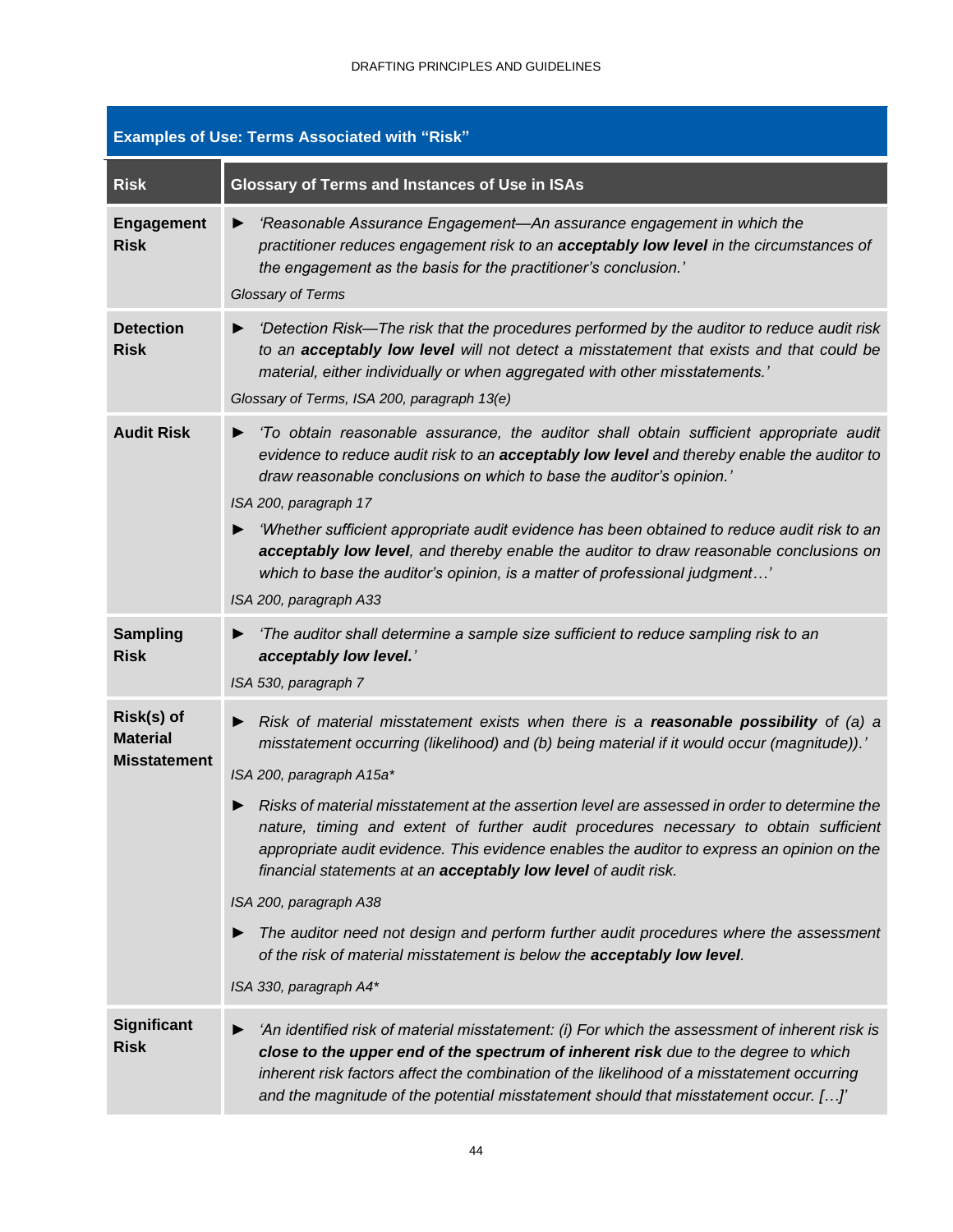| <b>Risk</b>          | <b>Glossary of Terms and Instances of Use in ISAs</b>                                                                                                                                                                                                                                                                                                                                                                  |  |  |  |
|----------------------|------------------------------------------------------------------------------------------------------------------------------------------------------------------------------------------------------------------------------------------------------------------------------------------------------------------------------------------------------------------------------------------------------------------------|--|--|--|
|                      | ISA 315 (Revised 2019), paragraph 12(I)                                                                                                                                                                                                                                                                                                                                                                                |  |  |  |
|                      | 'The determination of significant risks allows for the auditor to focus more attention on<br>▶<br>those risks that are on the upper end of the spectrum of inherent risk, through the<br>performance of certain required responses, including'                                                                                                                                                                         |  |  |  |
|                      | ISA 315 (Revised 2019), paragraph A218                                                                                                                                                                                                                                                                                                                                                                                 |  |  |  |
|                      | 'The determination of which of the assessed risks of material misstatement are <b>close to the</b><br>▶<br>upper end of the spectrum of inherent risk, and are therefore significant risks, is a matter<br>of professional judgment, unless the risk is of a type specified to be treated as a significant<br>risk in accordance with the requirements of another ISA'                                                 |  |  |  |
|                      | ISA 315 (Revised 2019), paragraph A220                                                                                                                                                                                                                                                                                                                                                                                 |  |  |  |
| <b>Inherent Risk</b> | 'The relevance and significance of inherent risk factors may vary from one estimate to<br>▶<br>another. Accordingly, the inherent risk factors may, either individually or in combination,<br>affect simple accounting estimates to a lesser degree and the auditor may identify fewer<br>risks or assess inherent risk close to the lower end of the spectrum of inherent risk.'<br>ISA 540 (Revised), paragraph A68* |  |  |  |
|                      | 'Conversely, the inherent risk factors may, either individually or in combination, affect<br>▶<br>complex accounting estimates to a greater degree, and may lead the auditor to assess<br>inherent risk at the higher end of the spectrum of inherent risk.'                                                                                                                                                           |  |  |  |
|                      | ISA 540 (Revised), paragraph A69                                                                                                                                                                                                                                                                                                                                                                                       |  |  |  |
|                      | 'Testing the operating effectiveness of controls may be appropriate when inherent risk is<br>assessed as higher on the spectrum of inherent risk, including for significant risks.'                                                                                                                                                                                                                                    |  |  |  |
|                      | ISA 540 (Revised), paragraph A85*                                                                                                                                                                                                                                                                                                                                                                                      |  |  |  |

*\* Conforming and consequential amendments to other standards as a result of ISA 315 (Revised 2019)*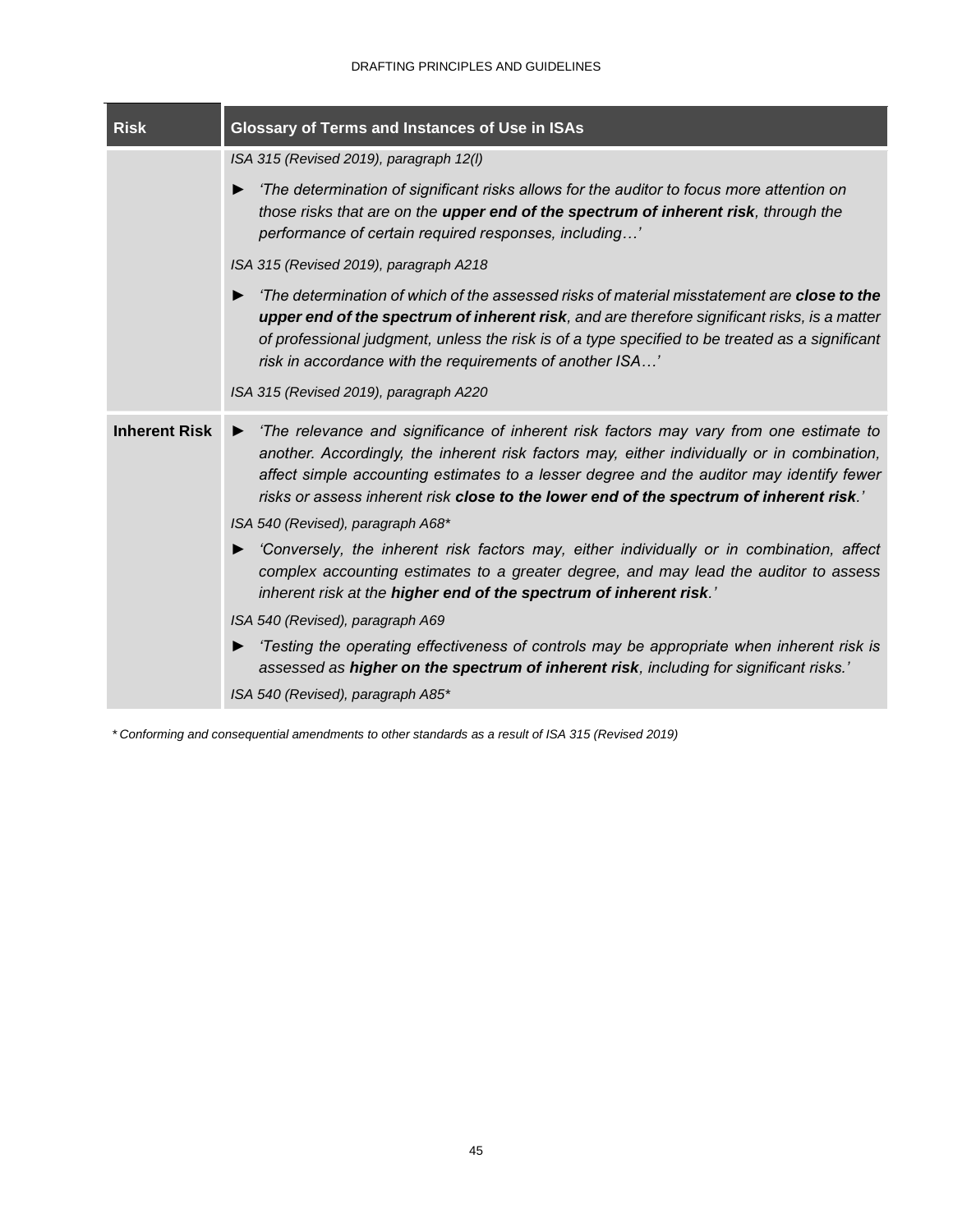### **Appendix 2**

### **Work Effort Verbs**

*This Appendix describes the spectrum of work effort implied by commonly used verbs in ISAs (in addition to these there are other verbs used in the ISAs). It also includes possible documentation implications for the work effort described. In places, common dictionary definitions of terms are included when the terms are not defined in the IAASB Glossary. This is not meant to be definitive or definitional but rather suggests a spectrum that may be useful in distinguishing work effort and considering what may be necessary to demonstrate, through documentation, the work that was performed. Verbs also are used throughout the ISAs within a particular context linked to different stages of the audit process, which also is relevant in understanding their meaning.*

<span id="page-48-0"></span>

*\* It is recommended to use "Consider" instead of "Take into Account."*

| <b>Verb</b>            | <b>Glossary Description</b> | <b>Dictionary Definition /</b><br><b>Description of Action</b> | <b>Possible Work Effort Implications   Possible Documentation</b>                                                                                                                 | <b>Implications</b>                                                                                                     |
|------------------------|-----------------------------|----------------------------------------------------------------|-----------------------------------------------------------------------------------------------------------------------------------------------------------------------------------|-------------------------------------------------------------------------------------------------------------------------|
| Remain<br><b>Alert</b> | $\blacktriangleright$ n/a   | $\blacktriangleright$ Be aware of, or vigilant<br>for.         | Not actively obtaining audit<br>$\blacktriangleright$<br>evidence about the subject<br>matter, but responding if<br>information comes to the<br>auditor's attention in performing | Document if a matter comes to<br>$\blacktriangleright$<br>the attention of the auditor that<br>requires auditor action. |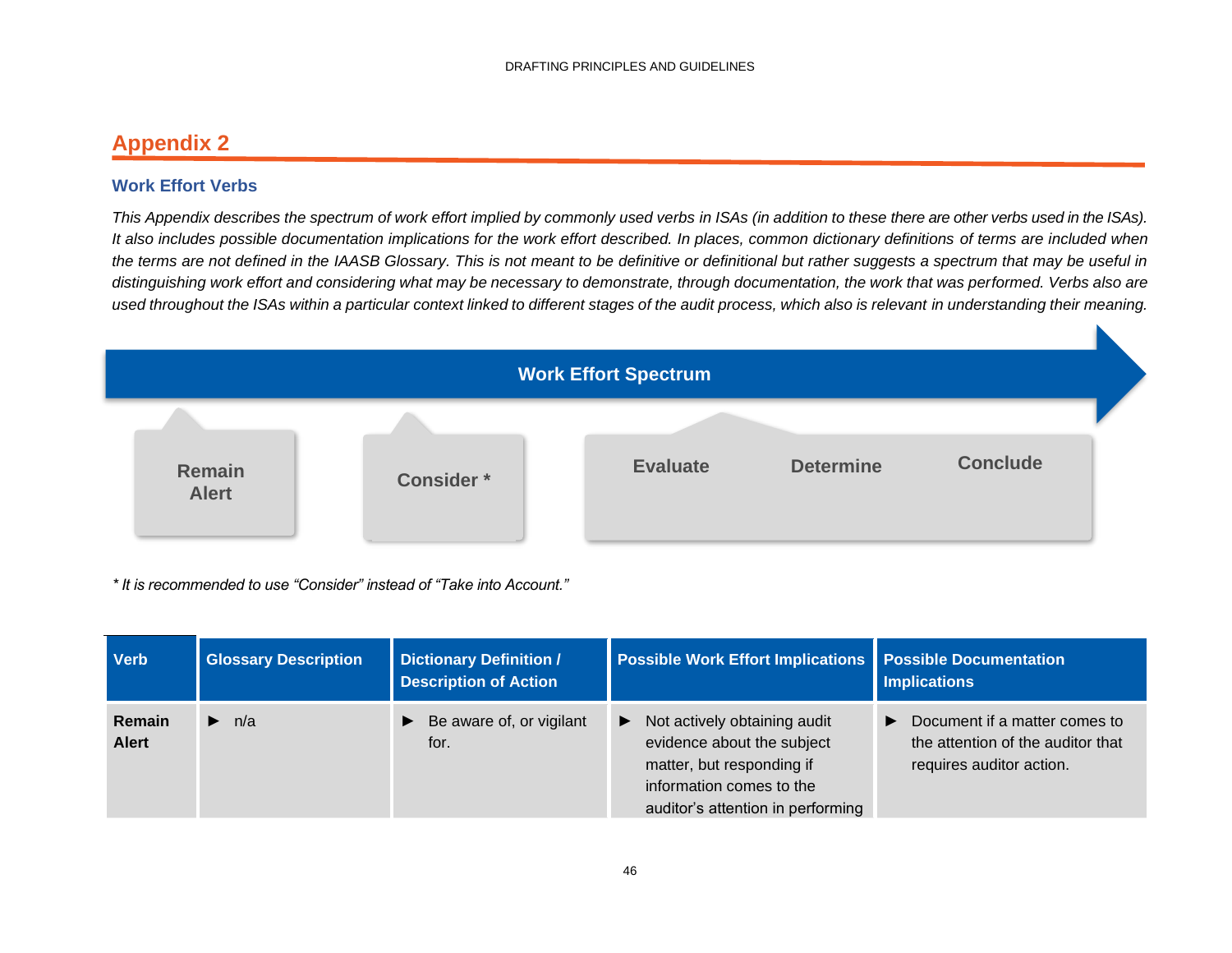| <b>Verb</b>                        | <b>Glossary Description</b>                                          | <b>Dictionary Definition /</b><br><b>Description of Action</b>                       | <b>Possible Work Effort Implications</b>                                                                                                                                     | <b>Possible Documentation</b><br><b>Implications</b>                                                                                                                                                                                                                                                                                                                                                                     |
|------------------------------------|----------------------------------------------------------------------|--------------------------------------------------------------------------------------|------------------------------------------------------------------------------------------------------------------------------------------------------------------------------|--------------------------------------------------------------------------------------------------------------------------------------------------------------------------------------------------------------------------------------------------------------------------------------------------------------------------------------------------------------------------------------------------------------------------|
|                                    |                                                                      |                                                                                      | procedures that may generate<br>additional audit evidence that<br>impacts or is contradictory to<br>other auditor knowledge about<br>the audit. Also known as "trip<br>over" |                                                                                                                                                                                                                                                                                                                                                                                                                          |
| <b>Take Into</b><br><b>Account</b> | $\blacktriangleright$<br>n/a                                         | To consciously think<br>▶<br>about something when<br>judging a situation.            | In performing procedures,<br>▶<br>actively thinking about or being<br>influenced by relevant matters<br>but only taking action when the<br>matter is applicable.             | Document if a matter that has<br>▶<br>been "taken into account" has<br>resulted in an auditor action.                                                                                                                                                                                                                                                                                                                    |
| <b>Consider</b>                    | n/a<br>$\blacktriangleright$                                         | Think carefully about<br>▶<br>(something), typically<br>before making a<br>decision. | A more active reflection by the<br>▶<br>auditor about a specific matter<br>or relevant matters in the<br>circumstances. Also known as<br>"reflect upon"                      | If the auditor's consideration is<br>▶<br>significant in the context of a<br>particular engagement,<br>documentation may include<br>(although not necessarily<br>expected for each factor unless<br>significant) the auditor's rationale<br>for the decision made (which<br>may be a specific decision or a<br>decision as reflected in the<br>auditor's subsequent action), or<br>the conclusion reached. <sup>18</sup> |
| <b>Evaluate</b>                    | Identify and analyze<br>the relevant issues,<br>including performing | [Addressed in the<br>▶<br>Glossary]                                                  | If the preparation of the relevant<br>▶<br>subject matter or analysis (i.e.,<br>the source) is the responsibility                                                            | The underlying requirement(s)<br>▶<br>may identify or specify certain<br>minimum actions to be                                                                                                                                                                                                                                                                                                                           |

<sup>18</sup> ISA 230, paragraph A10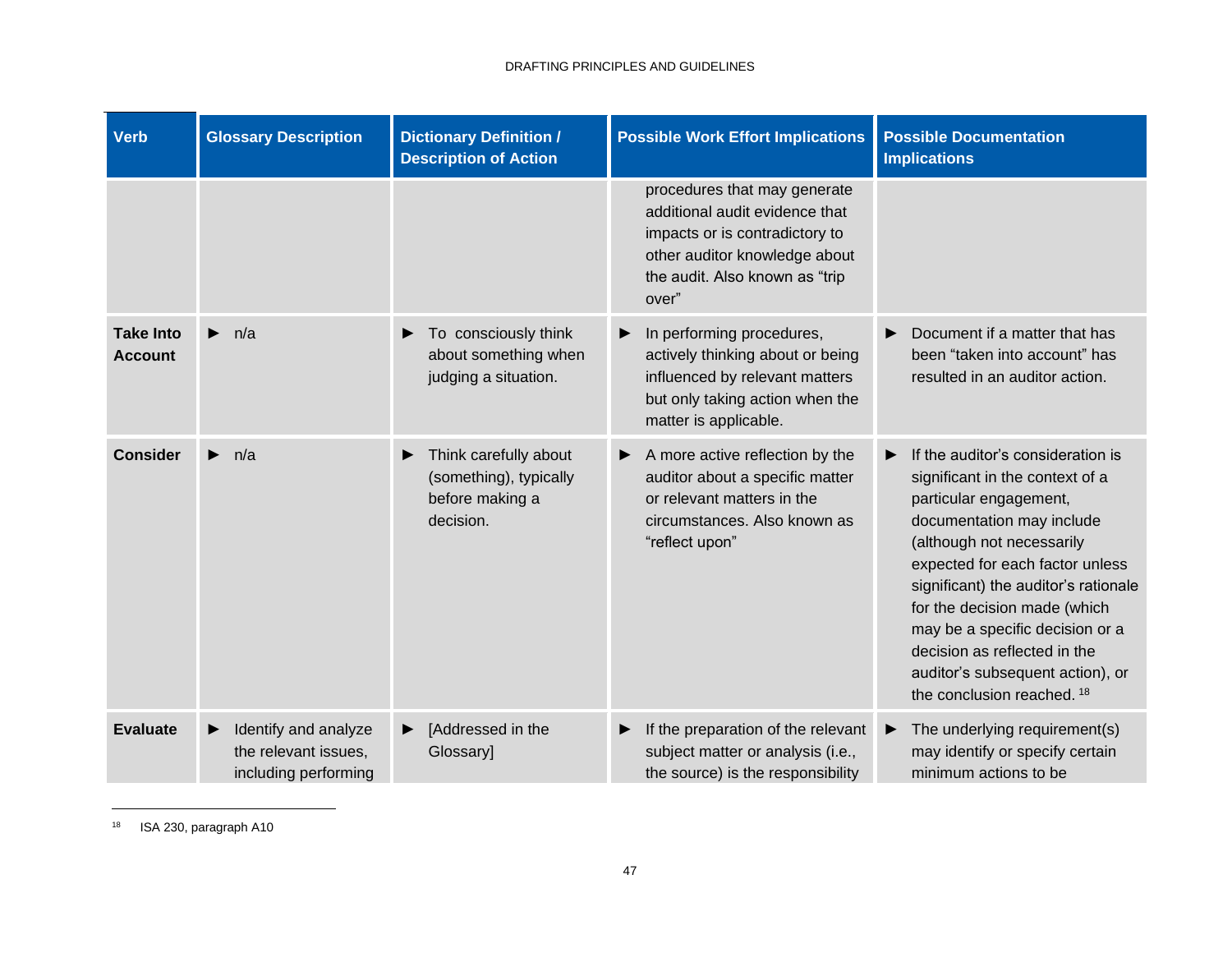| <b>Verb</b>      | <b>Glossary Description</b>                                                                                                                                                                                                                                                                                | <b>Dictionary Definition /</b><br><b>Description of Action</b>                | <b>Possible Work Effort Implications</b>                                                                                                                                                                                                                                                                                                                                                                                                                                                                             | <b>Possible Documentation</b><br><b>Implications</b>                                                                                                                                                                                                                                                                                                                                                                                                  |
|------------------|------------------------------------------------------------------------------------------------------------------------------------------------------------------------------------------------------------------------------------------------------------------------------------------------------------|-------------------------------------------------------------------------------|----------------------------------------------------------------------------------------------------------------------------------------------------------------------------------------------------------------------------------------------------------------------------------------------------------------------------------------------------------------------------------------------------------------------------------------------------------------------------------------------------------------------|-------------------------------------------------------------------------------------------------------------------------------------------------------------------------------------------------------------------------------------------------------------------------------------------------------------------------------------------------------------------------------------------------------------------------------------------------------|
|                  | further procedures as<br>necessary, to come<br>to a specific<br>conclusion on a<br>matter. "Evaluation,"<br>by convention, is<br>used only in relation<br>to a range of matters,<br>including evidence,<br>the results of<br>procedures and the<br>effectiveness of<br>management's<br>response to a risk. |                                                                               | of management or those<br>charged with governance, the<br>ISAs generally describe the<br>work effort as "shall evaluate."<br>Elsewhere, the auditor "shall<br>evaluate" whether or how<br>matters affect the auditor's<br>actions or the implications of a<br>matter(s) for the auditor's<br>purposes. The auditor is<br>required to identify and analyze<br>the relevant issues or matters,<br>to come to a specific<br>conclusion. The key difference<br>with earlier verbs is the need to<br>come to a conclusion | performed or criteria to be used<br>in performing the evaluation; or<br>the application and other<br>explanatory material may explain<br>how the evaluation may be<br>performed - the auditor uses<br>professional judgment in<br>applying paragraph 8 of ISA 230.<br>Documentation may include<br>▶<br>details about the specific items<br>considered by the auditor in<br>coming to a conclusion, and the<br>basis for the auditor's<br>conclusion. |
| <b>Determine</b> | n/a<br>▶                                                                                                                                                                                                                                                                                                   | To conclude or<br>▶<br>ascertain, as after<br>reasoning, observation,<br>etc. | The auditor is required to<br>▶<br>identify and analyze the<br>relevant issues or matters, to<br>come to a specific conclusion.<br>Similar to "evaluate" above, but<br>if the preparation of the relevant<br>information or analysis is the<br>responsibility of the auditor, the<br>ISAs generally describe the<br>work effort as "shall determine."<br>The construct is often that in<br>undertaking a certain action or                                                                                           | The underlying requirement(s)<br>may identify or specify certain<br>minimum actions to be<br>performed or criteria to be used<br>in making the determination; or<br>the application and other<br>explanatory material may explain<br>how the determination may be<br>performed - the auditor uses<br>professional judgment in<br>applying paragraph 8 of ISA 230.<br>Documentation may include<br>▶<br>details about the specific items               |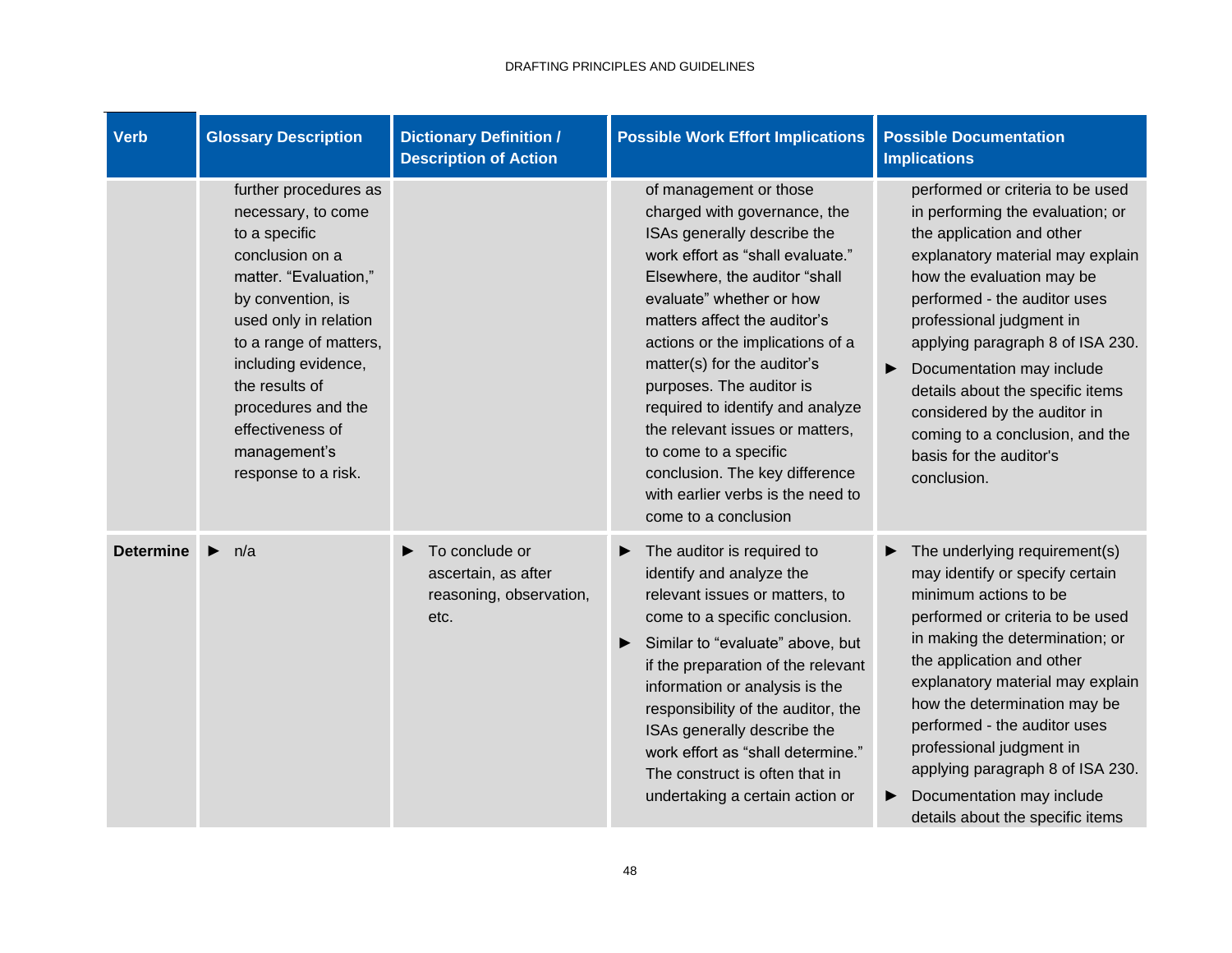| <b>Verb</b> | <b>Glossary Description</b> | <b>Dictionary Definition /</b><br><b>Description of Action</b>      | <b>Possible Work Effort Implications</b>                                                                                                                                                                                        | <b>Possible Documentation</b><br><b>Implications</b>                                                                                                                                                                                                                                                           |
|-------------|-----------------------------|---------------------------------------------------------------------|---------------------------------------------------------------------------------------------------------------------------------------------------------------------------------------------------------------------------------|----------------------------------------------------------------------------------------------------------------------------------------------------------------------------------------------------------------------------------------------------------------------------------------------------------------|
|             |                             |                                                                     | having undertaken an action(s),<br>the auditor "shall determine".                                                                                                                                                               | considered by the auditor in<br>coming to a conclusion, and the<br>basis for the auditor's<br>conclusion.                                                                                                                                                                                                      |
| Conclude    | $\blacktriangleright$ n/a   | $\blacktriangleright$ Arrive at a view or<br>judgment by reasoning. | $\blacktriangleright$ The relevant standard ordinarily<br>sets out those matters to be<br>determined or evaluated for the<br>auditor to be able to conclude,<br>or the matters that may<br>influence the auditor's<br>judgment. | Where the auditor is required to<br>▶<br>conclude on a matter, document<br>the conclusion reached and the<br>basis for the auditor's<br>conclusion. For example, the<br>basis for the auditor's conclusion<br>on the reasonableness of areas<br>of subjective judgments should<br>be documented. <sup>19</sup> |

<sup>19</sup> ISA 230, paragraph A10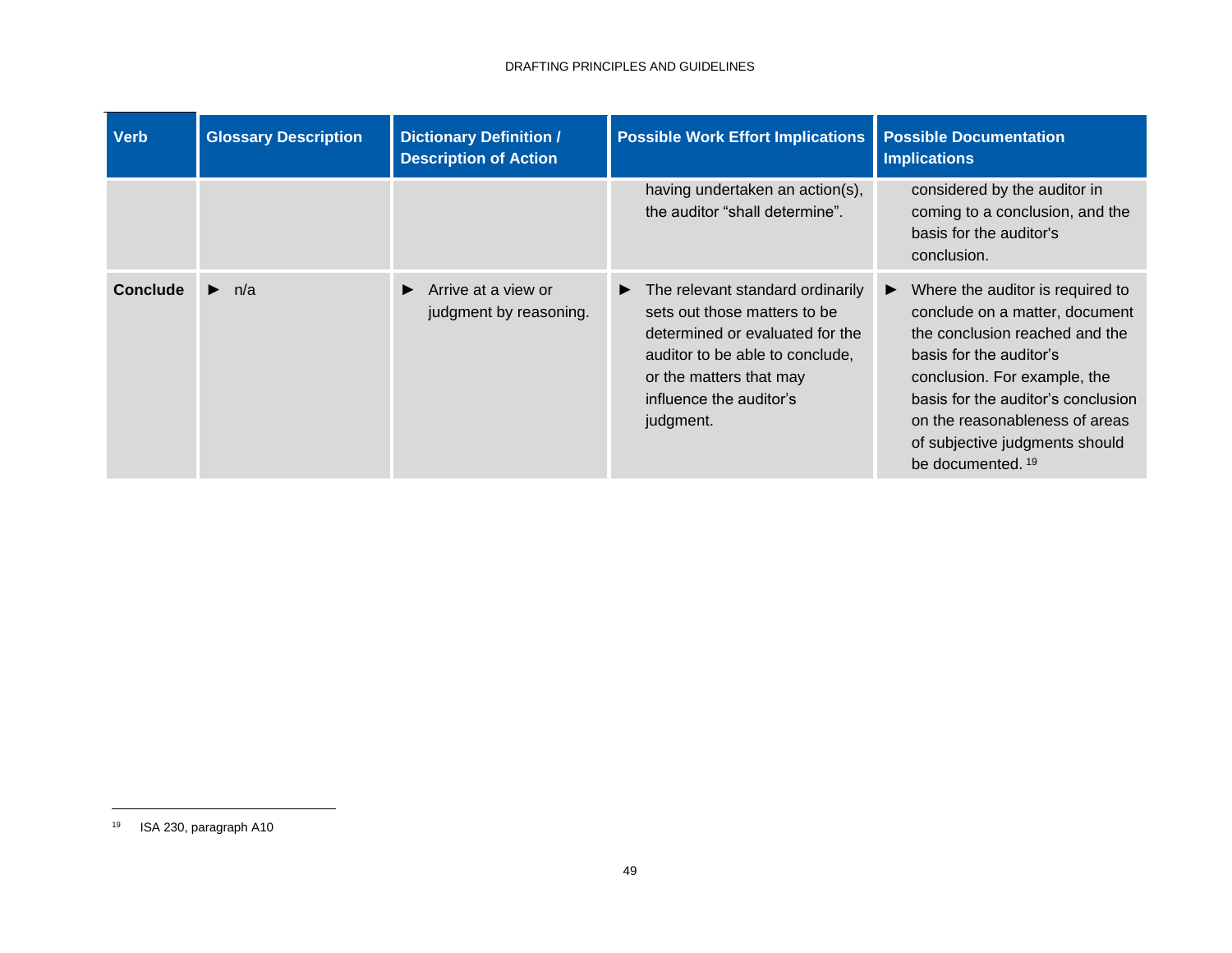## <span id="page-52-0"></span>**Appendix 3**

### **Present Tense Redrafting Examples**

A common present tense is "The auditor considers the standards and guidance in ISA [number] when…" This is usually for purposes of cross-referencing rather than to establish a requirement (such a requirement exist by virtue of the need for the auditor to comply with relevant requirements). This can often be redrafted by stating "ISA [number] establishes requirements and provides guidance relating to/dealing with..."

In redrafting sentences in the present tense that are judged not to represent requirements, consider the following:

- Is it needed at all, or can a cross reference suffice, if it simply paraphrases a new or existing requirement in the ISA or another ISA?
- Can the action words simply be deleted (that is, has action been reflected because of the style of drafting, where the real purpose of the sentence is to provide further explanation of why something is important)? (for example, "the auditor considers the entity's…." may be changed to "the auditor relevant considerations may include the entity's…").
- Can "may" or "for example" be inserted to highlight the action as a suggested or possible procedure? (for example "Given the exceptional nature of the circumstances, the auditor may consider it appropriate to…" or "Examples of matters that the auditor may consider include"

Below are further examples of how this could be amended.

| <b>Example 1: Corrected by Flipping the Sentence</b>                                                                                                                                                                                                                          |                                                                                                                                                                                                                                                                                                          |  |  |  |
|-------------------------------------------------------------------------------------------------------------------------------------------------------------------------------------------------------------------------------------------------------------------------------|----------------------------------------------------------------------------------------------------------------------------------------------------------------------------------------------------------------------------------------------------------------------------------------------------------|--|--|--|
| Original                                                                                                                                                                                                                                                                      | <b>Revised</b>                                                                                                                                                                                                                                                                                           |  |  |  |
| The relevance of the accounting policies to the<br>entity, and the clarity with which they have been<br>presented, are important in the auditor's<br>evaluation of whether the financial statements<br>appropriately disclose the significant accounting<br>policies applied. | The auditor's evaluation of whether the financial<br>statements appropriately disclose the significant<br>accounting policies applied may include consideration<br>of matters such as the relevance of the accounting<br>policies to the entity, and the clarity with which they<br>have been presented. |  |  |  |
|                                                                                                                                                                                                                                                                               |                                                                                                                                                                                                                                                                                                          |  |  |  |

### **Example 2: Corrected by Using Examples**

| <b>Original</b>                                                                                                      | <b>Revised</b>                                                                                                                                           |  |
|----------------------------------------------------------------------------------------------------------------------|----------------------------------------------------------------------------------------------------------------------------------------------------------|--|
| Matters the auditor considers in evaluating the<br>understandability of the financial statements<br>include whether: | Evaluating the understandability of the financial<br>statements [may] include, for example, whether:<br>The financial statements, including disclosures, |  |
| The financial statements, including<br>▶<br>disclosures, are appropriately classified;<br>and                        | are appropriately classified<br>The disclosures do not undermine<br>▶                                                                                    |  |
| The disclosures do not undermine $\dots$                                                                             |                                                                                                                                                          |  |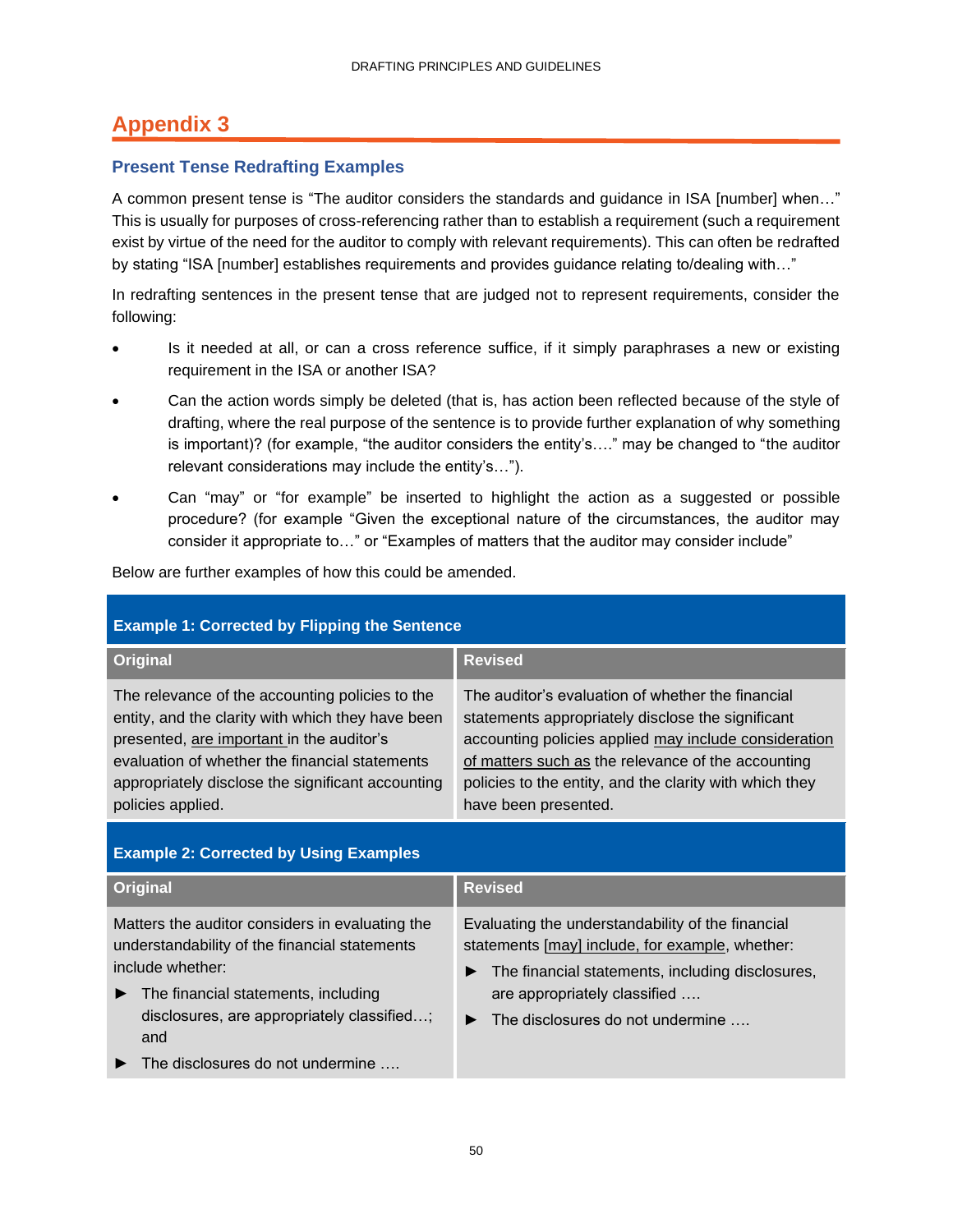The structures and processes that support the operations of the IAASB are facilitated by the International Federation of Accountants® or IFAC®.

The IAASB and IFAC do not accept responsibility for loss caused to any person who acts or refrains from acting in reliance on the material in this publication, whether such loss is caused by negligence or otherwise.

International Standards on Auditing, International Standards on Assurance Engagements, International Standards on Review Engagements, International Standards on Related Services, International Standards on Quality Control, International Auditing Practice Notes, Exposure Drafts, Consultation Papers, and other IAASB publications are published by, and copyright of, IFAC.

<span id="page-53-0"></span>Copyright © July 2021 by IFAC. All rights reserved. Permission is granted to make copies of this work to achieve maximum exposure and feedback provided that each copy bears the following credit line: *"Copyright © [Month, Year] by the International Federation of Accountants® or IFAC®. All rights reserved. Used with permission of IFAC. Permission is granted to make copies of this work to achieve maximum exposure and feedback."*

The 'International Auditing and Assurance Standards Board', 'International Standards on Auditing', 'International Standards on Assurance Engagements', 'International Standards on Review Engagements', 'International Standards on Related Services', 'International Standards on Quality Control', 'International Auditing Practice Notes', 'IAASB', 'ISA', 'ISAE', 'ISRE', 'ISRS', 'ISQC', 'IAPN', and IAASB logo are trademarks of IFAC, or registered trademarks and service marks of IFAC in the US and other countries.

For copyright, trademark, and permissions information, please go to [permissions](http://www.ifac.org/about-ifac/translations-permissions) or contact [permissions@ifac.org.](mailto:permissions@ifac.org)